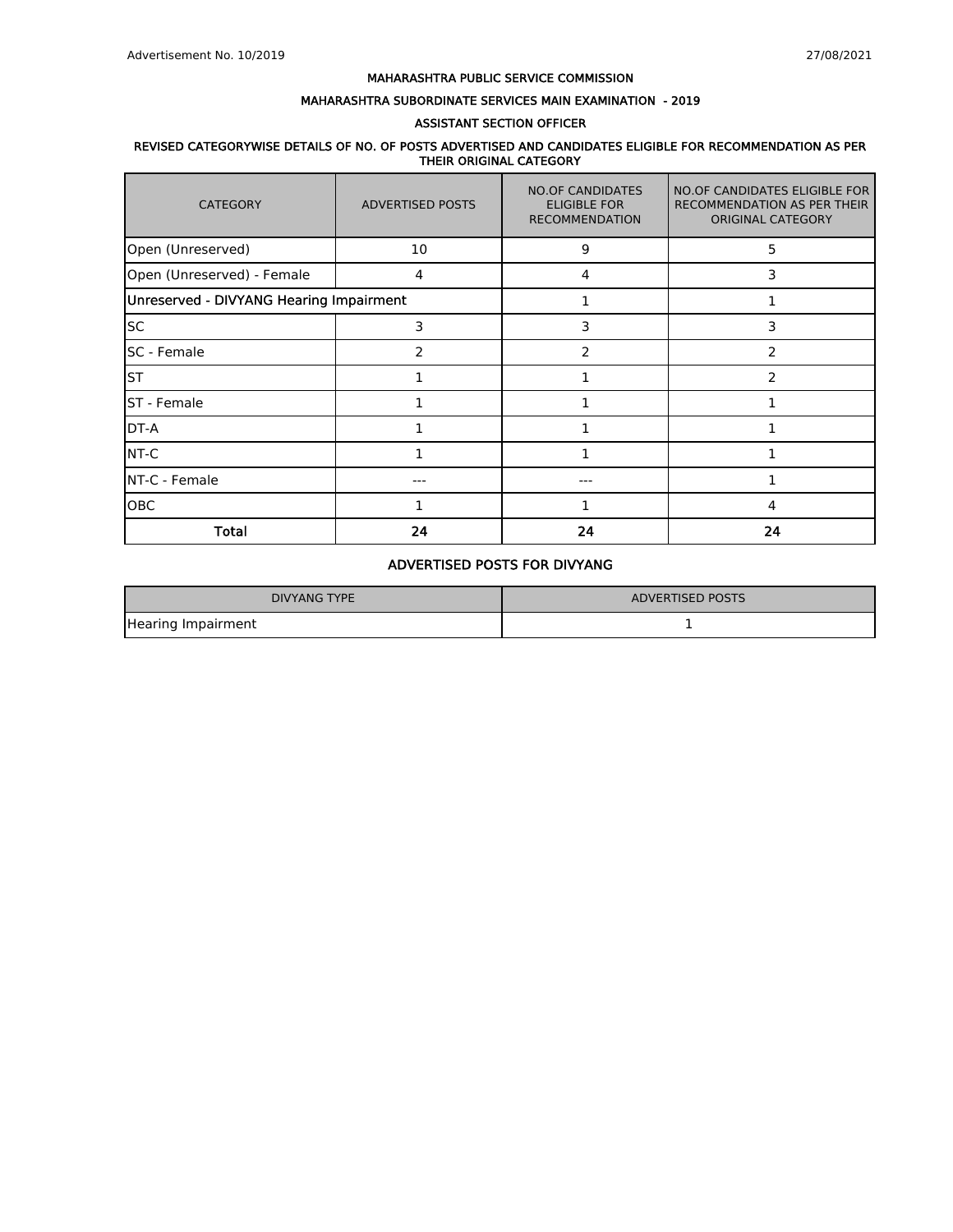# **MAHARASHTRA SUBORDINATE SERVICES MAIN EXAMINATION - 2019**

Page 1 of 2

## **ASSISTANT SECTION OFFICER**

п

**REVISED LIST OF CANDIDATES - ELIGIBLE FOR RECOMMENDATION**

| Sr. No.        | Roll No. P2          | Roll No. P1 Candidates' Name            | Category             | <b>Marks</b> | <b>Recommendation Remark</b> |
|----------------|----------------------|-----------------------------------------|----------------------|--------------|------------------------------|
| $\mathbf{1}$   | MB001205             | PN001155 KALE ROHIT MADHUKAR            | Unreserved           | 152          | <b>OPEN - General - 1</b>    |
| $\overline{2}$ | MB001185             | PN001399 jadhav amarsinha popat         | Unreserved           | 152          | <b>OPEN - General - 2</b>    |
| 3              | PN001094<br>MB001210 | MADANE SHUBHAM RAJESH                   | ST                   | 150          | <b>OPEN - General - 3</b>    |
| 4              | PN001291<br>MB002171 | KANDHARKAR OMKAR SUDHIRRAO              | Unreserved           | 148          | <b>OPEN - General - 4</b>    |
| 5              | PN001393<br>MB002055 | Narhe Amol Dilip                        | <b>OBC</b>           | 146          | <b>OPEN - General - 5</b>    |
| 6              | AU001013<br>MB002094 | NIKAM SWAPNIL KACHARU                   | Unreserved           | 146          | <b>OPEN - General - 6</b>    |
| 7              | MB002141             | MB001052 KAWARE PRASHANT PRAKASHAPPA    | OBC                  | 146          | <b>OPEN - General - 7</b>    |
| 8              | MB002040             | PN001424 DHAVALE ASHISH DILIP           | Unreserved           | 146          | <b>OPEN - General - 8</b>    |
| 9              | MB001226             | AU001070 PATIL ANIKET DILIP             | <b>OBC</b>           | 146          | <b>OPEN - General - 9</b>    |
| 10             | PN001390<br>MB001115 | THORAT ANIKET DATTATRAYA                | OBC                  | 145          | OBC - General - 1            |
| 11             | PN001361<br>MB002078 | CHINDHE AMOL LAXMAN                     | NT(C)                | 142          | NT-C - General - 1           |
| 12             | MB002196             | MB001010 ANUSE SHAMA GANPAT             | NT(C)<br>Female      | 141          | <b>OPEN - Female - 1</b>     |
| 13             | MB001155             | PN001025 SHINDE VIJAY ANANDA            | SC                   | 138          | SC - General - 1             |
| 14             | PN001267<br>MB002092 | NARSALE MANISHA SHAHAJI                 | Unreserved<br>Female | 136          | <b>OPEN - Female - 2</b>     |
| 15             | PN001180<br>MB001043 | LANDE PALLAVI NANDKUMAR                 | Unreserved<br>Female | 134          | <b>OPEN - Female - 3</b>     |
| 16             | MB001221             | PN001124 surve sarika ankush            | Unreserved<br>Female | 132          | <b>OPEN - Female - 4</b>     |
| 17             | MB001234             | PN001118 SATVAN RAVI INDALSING          | DT(A)                | 130          | DT-A - General - 1           |
| 18             | MB001009<br>MB001082 | bharsakhale shashank yashawant<br>vimal | $\sf SC$             | 128          | SC - General - 2             |
| 19             | PN001066<br>MB001063 | WAKODE SUMEDH MADHUKAR                  | SC                   | 127          | SC - General - 3             |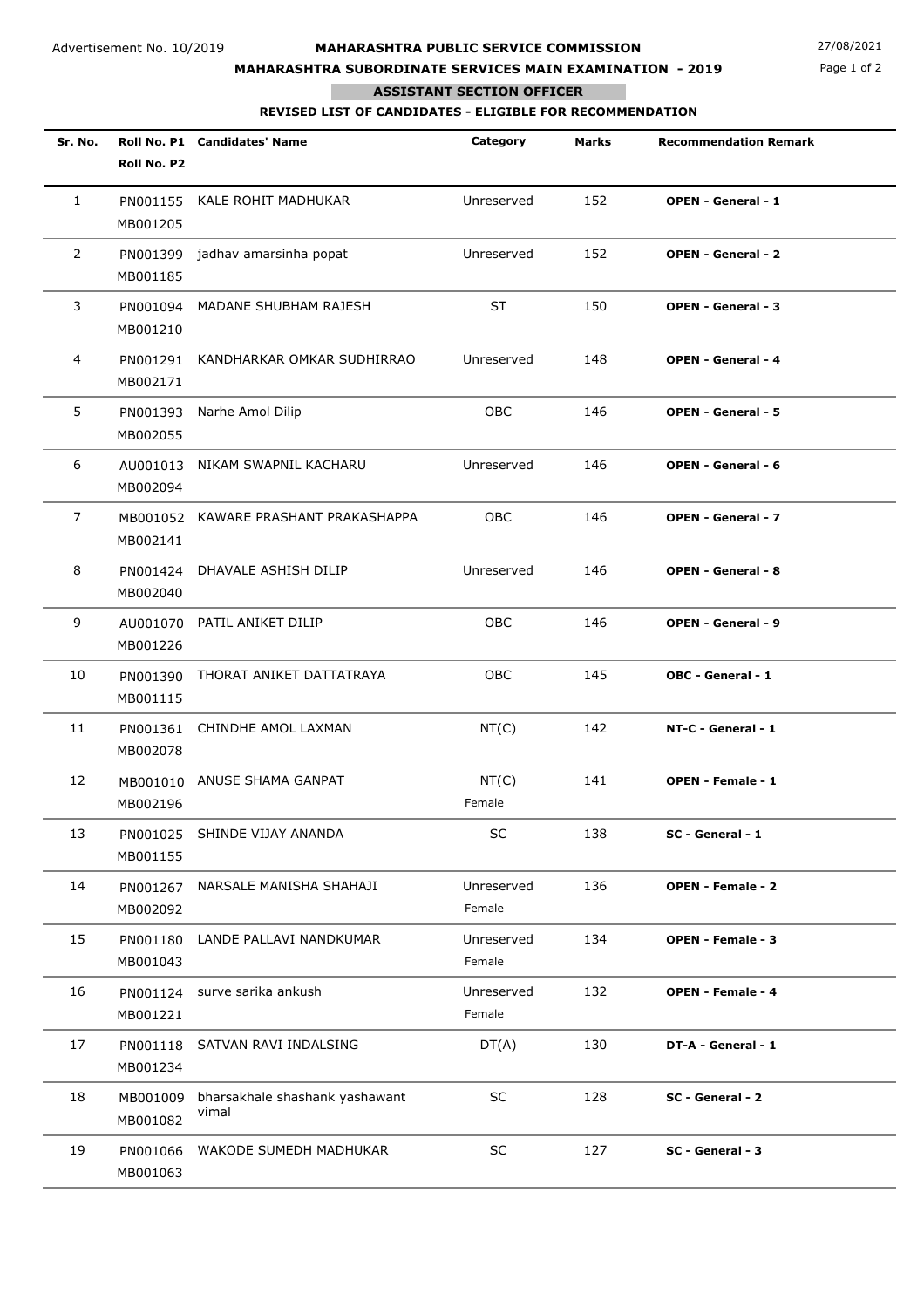# **MAHARASHTRA SUBORDINATE SERVICES MAIN EXAMINATION - 2019**

Page 2 of 2

# **ASSISTANT SECTION OFFICER**

п

## **REVISED LIST OF CANDIDATES - ELIGIBLE FOR RECOMMENDATION**

| Sr. No. | Roll No. P1 | <b>Candidates' Name</b>    | Category                    | <b>Marks</b> | <b>Recommendation Remark</b>     |
|---------|-------------|----------------------------|-----------------------------|--------------|----------------------------------|
|         | Roll No. P2 |                            |                             |              |                                  |
| 20      | PN001178    | DHAKARE RADHA RAMJI        | <b>ST</b>                   | 125          | ST - Female - 1                  |
|         | MB001284    |                            | Female                      |              |                                  |
| 21      | PN001103    | AIWALE SHITAL VITTHAL      | <b>SC</b>                   | 122          | SC - Female - 1                  |
|         | MB001058    |                            | Female                      |              |                                  |
| 22      | NG001031    | THORAT DIVYASHREE MUKUND   | SC.                         | 121          | $SC - Female - 2$                |
|         | MB001121    |                            | Female                      |              |                                  |
| 23      | PN001381    | <b>VIRNAK ASHOK GOVIND</b> | <b>ST</b>                   | 119          | ST - General - 1                 |
|         | MB001245    |                            |                             |              |                                  |
| 24      | PN013005    | WABLE PAWAN PANDITRAO      | Unreserved                  | 108          | Divyang - Hearing Impairment - 1 |
|         | MB001132    |                            | Divyang Hearing Impairement |              |                                  |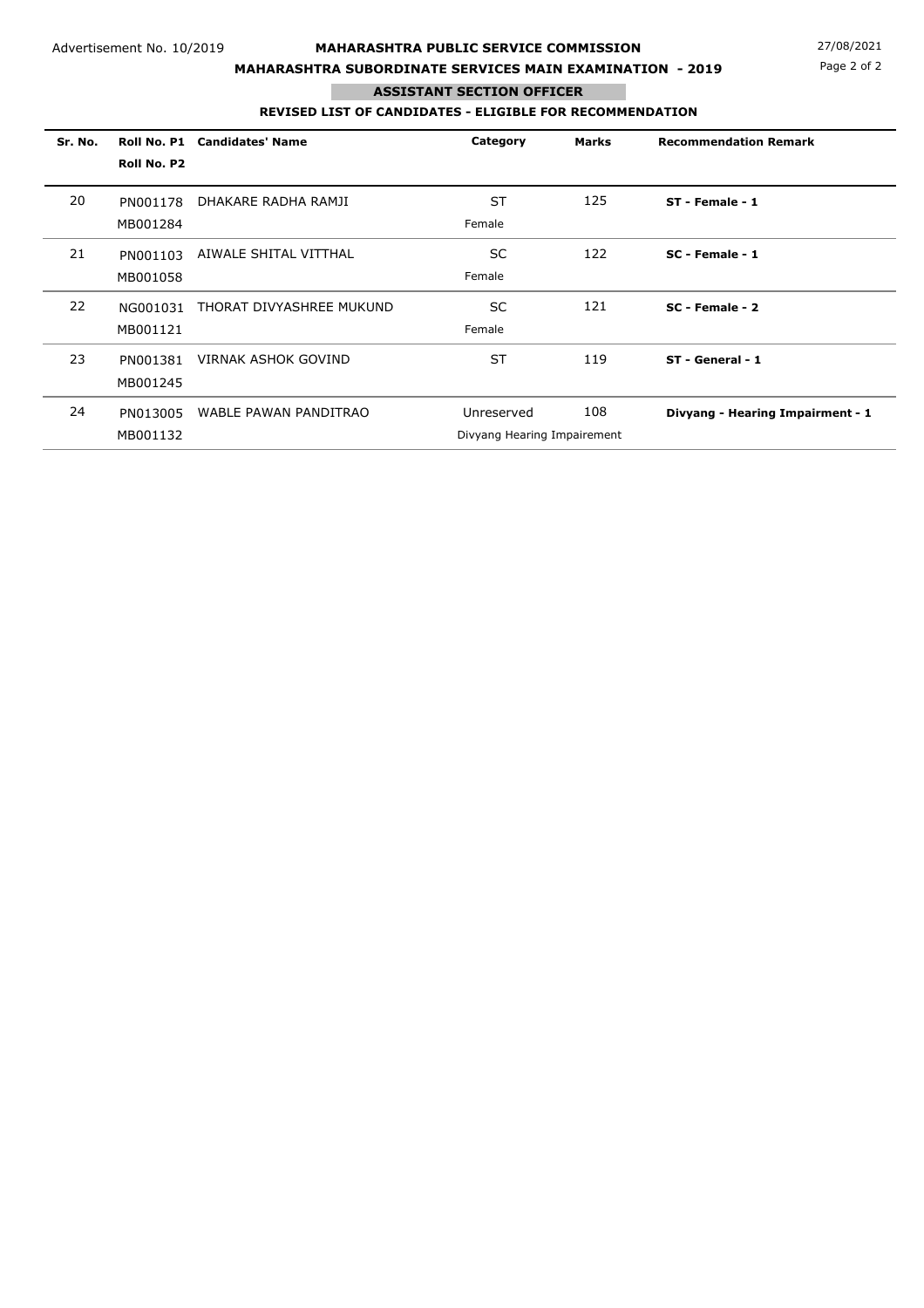## MAHARASHTRA SUBORDINATE SERVICES MAIN EXAMINATION - 2019

## ASSISTANT SECTION OFFICER

# REVISED RECOMMENDATION CUTOFF

| <b>CATEGORY</b> | <b>SUB CATEGORY</b>       | <b>CUTOFF</b><br><b>MARKS</b> |
|-----------------|---------------------------|-------------------------------|
| <b>OPEN</b>     | <b>GENERAL</b>            | 146                           |
|                 | <b>FEMALE</b>             | 132                           |
| <b>SC</b>       | <b>GENERAL</b>            | 127                           |
|                 | <b>FEMALE</b>             | 121                           |
| <b>ST</b>       | <b>GENERAL</b>            | 119                           |
|                 | <b>FEMALE</b>             | 125                           |
| DT(A)           | <b>GENERAL</b>            | 130                           |
| NT(C)           | <b>GENERAL</b>            | 142                           |
| <b>OBC</b>      | <b>GENERAL</b>            | 145                           |
| <b>DIVYANG</b>  | <b>HEARING IMPAIRMENT</b> | 108                           |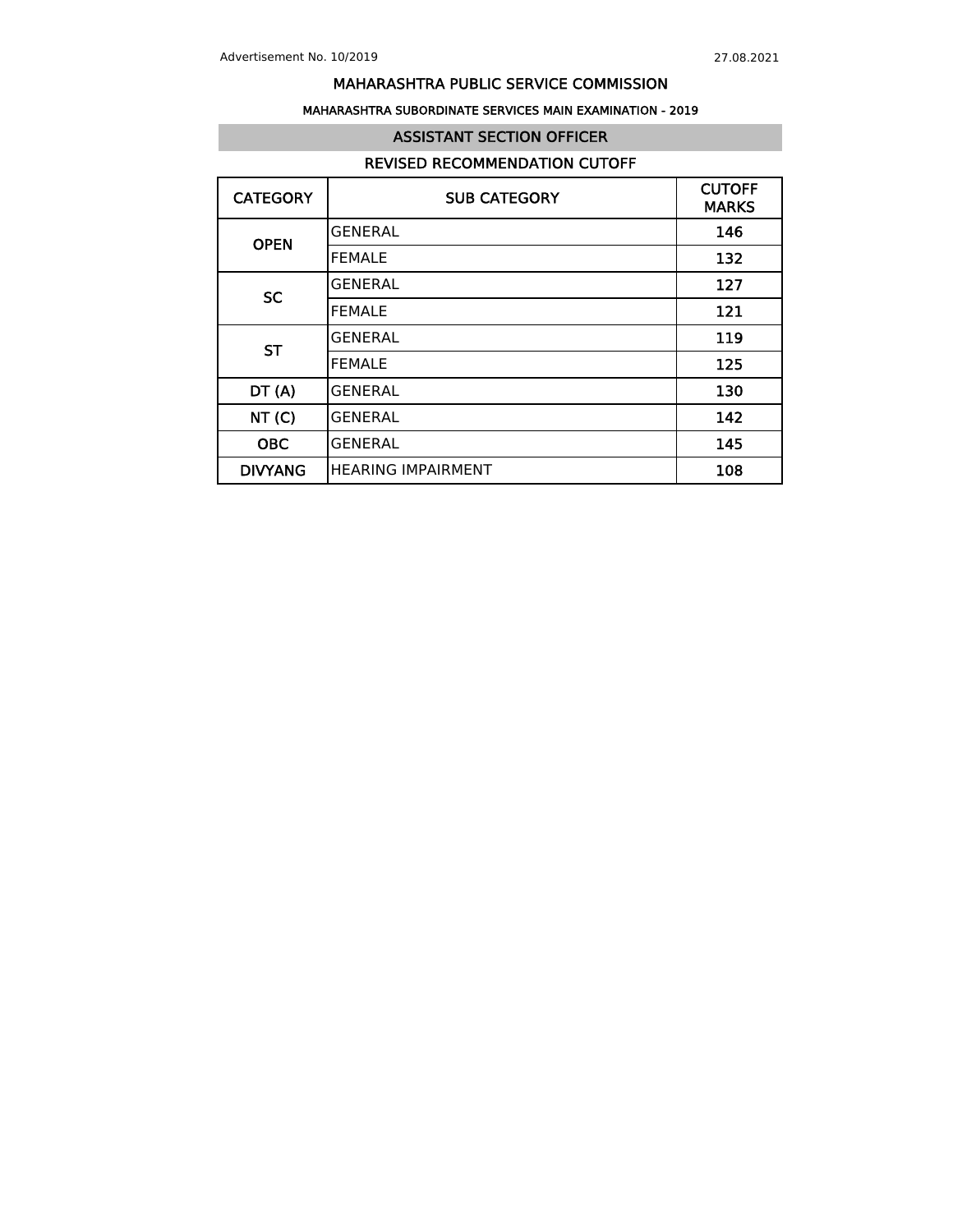Page 1 of 44**N**  $27/08/2021$ 

## **MAHARASHTRA SUBORDINATE SERVICES MAIN EXAMINATION - 2019**

# **ASSISTANT SECTION OFFICER**

|                         | Roll No. P2          | Merit No. Roll No. P1 Candidates' Name | Gender | Appl.<br>Category | <b>NCL</b> | <b>Other Reservation</b> | <b>DOB</b> | *Higher Edu. Qual.<br>& Result Date | Pre<br><b>Standard</b> | <b>Divyang</b><br><b>Standard Marks Marks</b> | <b>P1</b> | <b>P2</b> | <b>Total</b><br><b>Marks</b> |
|-------------------------|----------------------|----------------------------------------|--------|-------------------|------------|--------------------------|------------|-------------------------------------|------------------------|-----------------------------------------------|-----------|-----------|------------------------------|
| 1                       | PN001155<br>MB001205 | KALE ROHIT MADHUKAR                    | М      | Unreserved        | Y          |                          | 05/11/1992 |                                     | A                      |                                               | 75        | 77        | 152                          |
| $\overline{2}$          | PN001399<br>MB001185 | jadhav amarsinha popat                 | М      | Unreserved        | Y          |                          | 28/06/1993 |                                     | A                      |                                               | 73        | 79        | 152                          |
| 3                       | PN001094<br>MB001210 | MADANE SHUBHAM RAJESH                  | M      | <b>ST</b>         | N          |                          | 26/03/1996 |                                     | A                      |                                               | 77        | 73        | 150                          |
| 4                       | PN001291<br>MB002171 | KANDHARKAR OMKAR SUDHIRRAO             | M      | Unreserved        | N          |                          | 13/10/1993 |                                     | A                      |                                               | 77        | 71        | 148                          |
| 5                       | PN001393<br>MB002055 | Narhe Amol Dilip                       | M      | <b>OBC</b>        | Y          |                          | 24/03/1988 | A 29/06/2010                        | A                      |                                               | 69        | 77        | 146                          |
| 6                       | AU001013<br>MB002094 | NIKAM SWAPNIL KACHARU                  | M      | Unreserved        | N          |                          | 27/10/1990 |                                     | A                      |                                               | 67        | 79        | 146                          |
| $\overline{\mathbf{z}}$ | MB001052<br>MB002141 | KAWARE PRASHANT PRAKASHAPPA            | M      | OBC               | Y          |                          | 06/12/1991 |                                     | A                      |                                               | 72        | 74        | 146                          |
| 8                       | PN001424<br>MB002040 | DHAVALE ASHISH DILIP                   | M      | Unreserved        | Y          |                          | 19/10/1995 |                                     | $\mathbf{A}$           |                                               | 71        | 75        | 146                          |
| 9                       | AU001070<br>MB001226 | PATIL ANIKET DILIP                     | М      | OBC               | Y          |                          | 28/10/1995 |                                     | A                      |                                               | 79        | 67        | 146                          |
| 10                      | PN001241<br>MB001140 | NILESH                                 | М      | Unreserved        | Y          |                          | 21/11/1992 |                                     | A                      |                                               | 69        | 76        | 145                          |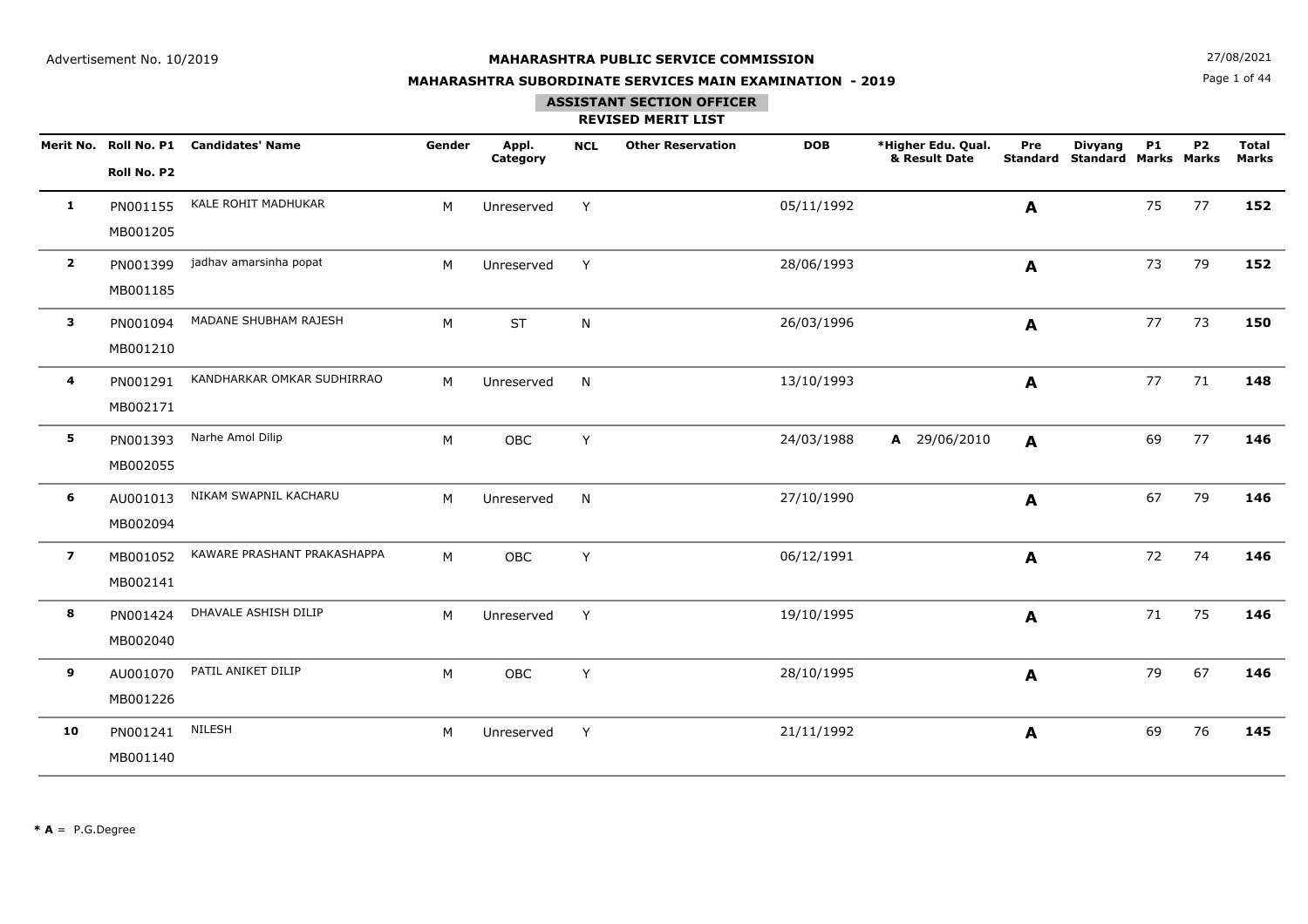**N**  $27/08/2021$ 

## **MAHARASHTRA SUBORDINATE SERVICES MAIN EXAMINATION - 2019**

Page 2 of 44

## **ASSISTANT SECTION OFFICER**

|    | Roll No. P2          | Merit No. Roll No. P1 Candidates' Name | Gender | Appl.<br>Category | <b>NCL</b> | <b>Other Reservation</b> | <b>DOB</b> | *Higher Edu. Qual.<br>& Result Date | Pre<br><b>Standard</b> | <b>Divyang</b><br><b>Standard Marks Marks</b> | <b>P1</b> | <b>P2</b> | <b>Total</b><br><b>Marks</b> |
|----|----------------------|----------------------------------------|--------|-------------------|------------|--------------------------|------------|-------------------------------------|------------------------|-----------------------------------------------|-----------|-----------|------------------------------|
| 11 | PN001390<br>MB001115 | THORAT ANIKET DATTATRAYA               | M      | OBC               | Y          |                          | 05/01/1995 |                                     | A                      |                                               | 74        | 71        | 145                          |
| 12 | MB001019<br>MB002072 | Phatangare Prashant Tukaram            | M      | Unreserved        | N          |                          | 22/04/1990 |                                     | A                      |                                               | 72        | 72        | 144                          |
| 13 | PN001334<br>MB002033 | FARKANDE RAM SHAHAJIRAO                | M      | Unreserved        | Y          |                          | 10/07/1993 |                                     | A                      |                                               | 73        | 71        | 144                          |
| 14 | PN001158<br>MB002091 | BHABAD RAVINDRA BALASAHEB              | M      | NT(D)             | Y          |                          | 26/02/1995 |                                     | A                      |                                               | 67        | 77        | 144                          |
| 15 | PN001392<br>MB002025 | MUKUL MUKUNDRAO VITEKAR                | M      | Unreserved        | N          |                          | 22/11/1995 |                                     | A                      |                                               | 76        | 68        | 144                          |
| 16 | PN001361<br>MB002078 | CHINDHE AMOL LAXMAN                    | M      | NT(C)             | Y          |                          | 03/07/1991 |                                     | A                      |                                               | 75        | 67        | 142                          |
| 17 | MB002052             | MB001031 JAGTAP ABHILASH MAHADEV       | M      | Unreserved        | Y          |                          | 23/08/1992 |                                     | $\mathbf{A}$           |                                               | 75        | 67        | 142                          |
| 18 | PN001027<br>MB001038 | LAD VIJAY POPAT                        | M      | Unreserved        | Y          |                          | 29/07/1993 |                                     | $\mathbf{A}$           |                                               | 73        | 69        | 142                          |
| 19 | PN001039<br>MB001163 | AWACHAR VAIBHAV TUKARAM                | M      | OBC               | Y          |                          | 30/05/1994 |                                     | A                      |                                               | 72        | 70        | 142                          |
| 20 | PN001196<br>MB002068 | DHORE PRASHANT SHRIKRISHNA             | M      | OBC               | Y          |                          | 07/07/1993 |                                     | A                      |                                               | 69        | 72        | 141                          |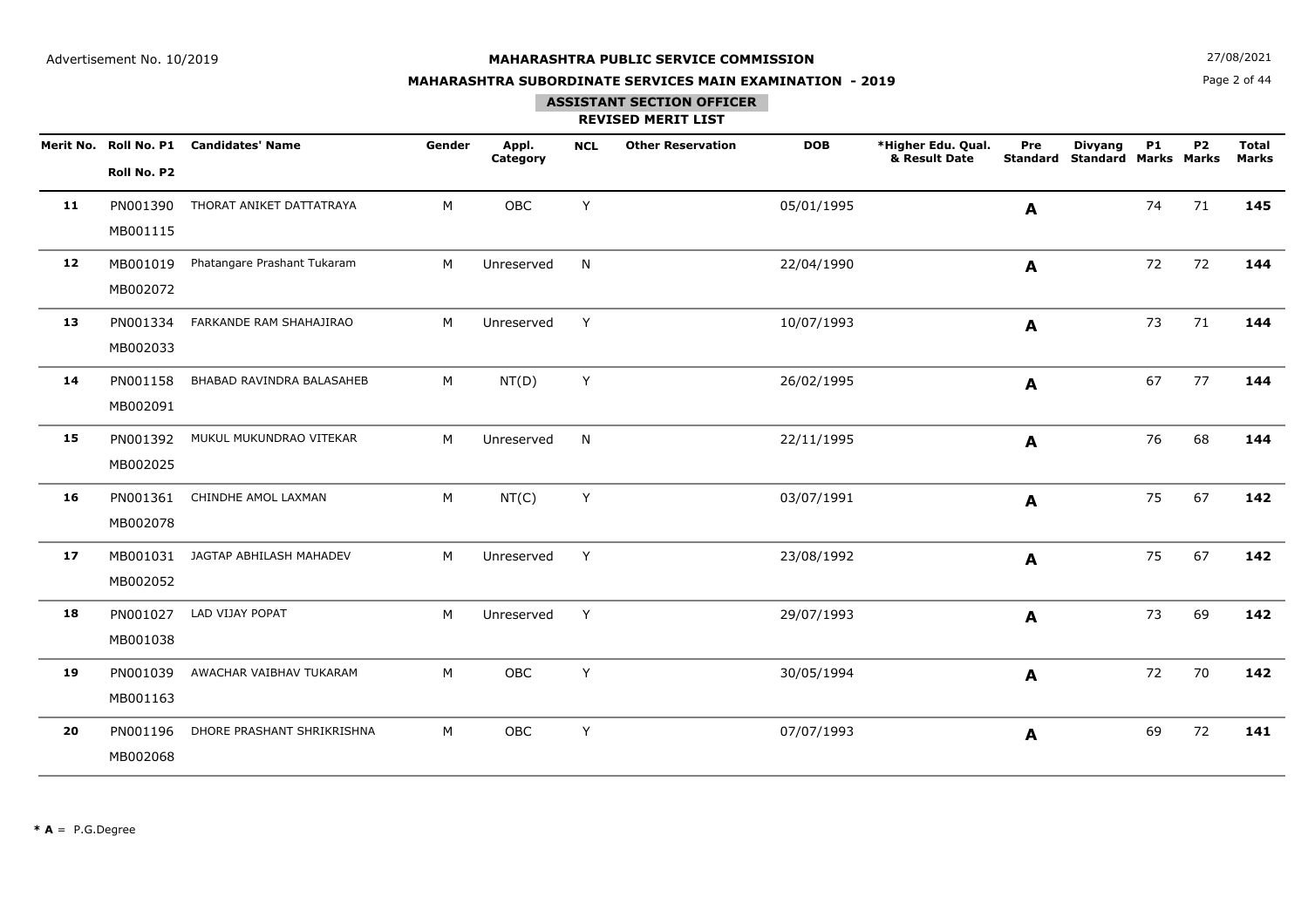**N**  $27/08/2021$ 

## **MAHARASHTRA SUBORDINATE SERVICES MAIN EXAMINATION - 2019**

Page 3 of 44

## **ASSISTANT SECTION OFFICER**

|    |             | Merit No. Roll No. P1 Candidates' Name | Gender | Appl.<br>Category | <b>NCL</b> | <b>Other Reservation</b> | <b>DOB</b> | *Higher Edu. Qual.<br>& Result Date | Pre<br>Standard | <b>Divyang</b><br><b>Standard Marks Marks</b> | <b>P1</b> | P <sub>2</sub> | <b>Total</b><br>Marks |
|----|-------------|----------------------------------------|--------|-------------------|------------|--------------------------|------------|-------------------------------------|-----------------|-----------------------------------------------|-----------|----------------|-----------------------|
|    | Roll No. P2 |                                        |        |                   |            |                          |            |                                     |                 |                                               |           |                |                       |
| 21 | PN001223    | PATIL MAKARAND SAYAJIRAO               | M      | Unreserved        | Y          |                          | 02/06/1994 |                                     | A               |                                               | 69        | 72             | 141                   |
|    | MB001045    |                                        |        |                   |            |                          |            |                                     |                 |                                               |           |                |                       |
| 22 | MB001010    | ANUSE SHAMA GANPAT                     | F.     | NT(C)             | Y          | Female                   | 19/08/1995 |                                     | B               |                                               | 74        | 67             | 141                   |
|    | MB002196    |                                        |        |                   |            |                          |            |                                     |                 |                                               |           |                |                       |
| 23 | PN001418    | PAKHARE ABHIJIT GAHININATH             | М      | NT(D)             | Y          |                          | 30/06/1997 |                                     | A               |                                               | 69        | 72             | 141                   |
|    | MB002001    |                                        |        |                   |            |                          |            |                                     |                 |                                               |           |                |                       |
| 24 | PN001019    | <b>GANDHALE VIPUL ARUN</b>             | M      | NT(C)             | Y          |                          | 18/05/1985 |                                     | A               |                                               | 72        | 68             | 140                   |
|    | MB001015    |                                        |        |                   |            |                          |            |                                     |                 |                                               |           |                |                       |
| 25 | PN001377    | ETTHER BALIRAM BHAUSAHEB               | M      | Unreserved        | Y          |                          | 10/05/1990 |                                     | A               |                                               | 68        | 72             | 140                   |
|    | MB002162    |                                        |        |                   |            |                          |            |                                     |                 |                                               |           |                |                       |
| 26 | PN001012    | Patil Vishwajeet Vijay                 | M      | Unreserved        | Y          |                          | 28/10/1992 |                                     | A               |                                               | 67        | 73             | 140                   |
|    | MB001029    |                                        |        |                   |            |                          |            |                                     |                 |                                               |           |                |                       |
| 27 | PN001146    | khutwad sachin shankar                 | M      | Unreserved        | Y          |                          | 17/02/1993 |                                     | A               |                                               | 72        | 68             | 140                   |
|    | MB001126    |                                        |        |                   |            |                          |            |                                     |                 |                                               |           |                |                       |
| 28 | PN001187    | RANDIVE PRAVIN UMAKANT                 | M      | Unreserved        | Y          |                          | 11/10/1994 |                                     | A               |                                               | 69        | 71             | 140                   |
|    | MB001009    |                                        |        |                   |            |                          |            |                                     |                 |                                               |           |                |                       |
| 29 | PN001277    | DESHMUKH MAHESH SANTOSH                | М      | Unreserved        | N          |                          | 10/03/1997 |                                     | A               |                                               | 74        | 66             | 140                   |
|    | MB001135    |                                        |        |                   |            |                          |            |                                     |                 |                                               |           |                |                       |
| 30 | PN001060    | SHANKARE SURESH NAGNATH                | M      | Unreserved        | N          |                          | 03/05/1986 | A 06/07/2009                        | $\mathbf{A}$    |                                               | 73        | 66             | 139                   |
|    | MB001077    |                                        |        |                   |            |                          |            |                                     |                 |                                               |           |                |                       |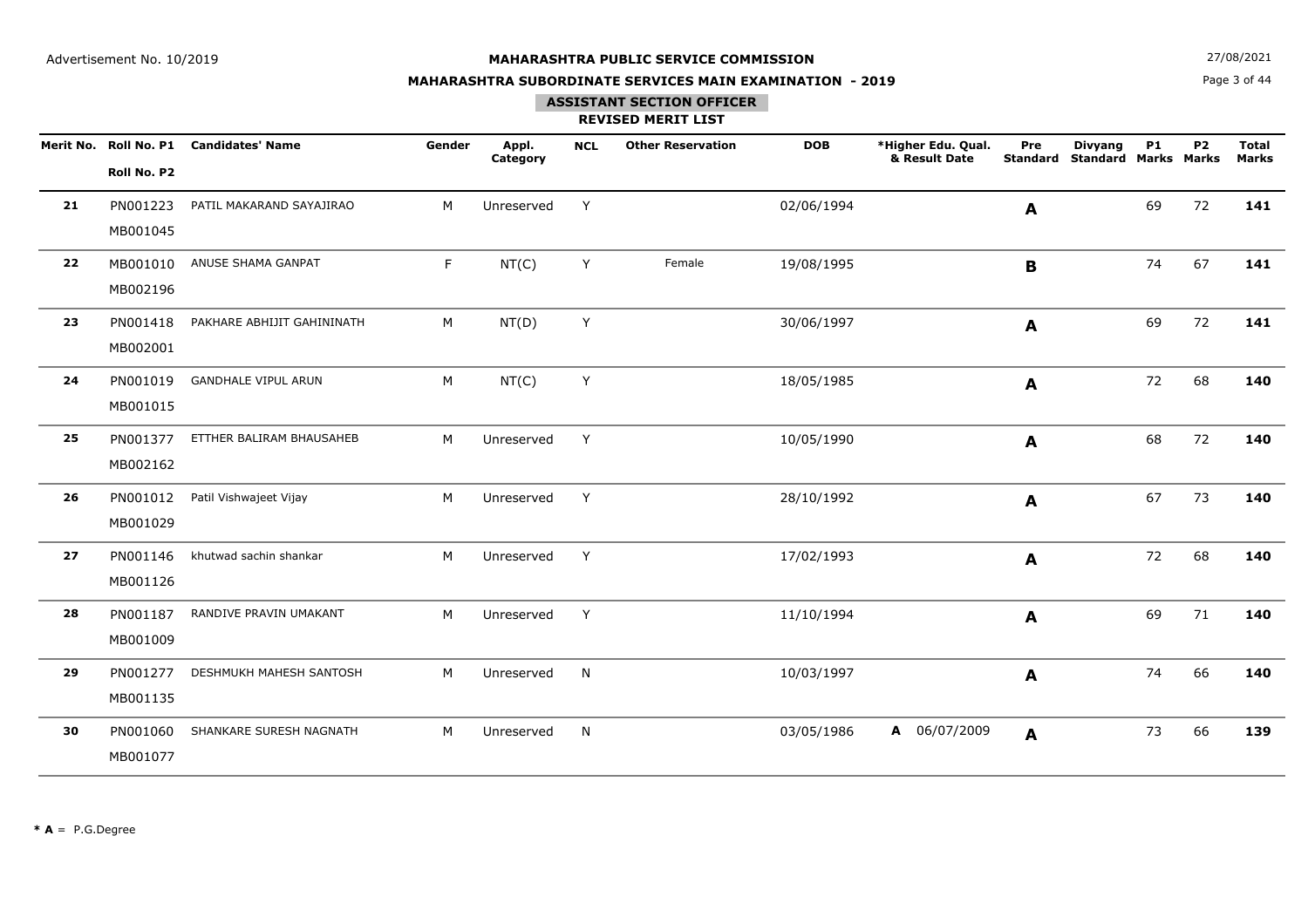**N**  $27/08/2021$ 

## **MAHARASHTRA SUBORDINATE SERVICES MAIN EXAMINATION - 2019**

# Page 4 of 44

### **ASSISTANT SECTION OFFICER**

|    |             | Merit No. Roll No. P1 Candidates' Name | Gender | Appl.<br>Category | <b>NCL</b> | <b>Other Reservation</b> | <b>DOB</b> | *Higher Edu. Qual.<br>& Result Date | Pre          | <b>Divyang</b><br><b>Standard Standard Marks Marks</b> | <b>P1</b> | P <sub>2</sub> | <b>Total</b><br><b>Marks</b> |
|----|-------------|----------------------------------------|--------|-------------------|------------|--------------------------|------------|-------------------------------------|--------------|--------------------------------------------------------|-----------|----------------|------------------------------|
|    | Roll No. P2 |                                        |        |                   |            |                          |            |                                     |              |                                                        |           |                |                              |
| 31 | PN001131    | Sandip Sukhadev Kadam                  | M      | Unreserved        | Y          |                          | 02/06/1988 | A 09/09/2016                        | A            |                                                        | 79        | 60             | 139                          |
|    | MB001090    |                                        |        |                   |            |                          |            |                                     |              |                                                        |           |                |                              |
| 32 | PN001423    | ABASAHEB BALCHAND MANAL                | M      | Unreserved        | Y          |                          | 02/01/1990 |                                     | A            |                                                        | 68        | 71             | 139                          |
|    | MB002108    |                                        |        |                   |            |                          |            |                                     |              |                                                        |           |                |                              |
| 33 | AU001049    | ANANT DHONDU KATARE                    | M      | Unreserved        | Y          |                          | 11/06/1990 |                                     | A            |                                                        | 76        | 63             | 139                          |
|    | MB002086    |                                        |        |                   |            |                          |            |                                     |              |                                                        |           |                |                              |
| 34 | PN001417    | KULKARNI ABHIJIT PRAKASH               | М      | Unreserved        | N          |                          | 26/06/1991 |                                     | A            |                                                        | 73        | 66             | 139                          |
|    | MB001204    |                                        |        |                   |            |                          |            |                                     |              |                                                        |           |                |                              |
| 35 | PN001133    | SHAIKH SAMEER NABAB                    | M      | Unreserved        | N.         |                          | 25/05/1993 |                                     | A            |                                                        | 74        | 65             | 139                          |
|    | MB002105    |                                        |        |                   |            |                          |            |                                     |              |                                                        |           |                |                              |
| 36 | PN001287    | PATIL KSHITIJ MAHADEV                  | M      | Unreserved        | N          |                          | 07/03/1989 | A 23/05/2011                        | $\mathbf{A}$ |                                                        | 70        | 68             | 138                          |
|    | MB002063    |                                        |        |                   |            |                          |            |                                     |              |                                                        |           |                |                              |
| 37 | PN001055    | SAWANT VILAS RAGHUNATH                 | M      | Unreserved        | Y          |                          | 10/07/1983 | A 28/06/2011                        | A            |                                                        | 63        | 75             | 138                          |
|    | MB001020    |                                        |        |                   |            |                          |            |                                     |              |                                                        |           |                |                              |
| 38 | PN001025    | SHINDE VIJAY ANANDA                    | M      | SC                | N          |                          | 12/08/1988 |                                     | A            |                                                        | 72        | 66             | 138                          |
|    | MB001155    |                                        |        |                   |            |                          |            |                                     |              |                                                        |           |                |                              |
| 39 | PN001096    | KAD SHRIRAM JANARDHAN                  | M      | OBC               | Y          |                          | 17/01/1991 |                                     | A            |                                                        | 72        | 66             | 138                          |
|    | MB001166    |                                        |        |                   |            |                          |            |                                     |              |                                                        |           |                |                              |
| 40 | PN001419    | BHAGAT ABHIJIT BALASAHEB               | M      | Unreserved        | N          |                          | 17/07/1993 |                                     | A            |                                                        | 69        | 69             | 138                          |
|    | MB002160    |                                        |        |                   |            |                          |            |                                     |              |                                                        |           |                |                              |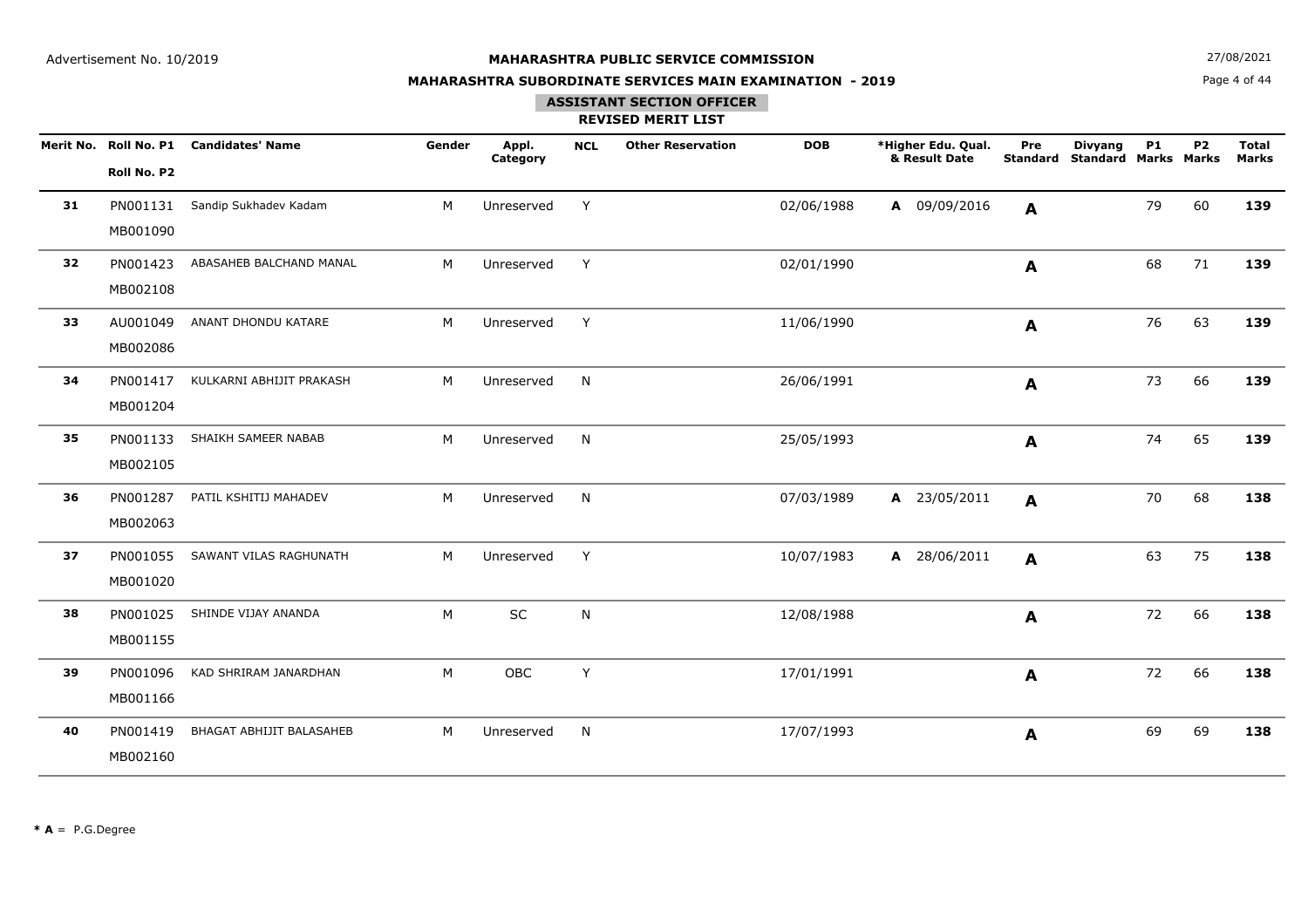**N**  $27/08/2021$ 

## **MAHARASHTRA SUBORDINATE SERVICES MAIN EXAMINATION - 2019**

# Page 5 of 44

## **ASSISTANT SECTION OFFICER**

|    | Roll No. P2          | Merit No. Roll No. P1 Candidates' Name | Gender | Appl.<br>Category | <b>NCL</b> | <b>Other Reservation</b> | <b>DOB</b> | *Higher Edu. Qual.<br>& Result Date | Pre          | <b>Divyang</b><br><b>Standard Standard Marks Marks</b> | <b>P1</b> | P <sub>2</sub> | <b>Total</b><br><b>Marks</b> |
|----|----------------------|----------------------------------------|--------|-------------------|------------|--------------------------|------------|-------------------------------------|--------------|--------------------------------------------------------|-----------|----------------|------------------------------|
| 41 | PN001316<br>MB001157 | SARODE HARILAL SAKHARAM                | M      | Unreserved        | Y          |                          | 13/07/1991 | $A$ 17/11/2015                      | A            |                                                        | 69        | 68             | 137                          |
| 42 | PN001243<br>MB001258 | Chavan Nikhil Kedarnath                | M      | OBC               | Y          |                          | 08/10/1992 |                                     | A            |                                                        | 63        | 74             | 137                          |
| 43 | PN001300<br>MB001286 | KAKAD VIJAY DADARAO                    | M      | NT(D)             | Y          |                          | 01/01/1993 |                                     | $\mathbf{A}$ |                                                        | 72        | 65             | 137                          |
| 44 | PN001352<br>MB001041 | PISE DHANAJI BHIMARAO                  | M      | OBC               | Y          |                          | 25/08/1993 |                                     | A            |                                                        | 73        | 64             | 137                          |
| 45 | PN001265<br>MB002143 | MASKE ONKAR BALKRISHNA                 | M      | Unreserved        | Y          |                          | 20/10/1996 |                                     | $\mathbf{A}$ |                                                        | 74        | 63             | 137                          |
| 46 | PN001011<br>MB002190 | HARALE VITTHAL GANPAT                  | M      | NT(C)             | Y          |                          | 25/11/1989 | A 19/07/2014                        | $\mathbf{A}$ |                                                        | 69        | 67             | 136                          |
| 47 | PN001034<br>MB001167 | BURANGE VAIBHAV UTTAM                  | М      | Unreserved        | Y          |                          | 20/05/1992 | A 06/02/2018                        | $\mathbf{A}$ |                                                        | 73        | 63             | 136                          |
| 48 | PN001286<br>MB001254 | POWAR KULDEEP SURESH                   | M      | Unreserved        | Y          |                          | 05/07/1989 |                                     | A            |                                                        | 64        | 72             | 136                          |
| 49 | PN001237<br>MB001189 | NETAJI PURUSHOTTAM RAYAJI              | М      | Unreserved        | Y          |                          | 15/09/1989 |                                     | A            |                                                        | 77        | 59             | 136                          |
| 50 | PN001127<br>MB001249 | JADHAV SANJAY DEEPAK                   | M      | Unreserved        | Y          |                          | 01/10/1991 |                                     | $\mathbf{A}$ |                                                        | 64        | 72             | 136                          |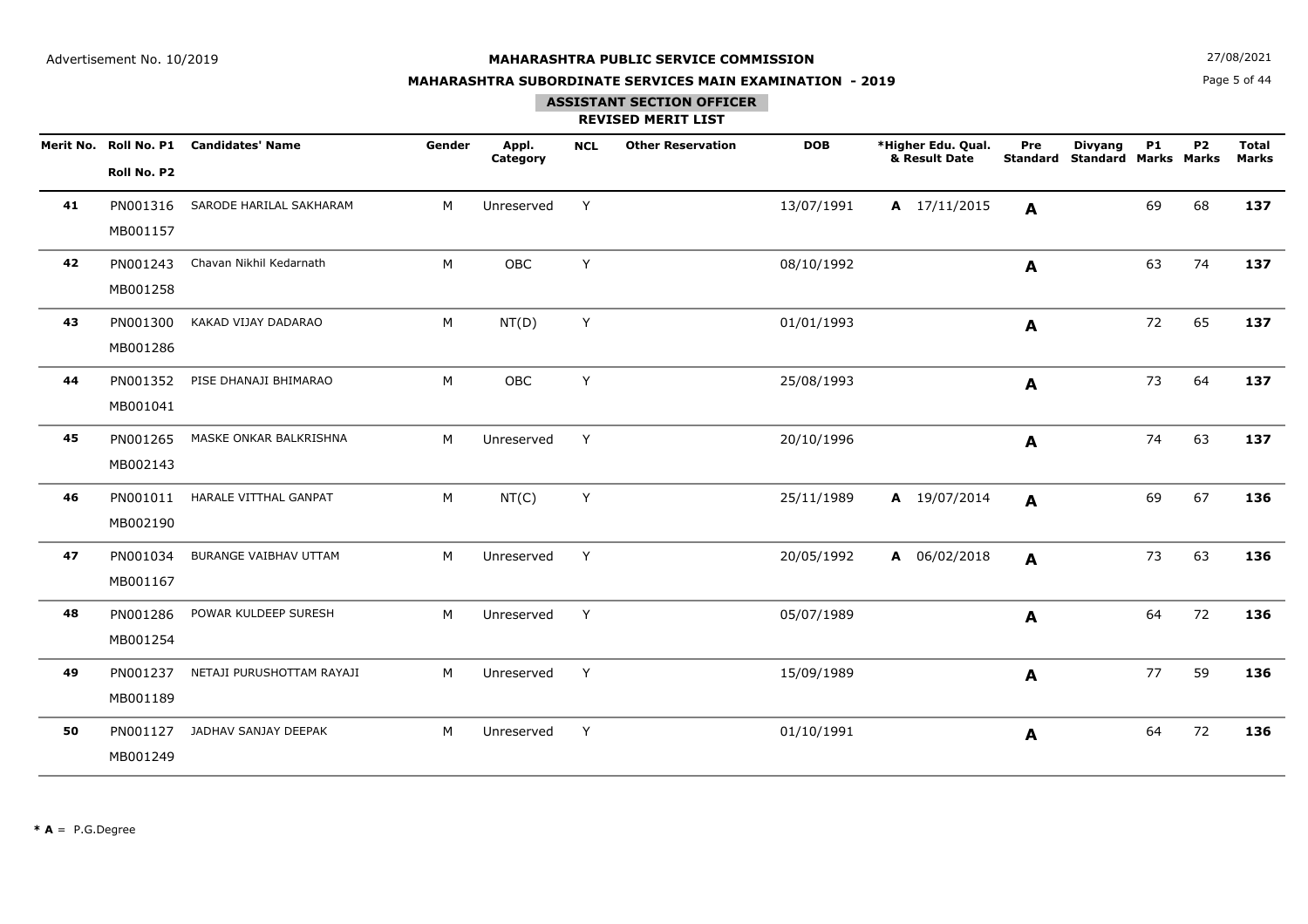**N**  $27/08/2021$ 

## **MAHARASHTRA SUBORDINATE SERVICES MAIN EXAMINATION - 2019**

Page 6 of 44

### **ASSISTANT SECTION OFFICER**

|    | Roll No. P2          | Merit No. Roll No. P1 Candidates' Name | Gender | Appl.<br>Category | <b>NCL</b> | <b>Other Reservation</b> | <b>DOB</b> | *Higher Edu. Qual.<br>& Result Date | Pre<br><b>Standard</b> | <b>Divyang</b><br><b>Standard Marks Marks</b> | <b>P1</b> | <b>P2</b> | <b>Total</b><br><b>Marks</b> |
|----|----------------------|----------------------------------------|--------|-------------------|------------|--------------------------|------------|-------------------------------------|------------------------|-----------------------------------------------|-----------|-----------|------------------------------|
| 51 | PN001255<br>MB002015 | PISAL NAGESH SANJAY                    | M      | Unreserved        | Y          |                          | 01/09/1994 |                                     | A                      |                                               | 71        | 65        | 136                          |
| 52 | AU001048<br>MB001229 | KAWDE RAVI HANUMANT                    | M      | Unreserved        | Y          |                          | 20/05/1995 |                                     | A                      |                                               | 74        | 62        | 136                          |
| 53 | PN001095<br>MB001151 | BAHAKAR SHUBHAM SHANKARRAO             | M      | OBC               | Y          |                          | 30/06/1995 |                                     | A                      |                                               | 69        | 67        | 136                          |
| 54 | PN001267<br>MB002092 | NARSALE MANISHA SHAHAJI                | F      | Unreserved        | Y          | Female                   | 21/12/1995 |                                     | B                      |                                               | 63        | 73        | 136                          |
| 55 | PN001416<br>MB001119 | KHARADE ABHIMANYU DATTATRAY            | M      | Unreserved        | Y          |                          | 13/05/1993 | A 03/07/2018                        | $\mathbf{A}$           |                                               | 60        | 75        | 135                          |
| 56 | MB001024<br>MB001060 | Piyush Govinda Patil                   | M      | OBC               | Y          |                          | 04/02/1991 |                                     | A                      |                                               | 67        | 68        | 135                          |
| 57 | PN001218<br>MB001164 | PAWAR DHARMARAJ VISHWANATH             | M      | Unreserved        | Y          |                          | 05/06/1991 |                                     | $\mathbf{A}$           |                                               | 67        | 68        | 135                          |
| 58 | PN001340<br>MB002136 | KALE DNYANDEO RAGHUNATH                | M      | <b>OBC</b>        | Y          |                          | 22/06/1991 |                                     | A                      |                                               | 72        | 63        | 135                          |
| 59 | PN001292<br>MB002012 | KOLEKAR ISHWAR BABAN                   | M      | NT(C)             | Y          |                          | 20/04/1992 |                                     | A                      |                                               | 68        | 67        | 135                          |
| 60 | PN001422<br>MB002047 | <b>GHORPADE ABHAY ASHOK</b>            | M      | Unreserved        | Y          |                          | 15/03/1993 |                                     | A                      |                                               | 67        | 68        | 135                          |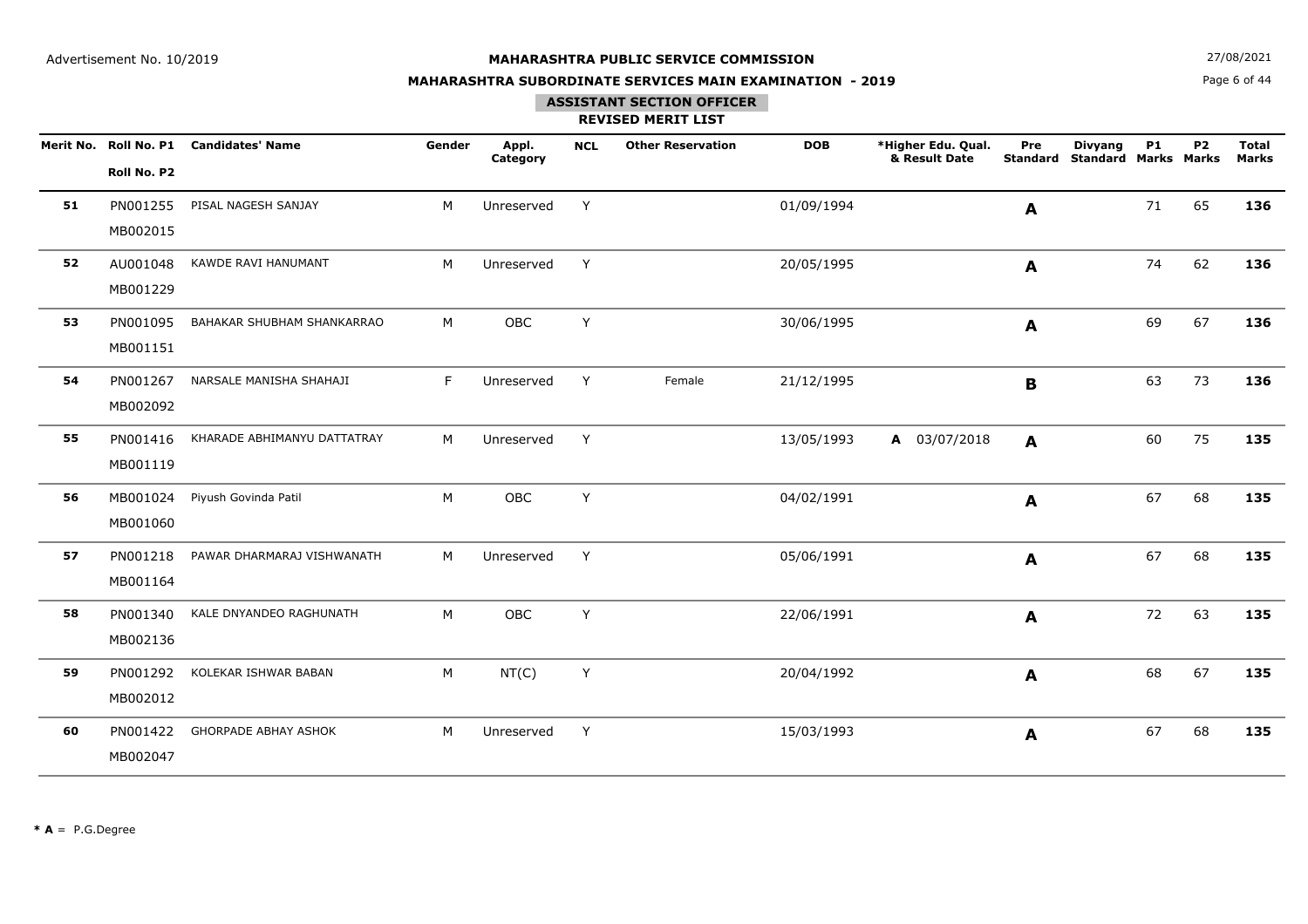**N**  $27/08/2021$ 

## **MAHARASHTRA SUBORDINATE SERVICES MAIN EXAMINATION - 2019**

Page 7 of 44

# **ASSISTANT SECTION OFFICER**

|    |             | Merit No. Roll No. P1 Candidates' Name | Gender | Appl.<br>Category | <b>NCL</b> | <b>Other Reservation</b> | <b>DOB</b> | *Higher Edu. Qual.<br>& Result Date | Pre          | <b>Divyang</b><br><b>Standard Standard Marks Marks</b> | <b>P1</b> | P <sub>2</sub> | <b>Total</b><br><b>Marks</b> |
|----|-------------|----------------------------------------|--------|-------------------|------------|--------------------------|------------|-------------------------------------|--------------|--------------------------------------------------------|-----------|----------------|------------------------------|
|    | Roll No. P2 |                                        |        |                   |            |                          |            |                                     |              |                                                        |           |                |                              |
| 61 | PN001285    | GONDCHAWAR KUNAL SUBHASH               | М      | OBC               | Y          |                          | 04/05/1993 |                                     | A            |                                                        | 65        | 70             | 135                          |
|    | MB001033    |                                        |        |                   |            |                          |            |                                     |              |                                                        |           |                |                              |
| 62 | PN001402    | <b>BHAGAT AKSHAY RAMESH</b>            | M      | Unreserved        | Y          |                          | 20/06/1993 |                                     | A            |                                                        | 65        | 70             | 135                          |
|    | MB001152    |                                        |        |                   |            |                          |            |                                     |              |                                                        |           |                |                              |
| 63 | PN001192    | THORAT PRATIK CHANDRAKANT              | M      | Unreserved        | Y          |                          | 30/07/1994 |                                     | A            |                                                        | 72        | 63             | 135                          |
|    | MB002031    |                                        |        |                   |            |                          |            |                                     |              |                                                        |           |                |                              |
| 64 | PN001304    | AMARJEET HANMANT GAIKWAD               | M      | Unreserved        | Y          |                          | 19/06/1990 | A 21/06/2014                        | A            |                                                        | 76        | 58             | 134                          |
|    | MB002149    |                                        |        |                   |            |                          |            |                                     |              |                                                        |           |                |                              |
| 65 | PN001247    | Wagh Navnath Vishnu                    | M      | OBC               | Y          |                          | 07/12/1990 |                                     | A            |                                                        | 62        | 72             | 134                          |
|    | MB001026    |                                        |        |                   |            |                          |            |                                     |              |                                                        |           |                |                              |
| 66 | PN001236    | NIGADE NITISH SHRIRANG                 | M      | Unreserved        | Y          |                          | 19/02/1991 |                                     | A            |                                                        | 67        | 67             | 134                          |
|    | MB001057    |                                        |        |                   |            |                          |            |                                     |              |                                                        |           |                |                              |
| 67 | PN001048    | KARNE TEJAS SURESH                     | М      | OBC               | Y          |                          | 21/03/1992 |                                     | A            |                                                        | 70        | 64             | 134                          |
|    | MB001064    |                                        |        |                   |            |                          |            |                                     |              |                                                        |           |                |                              |
| 68 | PN001121    | Patil Satish Sukumar                   | М      | Unreserved        | N          |                          | 04/06/1992 |                                     | A            |                                                        | 68        | 66             | 134                          |
|    | MB001003    |                                        |        |                   |            |                          |            |                                     |              |                                                        |           |                |                              |
| 69 | AU001064    | Rajput Chetansing Prakashsing          | M      | Unreserved        | N          |                          | 28/06/1992 |                                     | $\mathbf{A}$ |                                                        | 67        | 67             | 134                          |
|    | MB001138    |                                        |        |                   |            |                          |            |                                     |              |                                                        |           |                |                              |
| 70 | PN001180    | LANDE PALLAVI NANDKUMAR                | F      | Unreserved        | Y          | Female                   | 20/08/1992 |                                     | $\mathbf B$  |                                                        | 73        | 61             | 134                          |
|    | MB001043    |                                        |        |                   |            |                          |            |                                     |              |                                                        |           |                |                              |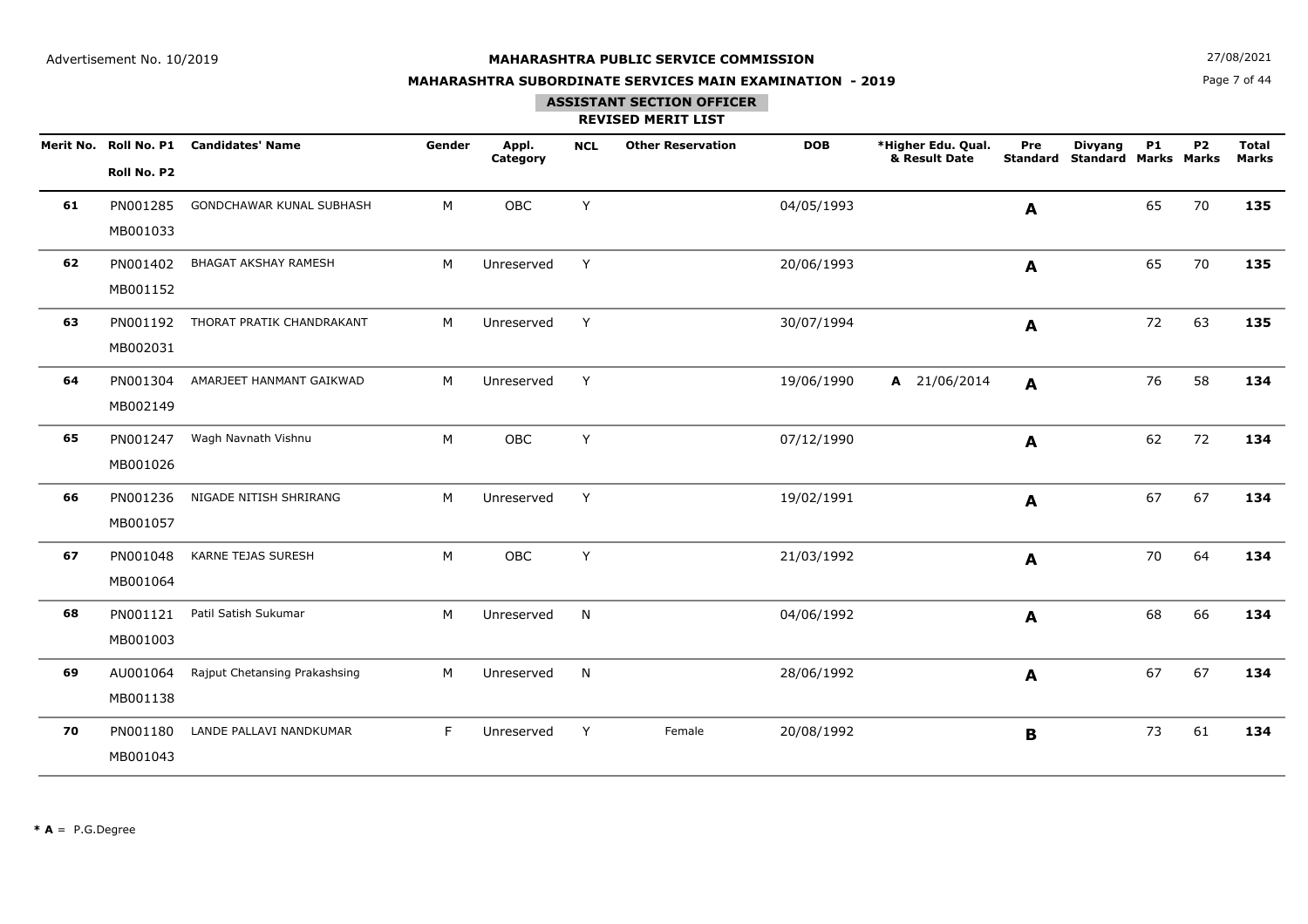**N**  $27/08/2021$ 

## **MAHARASHTRA SUBORDINATE SERVICES MAIN EXAMINATION - 2019**

# Page 8 of 44

## **ASSISTANT SECTION OFFICER**

|    | Roll No. P2          | Merit No. Roll No. P1 Candidates' Name | Gender | Appl.<br>Category | <b>NCL</b> | <b>Other Reservation</b> | <b>DOB</b> | *Higher Edu. Qual.<br>& Result Date | Pre<br><b>Standard</b> | <b>Divyang</b><br><b>Standard Marks Marks</b> | <b>P1</b> | P <sub>2</sub> | <b>Total</b><br><b>Marks</b> |
|----|----------------------|----------------------------------------|--------|-------------------|------------|--------------------------|------------|-------------------------------------|------------------------|-----------------------------------------------|-----------|----------------|------------------------------|
| 71 | PN001426<br>MB001283 | <b>BHOSALE NILESH APPASAHEB</b>        | M      | Unreserved        | Y          |                          | 23/07/1993 |                                     | A                      |                                               | 68        | 66             | 134                          |
| 72 | PN001359<br>MB001129 | DARADE DNYANESHWAR SHIVAJI             | M      | NT(D)             | Y          |                          | 11/01/1994 |                                     | A                      |                                               | 67        | 67             | 134                          |
| 73 | PN001082<br>MB002039 | PURI SOMNATH ANKUSH                    | м      | NT(B)             | Y          |                          | 02/07/1995 |                                     | A                      |                                               | 69        | 65             | 134                          |
| 74 | AU001054<br>MB002095 | HAMNE ABHIMANYU SUBHASHRAO             | M      | Unreserved        | Y          |                          | 18/08/1988 | A 08/05/2012                        | A                      |                                               | 69        | 64             | 133                          |
| 75 | AU001020<br>MB001005 | JADHAO SANTOSH BHIMRAO                 | M      | OBC               | Y          |                          | 03/03/1985 |                                     | A                      |                                               | 64        | 69             | 133                          |
| 76 | PN001108<br>MB001113 | KORATKAR SHASHANK SHIVAJIRAO           | M      | Unreserved        | Y          |                          | 05/12/1985 |                                     | A                      |                                               | 70        | 63             | 133                          |
| 77 | MB001004<br>MB002029 | godse vaibhav kisan                    | M      | Unreserved        | Y          |                          | 09/08/1986 |                                     | A                      |                                               | 69        | 64             | 133                          |
| 78 | PN001053<br>MB001212 | chavan swapnil pandurang               | M      | Unreserved        | Y          |                          | 05/07/1989 |                                     | $\mathbf{A}$           |                                               | 65        | 68             | 133                          |
| 79 | PN001396<br>MB002019 | lugade amol bajirao                    | M      | Unreserved        | Y          |                          | 23/10/1989 |                                     | A                      |                                               | 68        | 65             | 133                          |
| 80 | PN001242<br>MB002100 | BARGE NILESH RAMCHANDRA                | M      | Unreserved        | Y          |                          | 14/03/1991 |                                     | A                      |                                               | 70        | 63             | 133                          |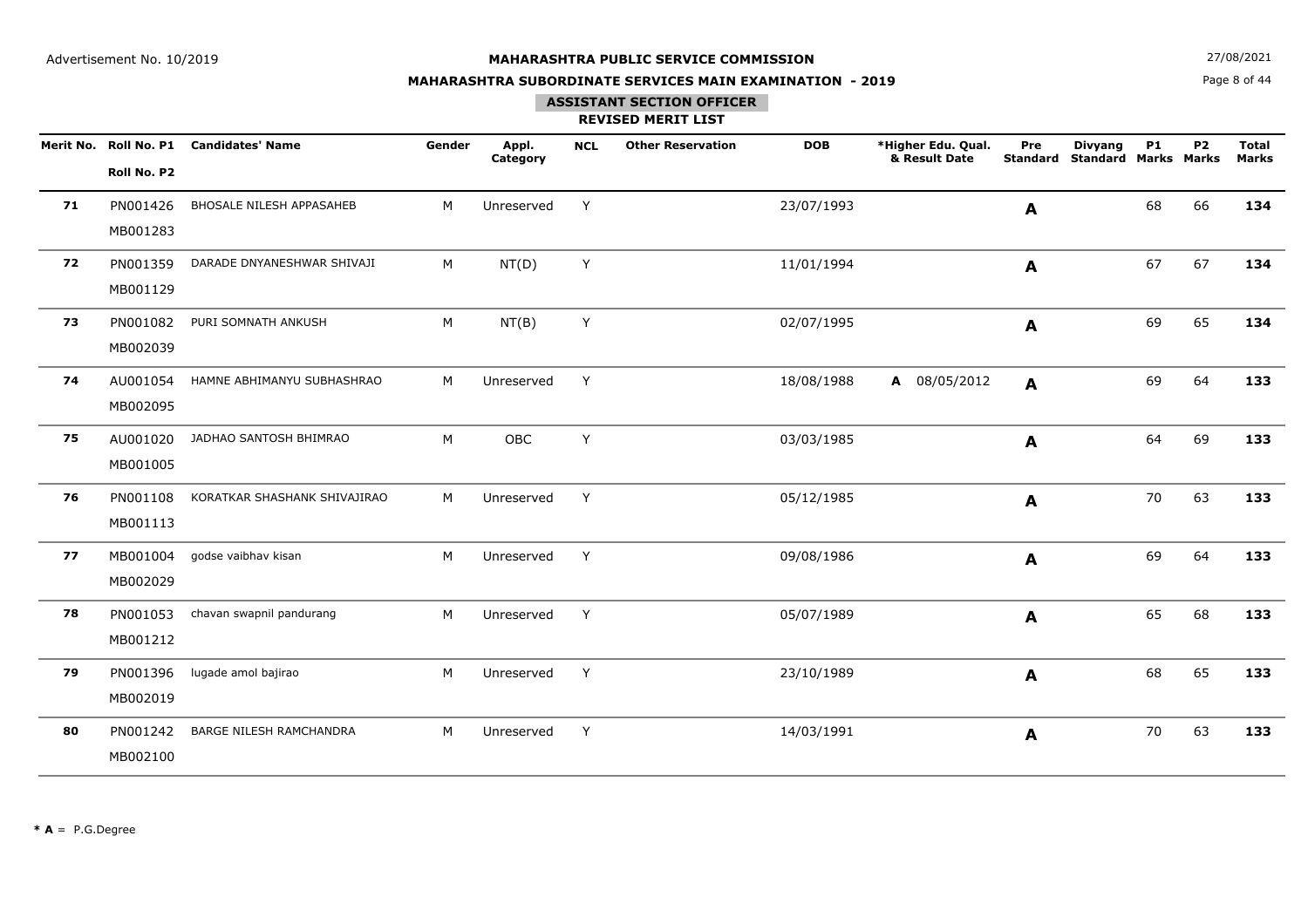**N**  $27/08/2021$ 

## **MAHARASHTRA SUBORDINATE SERVICES MAIN EXAMINATION - 2019**

Page 9 of 44

## **ASSISTANT SECTION OFFICER**

|    | Roll No. P2          | Merit No. Roll No. P1 Candidates' Name | Gender | Appl.<br>Category | <b>NCL</b> | <b>Other Reservation</b> | <b>DOB</b> | *Higher Edu. Qual.<br>& Result Date | Pre<br><b>Standard</b> | <b>Divyang</b><br><b>Standard Marks Marks</b> | <b>P1</b> | P <sub>2</sub> | <b>Total</b><br><b>Marks</b> |
|----|----------------------|----------------------------------------|--------|-------------------|------------|--------------------------|------------|-------------------------------------|------------------------|-----------------------------------------------|-----------|----------------|------------------------------|
| 81 | PN001177<br>MB001124 | Dhamdhere Rahul Kailas                 | M      | Unreserved        | Y          |                          | 21/04/1991 |                                     | A                      |                                               | 62        | 71             | 133                          |
| 82 | PN001254<br>MB001256 | POLEKAR NAKUL SHANKAR                  | M      | Unreserved        | Y          |                          | 03/06/1992 |                                     | A                      |                                               | 63        | 70             | 133                          |
| 83 | PN001043<br>MB002179 | TURNAR GANPATI SAKHARAM                | M      | NT(C)             | Y          |                          | 09/06/1992 |                                     | A                      |                                               | 67        | 66             | 133                          |
| 84 | PN001407<br>MB001131 | GHATGE AJINKYA ANANDRAO                | M      | Unreserved        | N          |                          | 14/07/1992 |                                     | A                      |                                               | 68        | 65             | 133                          |
| 85 | PN001038<br>MB002070 | shinde vaibhav bhaurao                 | M      | Unreserved        | Y          |                          | 13/11/1993 |                                     | $\mathbf{A}$           |                                               | 65        | 68             | 133                          |
| 86 | PN001010<br>MB001147 | TAYDE VYANKATPRASAD ASHOKRAO           | M      | Unreserved        | Y          |                          | 26/06/1994 |                                     | A                      |                                               | 67        | 66             | 133                          |
| 87 | AU001039<br>MB001046 | SABLE PARMESHWAR RAMESH                | M      | Unreserved        | Y          |                          | 12/12/1988 |                                     | A                      |                                               | 75        | 57             | 132                          |
| 88 | MB001042<br>MB002114 | waykar ashitosh bhausaheb              | M      | OBC               | Y          |                          | 18/10/1989 |                                     | A                      |                                               | 67        | 65             | 132                          |
| 89 | PN001124<br>MB001221 | surve sarika ankush                    | F      | Unreserved        | Y          | Female                   | 26/05/1991 |                                     | A                      |                                               | 64        | 68             | 132                          |
| 90 | PN001404<br>MB001238 | SALUNKHE AKSHAY RAMESH                 | M      | Unreserved        | Y          |                          | 09/07/1992 |                                     | A                      |                                               | 69        | 63             | 132                          |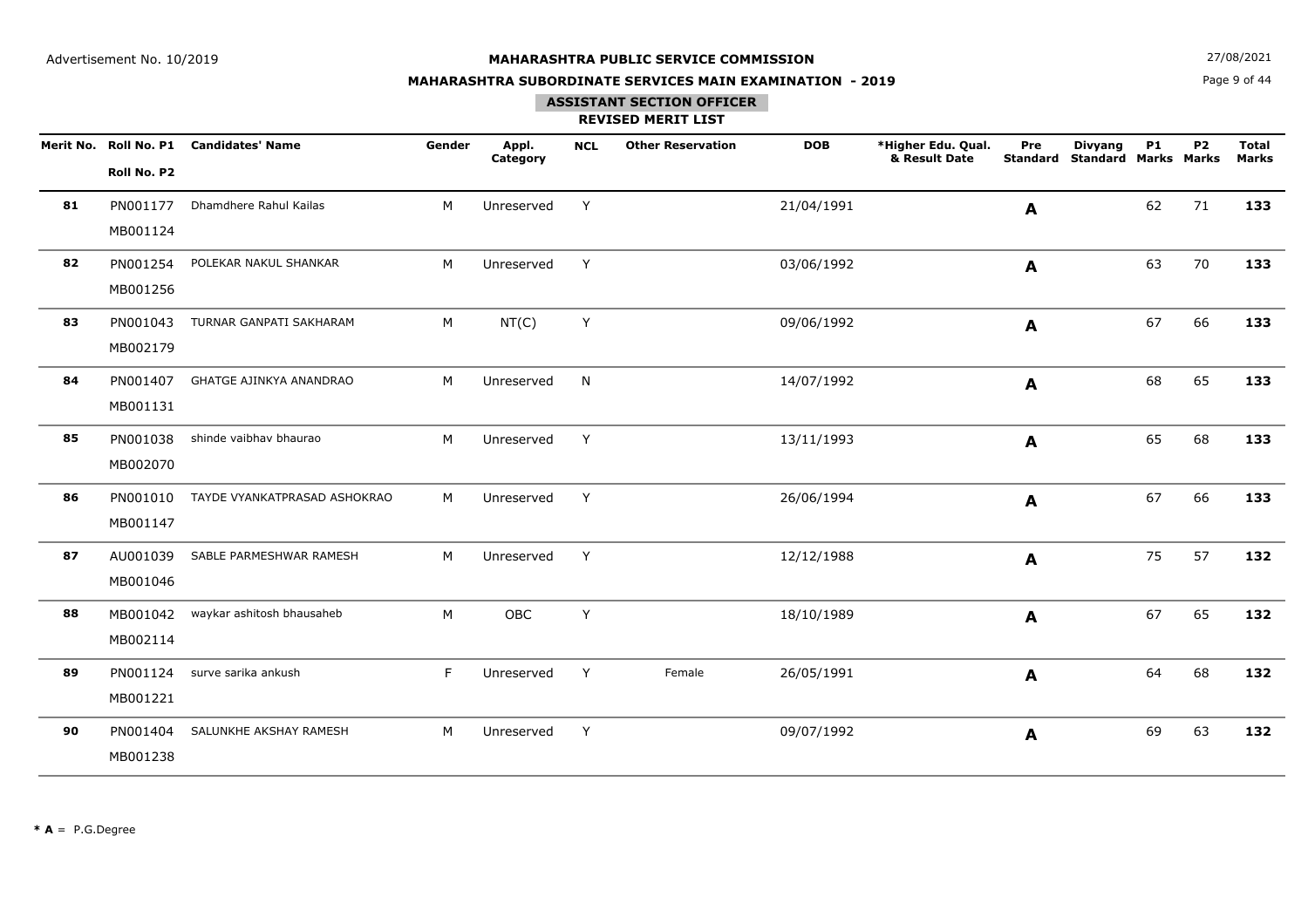**N**  $27/08/2021$ 

## **MAHARASHTRA SUBORDINATE SERVICES MAIN EXAMINATION - 2019**

Page 10 of 44

## **ASSISTANT SECTION OFFICER**

|     | Roll No. P2          | Merit No. Roll No. P1 Candidates' Name | Gender | Appl.<br>Category | <b>NCL</b> | <b>Other Reservation</b> | <b>DOB</b> | *Higher Edu. Qual.<br>& Result Date | Pre<br><b>Standard</b> | <b>Divyang</b><br><b>Standard Marks Marks</b> | <b>P1</b> | <b>P2</b> | <b>Total</b><br><b>Marks</b> |
|-----|----------------------|----------------------------------------|--------|-------------------|------------|--------------------------|------------|-------------------------------------|------------------------|-----------------------------------------------|-----------|-----------|------------------------------|
| 91  | MB001041<br>MB002093 | KOTWAL ASHWINI VIJAY                   | F.     | OBC               | Y          | Female                   | 19/10/1992 |                                     | B                      |                                               | 67        | 65        | 132                          |
| 92  | PN001198<br>MB001081 | SANKPAL PRASAD TUKARAM                 | M      | Unreserved        | Y          |                          | 27/03/1993 |                                     | A                      |                                               | 68        | 64        | 132                          |
| 93  | PN001405<br>MB002121 | MADANE AKASH TANAJI                    | M      | NT(C)             | Y          |                          | 06/06/1993 |                                     | A                      |                                               | 68        | 64        | 132                          |
| 94  | MB001072             | MB001007 TORASKAR SHITAL RAMESH        | F.     | Unreserved        | Y          | Female                   | 11/02/1994 |                                     | В                      |                                               | 64        | 68        | 132                          |
| 95  | NG001027<br>MB002151 | WAGH NIKHIL DILIP                      | M      | OBC               | Y          |                          | 25/12/1995 |                                     | A                      |                                               | 69        | 63        | 132                          |
| 96  | MB001001<br>MB002007 | SHINDE YOGRAJ VISHWAS                  | M      | Unreserved        | Y          |                          | 22/01/1996 |                                     | A                      |                                               | 65        | 67        | 132                          |
| 97  | PN001203<br>MB001056 | SAVANT PRAMOD NIVRUTTI                 | M      | OBC               | Y          |                          | 19/07/1988 | A 20/08/2013                        | $\mathbf{A}$           |                                               | 60        | 71        | 131                          |
| 98  | PN001174<br>MB001159 | RAJESH DNYANESHWAR INDORE              | M      | Unreserved        | Y          |                          | 01/08/1991 | A 27/01/2015                        | A                      |                                               | 63        | 68        | 131                          |
| 99  | PN001335<br>MB002110 | UNDE DHANANJAY SHANKARRAO              | M      | Unreserved        | Y          |                          | 01/06/1987 |                                     | A                      |                                               | 59        | 72        | 131                          |
| 100 | MB002023             | PN001112 Jangde Gaurav Ashok           | M      | OBC               | Υ          |                          | 10/06/1990 |                                     | A                      |                                               | 73        | 58        | 131                          |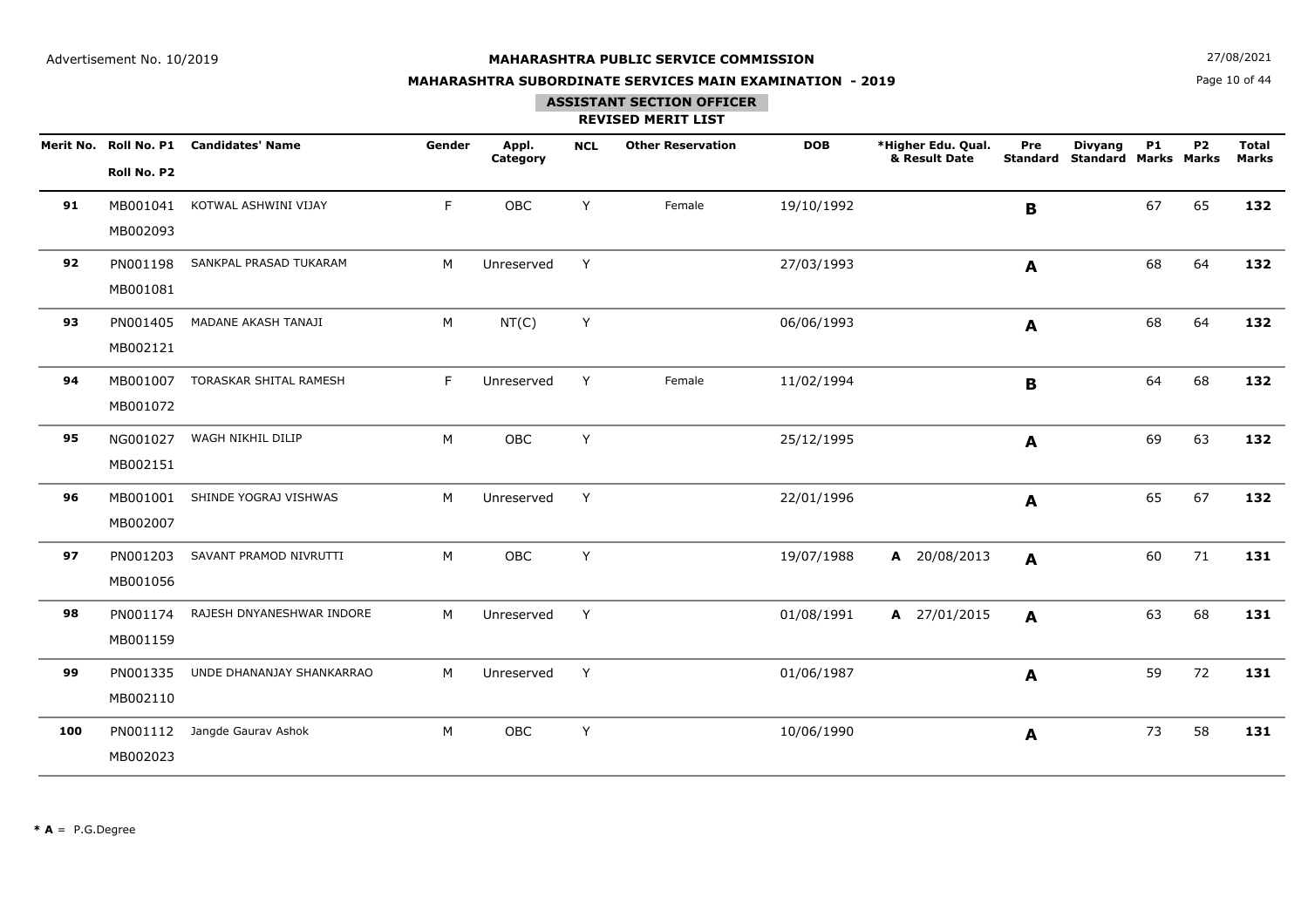**N**  $27/08/2021$ 

## **MAHARASHTRA SUBORDINATE SERVICES MAIN EXAMINATION - 2019**

Page 11 of 44

## **ASSISTANT SECTION OFFICER**

|     |             | Merit No. Roll No. P1 Candidates' Name | Gender | Appl.<br>Category | <b>NCL</b> | <b>Other Reservation</b> | <b>DOB</b> | *Higher Edu. Qual.<br>& Result Date | Pre<br>Standard | <b>Divyang</b><br><b>Standard Marks Marks</b> | <b>P1</b> | P <sub>2</sub> | <b>Total</b><br><b>Marks</b> |
|-----|-------------|----------------------------------------|--------|-------------------|------------|--------------------------|------------|-------------------------------------|-----------------|-----------------------------------------------|-----------|----------------|------------------------------|
|     | Roll No. P2 |                                        |        |                   |            |                          |            |                                     |                 |                                               |           |                |                              |
| 101 | PN001347    | DIGHE GANESH DATTATRAYA                | M      | OBC               | Y          |                          | 04/03/1991 |                                     | A               |                                               | 67        | 64             | 131                          |
|     | MB002173    |                                        |        |                   |            |                          |            |                                     |                 |                                               |           |                |                              |
| 102 | MB001003    | PAWAR VISHAL HANMANT                   | M      | Unreserved        | Y          |                          | 06/03/1991 |                                     | A               |                                               | 62        | 69             | 131                          |
|     | MB002140    |                                        |        |                   |            |                          |            |                                     |                 |                                               |           |                |                              |
| 103 | PN001333    | Gadhe Gajanan Madhavrao                | M      | OBC               | Y          |                          | 05/06/1991 |                                     | A               |                                               | 58        | 73             | 131                          |
|     | MB002077    |                                        |        |                   |            |                          |            |                                     |                 |                                               |           |                |                              |
| 104 | PN001135    | Jadhav Saish Babasaheb                 | M      | Unreserved        | Y          |                          | 01/08/1991 |                                     | A               |                                               | 67        | 64             | 131                          |
|     | MB002164    |                                        |        |                   |            |                          |            |                                     |                 |                                               |           |                |                              |
| 105 | PN001204    | ROMAN PRAMILA BHUJANG                  | F      | Unreserved        | Y          | Female                   | 03/03/1993 |                                     | B               |                                               | 68        | 63             | 131                          |
|     | MB001182    |                                        |        |                   |            |                          |            |                                     |                 |                                               |           |                |                              |
| 106 | PN001005    | DHONE YOGESH MADHUKAR                  | M      | NT(C)             | Υ          |                          | 06/06/1993 |                                     | A               |                                               | 62        | 69             | 131                          |
|     | MB002034    |                                        |        |                   |            |                          |            |                                     |                 |                                               |           |                |                              |
| 107 | PN001250    | INGLE NARAYAN RAJABHAU                 | М      | Unreserved        | Y          |                          | 20/06/1993 |                                     | A               |                                               | 66        | 65             | 131                          |
|     | MB001257    |                                        |        |                   |            |                          |            |                                     |                 |                                               |           |                |                              |
| 108 | PN001090    | JADHAV ROSHAN GOVIND                   | M      | Unreserved        | Y          |                          | 19/03/1994 |                                     | A               |                                               | 67        | 64             | 131                          |
|     | MB002200    |                                        |        |                   |            |                          |            |                                     |                 |                                               |           |                |                              |
| 109 | PN001023    | DAREKAR VILAS PRABHU                   | M      | Unreserved        | Y          |                          | 03/08/1995 |                                     | A               |                                               | 67        | 64             | 131                          |
|     | MB001255    |                                        |        |                   |            |                          |            |                                     |                 |                                               |           |                |                              |
| 110 | PN001429    | SALVE PAVAN BABAN                      | М      | NT(C)             | Υ          |                          | 25/09/1995 |                                     | $\mathbf{A}$    |                                               | 62        | 69             | 131                          |
|     | MB001104    |                                        |        |                   |            |                          |            |                                     |                 |                                               |           |                |                              |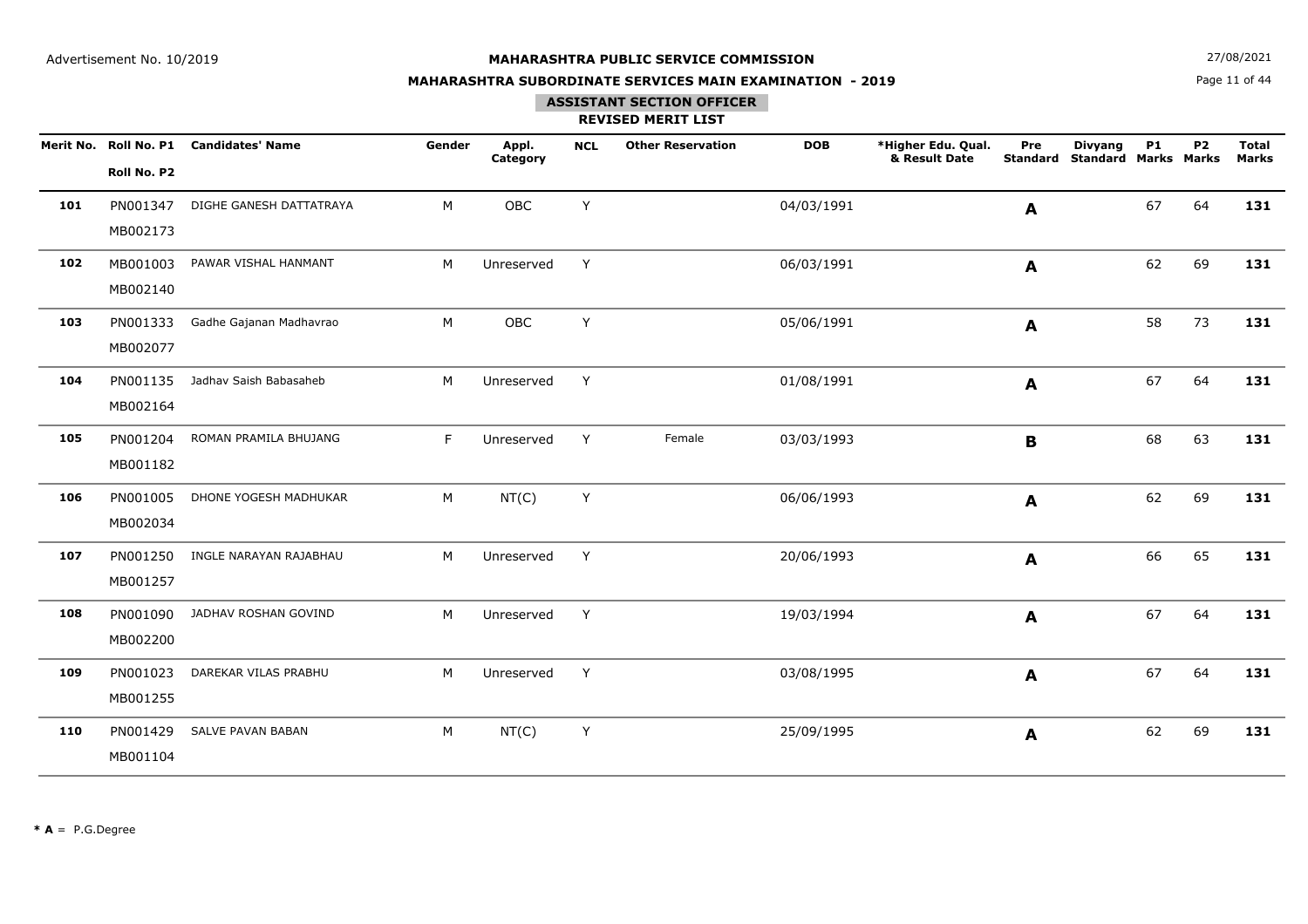**N**  $27/08/2021$ 

## **MAHARASHTRA SUBORDINATE SERVICES MAIN EXAMINATION - 2019**

Page 12 of 44

# **ASSISTANT SECTION OFFICER**

|     | Roll No. P2          | Merit No. Roll No. P1 Candidates' Name | Gender | Appl.<br>Category | <b>NCL</b> | <b>Other Reservation</b> | <b>DOB</b> | *Higher Edu. Qual.<br>& Result Date | Pre<br><b>Standard</b> | <b>Divyang</b><br><b>Standard Marks Marks</b> | <b>P1</b> | <b>P2</b> | <b>Total</b><br><b>Marks</b> |
|-----|----------------------|----------------------------------------|--------|-------------------|------------|--------------------------|------------|-------------------------------------|------------------------|-----------------------------------------------|-----------|-----------|------------------------------|
| 111 | PN001036<br>MB001153 | NAVGHARE VAIBHAV PANDURANG             | M      | OBC               | Y          |                          | 26/03/1997 |                                     | A                      |                                               | 69        | 62        | 131                          |
| 112 | MB001050<br>MB001202 | MHASKE AAKASH NARAYAN                  | M      | OBC               | Y          |                          | 29/07/1990 | A 19/07/2014                        | A                      |                                               | 68        | 62        | 130                          |
| 113 | PN001097<br>MB001039 | jambhale shrinivas balvantrao          | M      | Unreserved        | Y          |                          | 21/06/1991 |                                     | A                      |                                               | 67        | 63        | 130                          |
| 114 | PN001017<br>MB001214 | JAGADALE VIPUL SHASHIKANT              | M      | Unreserved        | Y          |                          | 18/10/1992 |                                     | A                      |                                               | 62        | 68        | 130                          |
| 115 | PN001262<br>MB002004 | PATIL MAYUR DHANRAJ                    | M      | OBC               | Y          |                          | 12/10/1993 |                                     | $\mathbf{A}$           |                                               | 72        | 58        | 130                          |
| 116 | PN001379<br>MB001032 | MAHADIK AVICHAL MARUTI                 | M      | Unreserved        | Y          |                          | 02/12/1993 |                                     | A                      |                                               | 64        | 66        | 130                          |
| 117 | PN001272<br>MB001154 | PATIL MANASI SUBHASH                   | F      | Unreserved        | Y          | Female                   | 16/02/1994 |                                     | $\mathbf B$            |                                               | 69        | 61        | 130                          |
| 118 | PN001414<br>MB001067 | SHAIKH ADAM SHABBIR                    | M      | Unreserved        | N          |                          | 01/06/1994 |                                     | A                      |                                               | 60        | 70        | 130                          |
| 119 | PN001201<br>MB001019 | JADHAV PRAMOD BAPURAO                  | M      | OBC               | Y          |                          | 27/09/1994 |                                     | A                      |                                               | 73        | 57        | 130                          |
| 120 | PN001118<br>MB001234 | SATVAN RAVI INDALSING                  | M      | DT(A)             | Y          |                          | 03/05/1995 |                                     | $\mathbf{J}$           |                                               | 73        | 57        | 130                          |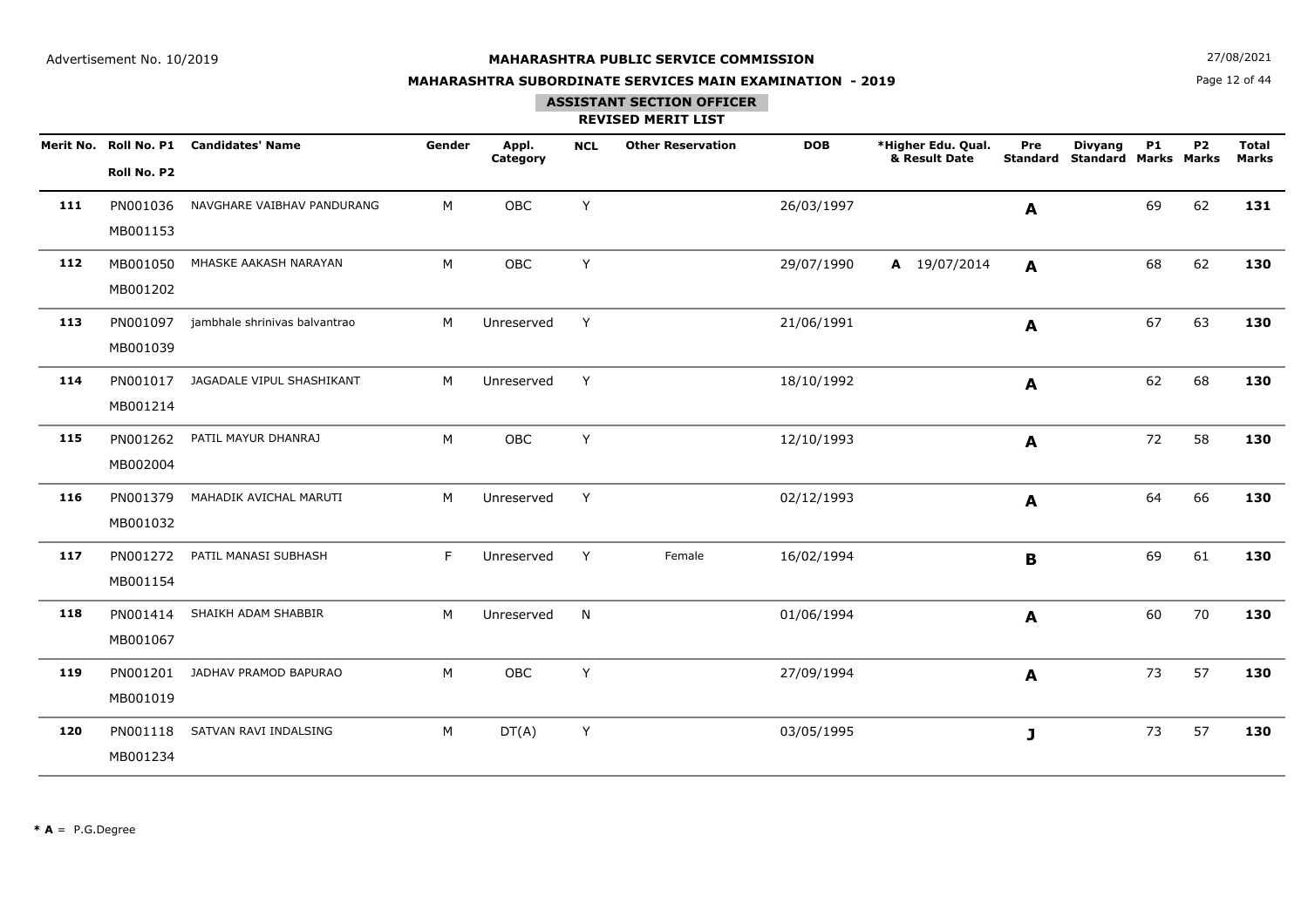**N**  $27/08/2021$ 

## **MAHARASHTRA SUBORDINATE SERVICES MAIN EXAMINATION - 2019**

Page 13 of 44

## **ASSISTANT SECTION OFFICER**

|     | Roll No. P2          | Merit No. Roll No. P1 Candidates' Name | Gender | Appl.<br>Category | <b>NCL</b> | <b>Other Reservation</b> | <b>DOB</b> | *Higher Edu. Qual.<br>& Result Date | Pre<br><b>Standard</b> | <b>Divyang</b><br><b>Standard Marks Marks</b> | <b>P1</b> | <b>P2</b> | <b>Total</b><br><b>Marks</b> |
|-----|----------------------|----------------------------------------|--------|-------------------|------------|--------------------------|------------|-------------------------------------|------------------------|-----------------------------------------------|-----------|-----------|------------------------------|
| 121 | PN001016<br>MB001271 | BALKAWADE VISHAKHA AVINASH             | F      | Unreserved        | Y          | Female                   | 04/04/1996 |                                     | B                      |                                               | 67        | 63        | 130                          |
| 122 | PN001099<br>MB001036 | NALAVADE JAYSHREE RAMDAS               | F.     | Unreserved        | Y          | Female                   | 29/04/1990 | A 08/09/2015                        | $\mathbf B$            |                                               | 62        | 67        | 129                          |
| 123 | MB001028<br>MB001028 | <b>BAGAL MANGESH KISAN</b>             | M      | Unreserved        | Y          |                          | 10/03/1984 |                                     | A                      |                                               | 65        | 64        | 129                          |
| 124 | AU001032<br>MB002017 | SHELKE RAMESHWAR KOUTIK                | M      | Unreserved        | Y          |                          | 01/05/1984 |                                     | A                      |                                               | 59        | 70        | 129                          |
| 125 | PN001168<br>MB002191 | RATHOD RAJKUMAR GOVINDRAO              | M      | DT(A)             | Y          |                          | 24/04/1988 |                                     | A                      |                                               | 63        | 66        | 129                          |
| 126 | PN001253<br>MB001118 | NALAWADE JYOTIRAM LAHU                 | M      | Unreserved        | Y          |                          | 02/10/1990 |                                     | A                      |                                               | 65        | 64        | 129                          |
| 127 | PN001378<br>MB002104 | SIRSAT BADAM CHHAGANRAO                | M      | NT(D)             | Y          |                          | 24/08/1991 |                                     | $\mathbf{A}$           |                                               | 62        | 67        | 129                          |
| 128 | PN001401<br>MB002082 | SHIRKE AMAR RAMDAS                     | M      | Unreserved        | Y          |                          | 31/12/1991 |                                     | $\mathbf{A}$           |                                               | 65        | 64        | 129                          |
| 129 | PN001056<br>MB002153 | REDAKE SUSHMA BABAN                    | F      | NT(C)             | Y          | Female                   | 01/06/1992 |                                     | B                      |                                               | 68        | 61        | 129                          |
| 130 | PN001385<br>MB001006 | MANERI ARIF JAINUDDIN                  | M      | OBC               | Y          |                          | 01/06/1993 |                                     | A                      |                                               | 64        | 65        | 129                          |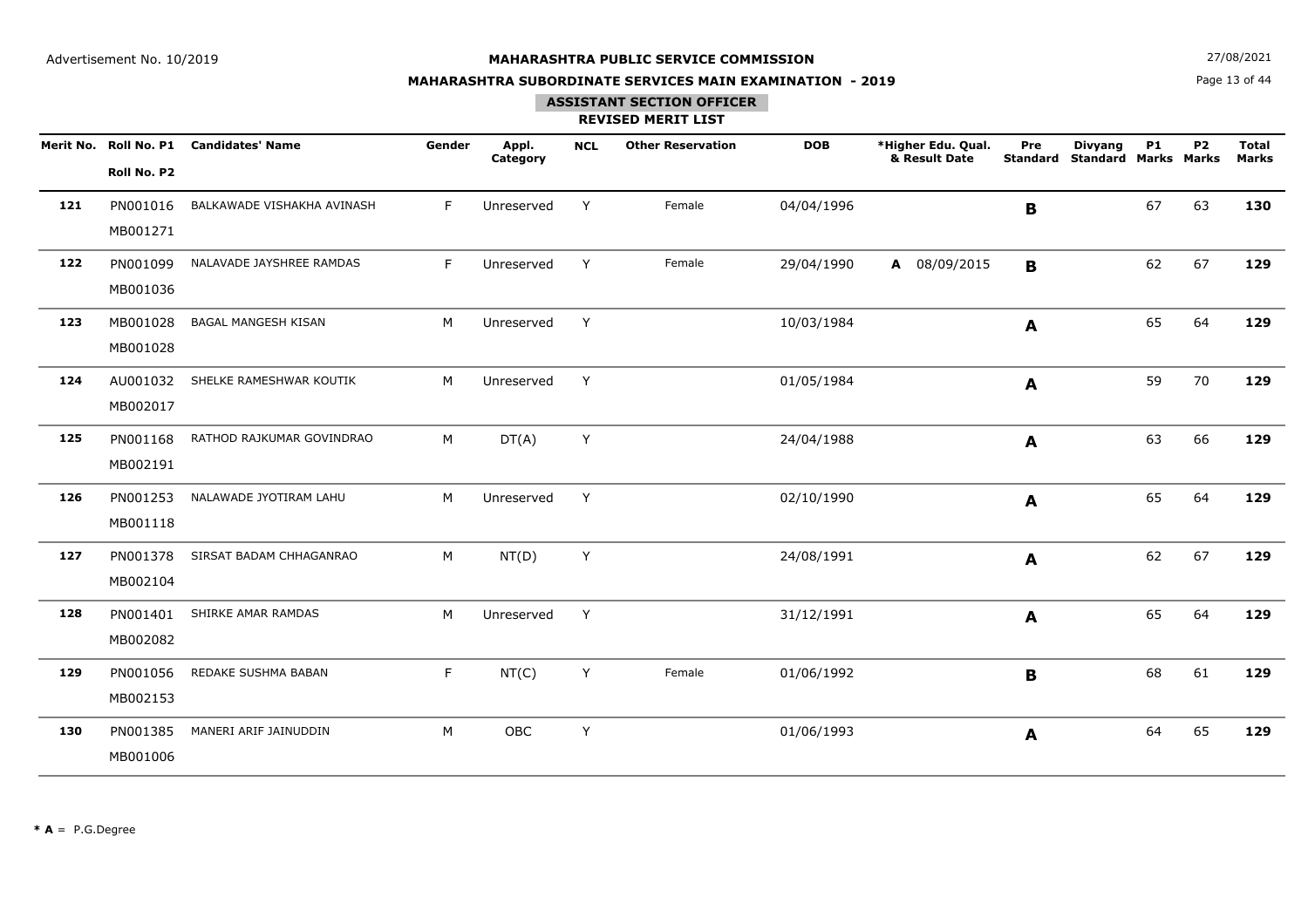**N**  $27/08/2021$ 

## **MAHARASHTRA SUBORDINATE SERVICES MAIN EXAMINATION - 2019**

Page 14 of 44

## **ASSISTANT SECTION OFFICER**

|     | Roll No. P2          | Merit No. Roll No. P1 Candidates' Name | Gender | Appl.<br>Category | <b>NCL</b>   | <b>Other Reservation</b> | <b>DOB</b> | *Higher Edu. Qual.<br>& Result Date | Pre<br><b>Standard</b> | <b>Divyang</b><br><b>Standard Marks Marks</b> | <b>P1</b> | P <sub>2</sub> | <b>Total</b><br><b>Marks</b> |
|-----|----------------------|----------------------------------------|--------|-------------------|--------------|--------------------------|------------|-------------------------------------|------------------------|-----------------------------------------------|-----------|----------------|------------------------------|
| 131 | PN001026<br>MB002075 | SAID VIJAY RANGNATH                    | M      | OBC               | Y            |                          | 15/06/1993 |                                     | A                      |                                               | 74        | 55             | 129                          |
| 132 | PN001330<br>MB001125 | <b>GOPHANE GANESH NAMDEV</b>           | M      | NT(C)             | Y            |                          | 08/09/1993 |                                     | A                      |                                               | 66        | 63             | 129                          |
| 133 | PN001400<br>MB002122 | BANDAGAR AMARSINH SITARAM              | M      | NT(C)             | Y            |                          | 07/12/1993 |                                     | A                      |                                               | 66        | 63             | 129                          |
| 134 | PN001018<br>MB001139 | HULAWALE VIPUL NIVRUTTI                | M      | Unreserved        | Y            |                          | 23/12/1993 |                                     | A                      |                                               | 69        | 60             | 129                          |
| 135 | PN001346<br>MB001215 | PARBHANE DINESH PANDURANG              | M      | Unreserved        | Y            |                          | 16/02/1995 |                                     | A                      |                                               | 72        | 57             | 129                          |
| 136 | PN001190<br>MB001146 | AKOLKAR PRAVIN GORKSHANATH             | M      | Unreserved        | Y            |                          | 24/02/1995 |                                     | A                      |                                               | 65        | 64             | 129                          |
| 137 | PN001384<br>MB002050 | NAWALE ARUN SHIVAJI                    | M      | Unreserved        | $\mathsf{N}$ |                          | 22/11/1985 | A 02/08/2011                        | A                      |                                               | 72        | 56             | 128                          |
| 138 | MB001009<br>MB001082 | bharsakhale shashank yashawant vimal   | M      | <b>SC</b>         | N            |                          | 13/12/1983 |                                     | J                      |                                               | 72        | 56             | 128                          |
| 139 | MB001044<br>MB002038 | CHAUHAN ANITA BHAGWANTLAL              | F      | Unreserved        | Y            | Female                   | 23/10/1987 |                                     | B                      |                                               | 60        | 68             | 128                          |
| 140 | AU001041<br>MB001242 | SAWANDKAR ONKAR UTTAMRAO               | M      | Unreserved        | Y            |                          | 21/06/1991 |                                     | $\mathbf{A}$           |                                               | 63        | 65             | 128                          |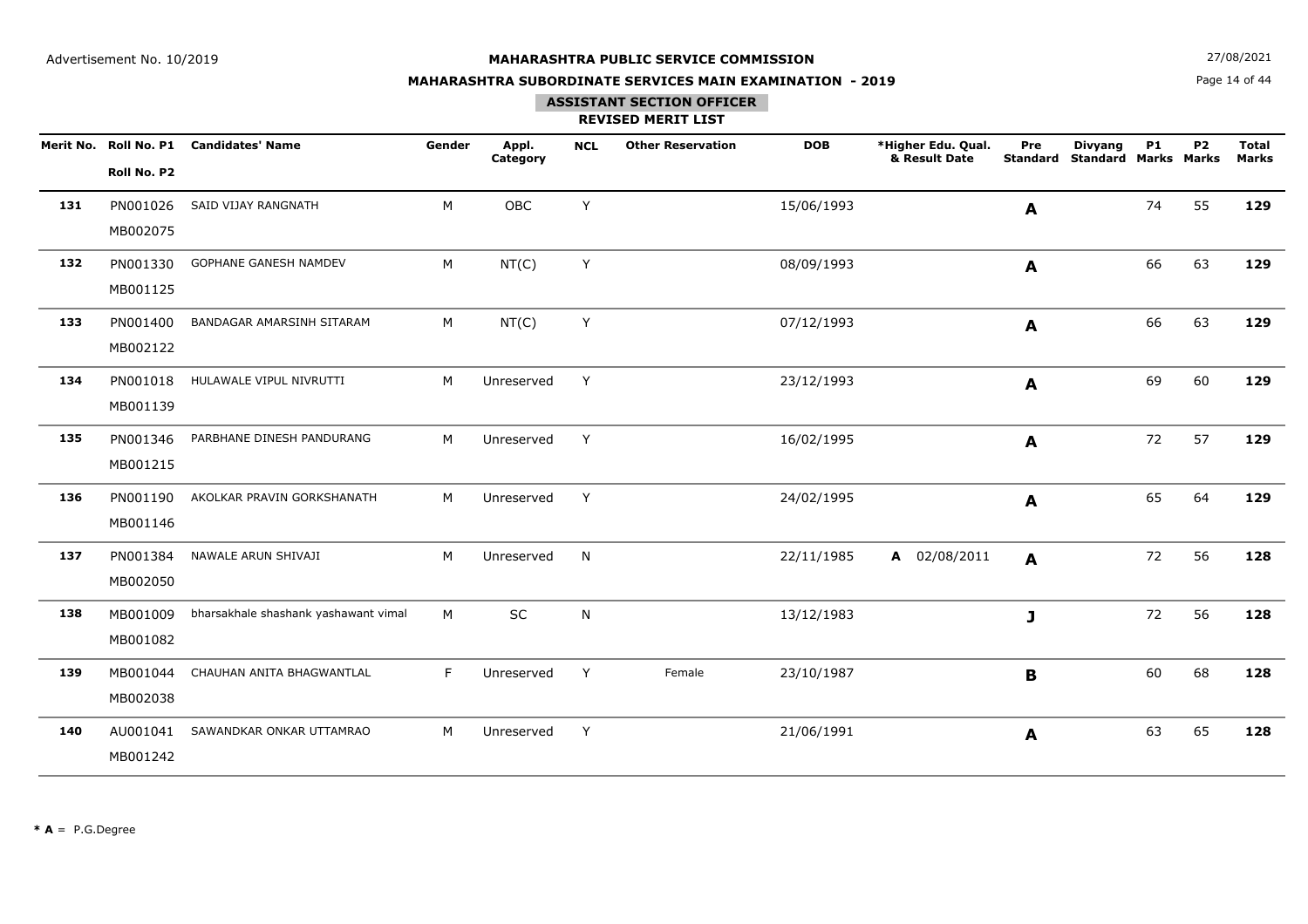**N**  $27/08/2021$ 

## **MAHARASHTRA SUBORDINATE SERVICES MAIN EXAMINATION - 2019**

Page 15 of 44

### **ASSISTANT SECTION OFFICER**

|     | Roll No. P2          | Merit No. Roll No. P1 Candidates' Name | Gender | Appl.<br>Category | <b>NCL</b> | <b>Other Reservation</b> | <b>DOB</b> | *Higher Edu. Qual.<br>& Result Date | Pre<br><b>Standard</b> | <b>Divyang</b><br><b>Standard Marks Marks</b> | <b>P1</b> | P <sub>2</sub> | <b>Total</b><br><b>Marks</b> |
|-----|----------------------|----------------------------------------|--------|-------------------|------------|--------------------------|------------|-------------------------------------|------------------------|-----------------------------------------------|-----------|----------------|------------------------------|
| 141 | PN001154<br>MB001101 | PATIL ROHIT MAHAVIR                    | M      | Unreserved        | N          |                          | 13/04/1993 |                                     | A                      |                                               | 69        | 59             | 128                          |
| 142 | AU001078<br>MB001102 | CHIKHALIKAR ABHIJEET DWARKADAS         | M      | NT(D)             | Y          |                          | 08/05/1994 |                                     | A                      |                                               | 70        | 58             | 128                          |
| 143 | PN001411<br>MB001274 | SHINDE AISHWARYA BALASAHEB             | F      | OBC               | Y          | Female                   | 11/05/1995 |                                     | A                      |                                               | 62        | 66             | 128                          |
| 144 | AU001055<br>MB001142 | <b>GAWALI GOVIND BHAGWAT</b>           | M      | Unreserved        | Y          |                          | 12/03/1996 |                                     | A                      |                                               | 64        | 64             | 128                          |
| 145 | PN001206<br>MB001105 | SAWANT PRAFULLA SHARAD                 | M      | Unreserved        | Y          |                          | 11/12/1996 |                                     | A                      |                                               | 60        | 68             | 128                          |
| 146 | MB001043<br>MB002115 | ZAREKAR ARJUN KISAN                    | M      | Unreserved        | Y          |                          | 07/08/1992 | A 27/06/2015                        | A                      |                                               | 73        | 54             | 127                          |
| 147 | PN001066<br>MB001063 | WAKODE SUMEDH MADHUKAR                 | M      | SC                | N          |                          | 11/12/1989 |                                     | J                      |                                               | 67        | 60             | 127                          |
| 148 | PN001020<br>MB002062 | NAGARGOJE VINODKUMAR RAMRAO            | M      | NT(D)             | Y          |                          | 06/09/1993 |                                     | $\mathbf{A}$           |                                               | 63        | 64             | 127                          |
| 149 | PN001185<br>MB001061 | WAGH PRIMESH RAMESH                    | M      | Unreserved        | Y          |                          | 26/06/1994 |                                     | A                      |                                               | 59        | 68             | 127                          |
| 150 | AU001080<br>MB002013 | UGHADE NITIN KALYAN                    | M      | Unreserved        | Y          |                          | 17/06/1996 |                                     | A                      |                                               | 64        | 63             | 127                          |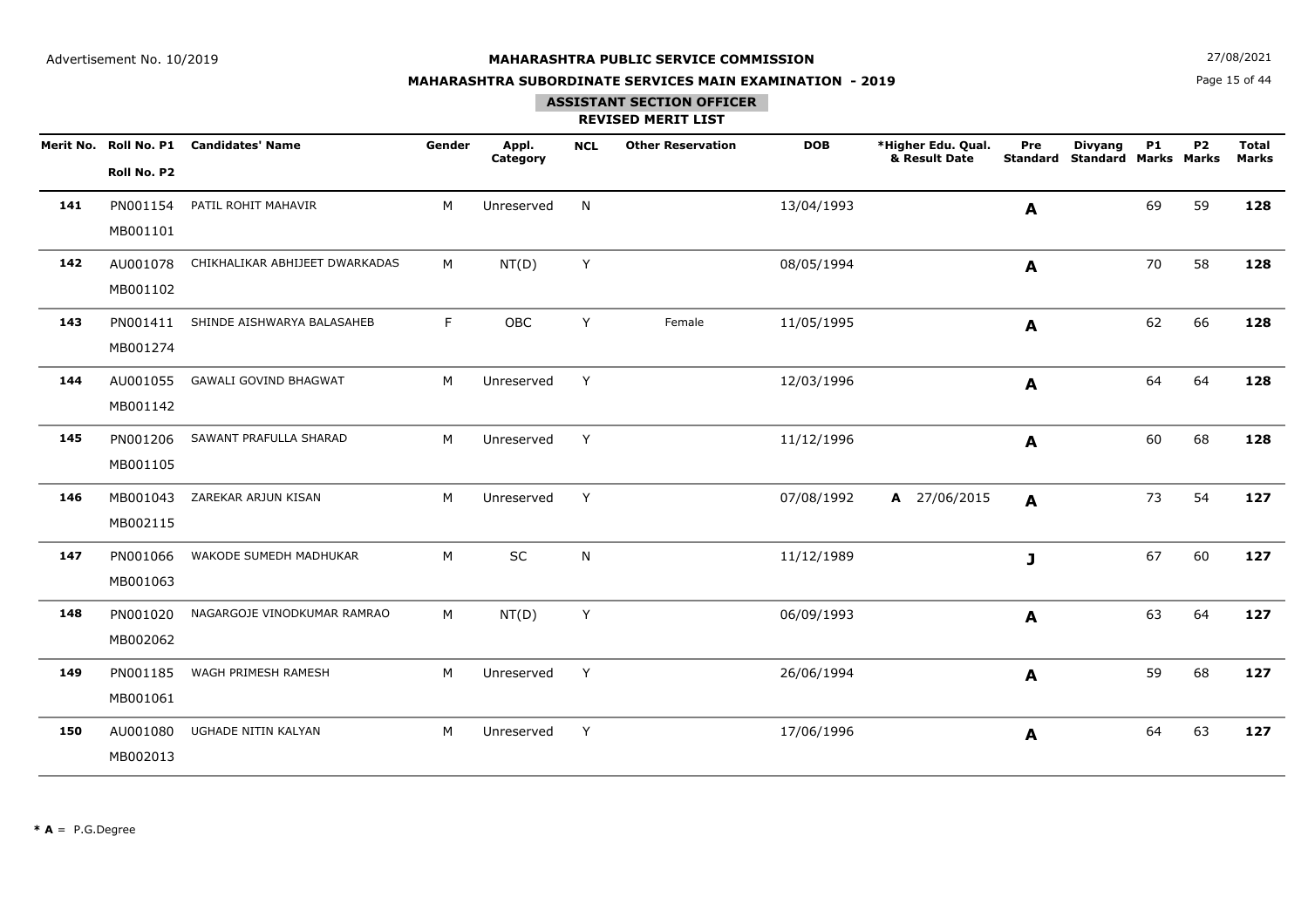**N**  $27/08/2021$ 

## **MAHARASHTRA SUBORDINATE SERVICES MAIN EXAMINATION - 2019**

Page 16 of 44

### **ASSISTANT SECTION OFFICER**

|     |             | Merit No. Roll No. P1 Candidates' Name | Gender | Appl.<br>Category | <b>NCL</b> | <b>Other Reservation</b> | <b>DOB</b> | *Higher Edu. Qual.<br>& Result Date | Pre<br>Standard | <b>Divyang</b><br><b>Standard Marks Marks</b> | <b>P1</b> | P <sub>2</sub> | <b>Total</b><br>Marks |
|-----|-------------|----------------------------------------|--------|-------------------|------------|--------------------------|------------|-------------------------------------|-----------------|-----------------------------------------------|-----------|----------------|-----------------------|
|     | Roll No. P2 |                                        |        |                   |            |                          |            |                                     |                 |                                               |           |                |                       |
| 151 | AU001021    | SHERE SATISH RAJEBHAU                  | M      | Unreserved        | Y          |                          | 07/04/1993 | A 27/06/2017                        | A               |                                               | 66        | 60             | 126                   |
|     | MB002087    |                                        |        |                   |            |                          |            |                                     |                 |                                               |           |                |                       |
| 152 | PN001098    | DEOKAR SHRIKANT SUBHASH                | М      | Unreserved        | Y          |                          | 19/09/1987 |                                     | A               |                                               | 69        | 57             | 126                   |
|     | MB002049    |                                        |        |                   |            |                          |            |                                     |                 |                                               |           |                |                       |
| 153 | PN001431    | PATIL PRASHANT JAYRAM                  | M      | OBC               | Y          |                          | 15/08/1988 |                                     | A               |                                               | 62        | 64             | 126                   |
|     | MB001278    |                                        |        |                   |            |                          |            |                                     |                 |                                               |           |                |                       |
| 154 | MB001039    | <b>BALU GANPAT KAMBLE</b>              | М      | NT(C)             | Y          |                          | 30/05/1990 |                                     | A               |                                               | 64        | 62             | 126                   |
|     | MB001285    |                                        |        |                   |            |                          |            |                                     |                 |                                               |           |                |                       |
| 155 | PN001281    | KOLNURE MADHAV HULGONDA                | М      | NT(C)             | Y          |                          | 15/04/1991 |                                     | A               |                                               | 62        | 64             | 126                   |
|     | MB002081    |                                        |        |                   |            |                          |            |                                     |                 |                                               |           |                |                       |
| 156 | PN001348    | POWAR DIGMBAR SADASHIV                 | M      | Unreserved        | Y          |                          | 20/04/1991 |                                     | A               |                                               | 56        | 70             | 126                   |
|     | MB002159    |                                        |        |                   |            |                          |            |                                     |                 |                                               |           |                |                       |
| 157 | PN001251    | THOMBARE PRITAM ASHOK                  | М      | NT(C)             | Y          |                          | 04/10/1991 |                                     | A               |                                               | 65        | 61             | 126                   |
|     | MB002067    |                                        |        |                   |            |                          |            |                                     |                 |                                               |           |                |                       |
| 158 | PN001074    | SHARAD RAMESH ADHAV                    | M      | <b>SC</b>         | N          |                          | 14/12/1991 |                                     | J               |                                               | 68        | 58             | 126                   |
|     | MB002048    |                                        |        |                   |            |                          |            |                                     |                 |                                               |           |                |                       |
| 159 | PN001210    | KALE PRADIP ASHOKRAO                   | М      | Unreserved        | Y          |                          | 19/07/1992 |                                     | A               |                                               | 59        | 67             | 126                   |
|     | MB002172    |                                        |        |                   |            |                          |            |                                     |                 |                                               |           |                |                       |
| 160 | NG001030    | INGOLE GOURAV GAJENDRA                 | M      | OBC               | Υ          |                          | 21/03/1993 |                                     | A               |                                               | 58        | 68             | 126                   |
|     | MB002036    |                                        |        |                   |            |                          |            |                                     |                 |                                               |           |                |                       |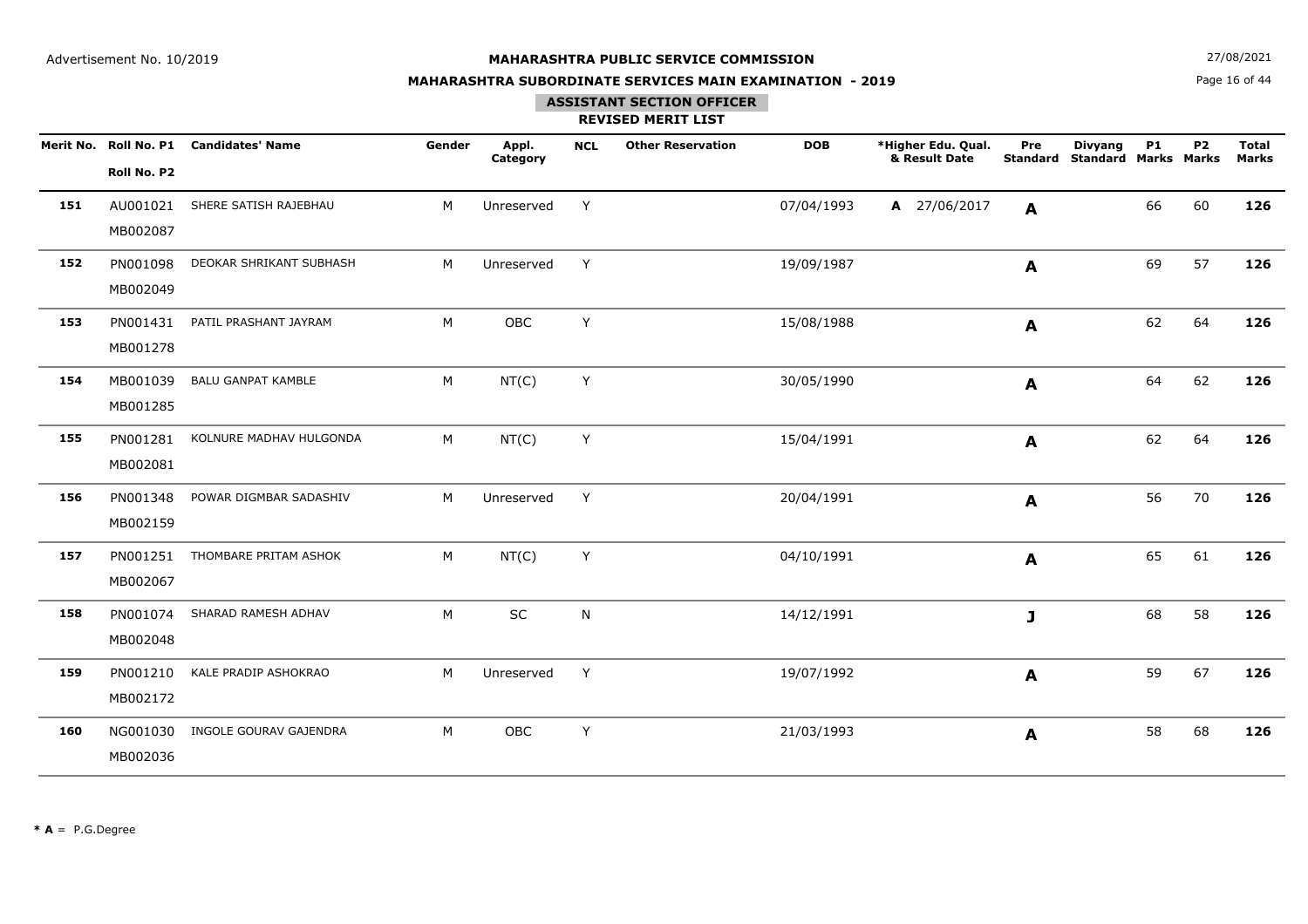**N**  $27/08/2021$ 

## **MAHARASHTRA SUBORDINATE SERVICES MAIN EXAMINATION - 2019**

Page 17 of 44

### **ASSISTANT SECTION OFFICER**

|     | Roll No. P2          | Merit No. Roll No. P1 Candidates' Name | Gender | Appl.<br>Category | <b>NCL</b> | <b>Other Reservation</b>           | <b>DOB</b> | *Higher Edu. Qual.<br>& Result Date | Pre<br><b>Standard</b> | <b>Divyang</b><br><b>Standard Marks Marks</b> | <b>P1</b> | P <sub>2</sub> | <b>Total</b><br><b>Marks</b> |
|-----|----------------------|----------------------------------------|--------|-------------------|------------|------------------------------------|------------|-------------------------------------|------------------------|-----------------------------------------------|-----------|----------------|------------------------------|
| 161 | PN001428<br>MB002125 | PRASHANT HANAMANT KADAM                | M      | Unreserved        | Y          |                                    | 04/06/1993 |                                     | A                      |                                               | 59        | 67             | 126                          |
| 162 | PN001273<br>MB001192 | <b>BHOSALE MALOJI SHANKAR</b>          | M      | Unreserved        | Y          |                                    | 14/09/1993 |                                     | A                      |                                               | 72        | 54             | 126                          |
| 163 | PN013008<br>MB002205 | PATIL AJAY SANJAY                      | M      | Unreserved        | Y          | Divyang Blindness or<br>Low Vision | 02/01/1994 |                                     | A                      |                                               | 67        | 59             | 126                          |
| 164 | PN001270<br>MB001253 | <b>GAVADE MANISHA CHANDRAKANT</b>      | F      | NT(C)             | Y          | Female                             | 13/02/1994 |                                     | B                      |                                               | 64        | 62             | 126                          |
| 165 | PN001002<br>MB001162 | TATTU YUVRAJ GORAKSHA                  | M      | OBC               | Y          |                                    | 20/07/1994 |                                     | A                      |                                               | 67        | 59             | 126                          |
| 166 | PN001343<br>MB002147 | MANE DIPIKA SADASHIV                   | F      | Unreserved        | Y          | Female                             | 26/10/1994 |                                     | B                      |                                               | 59        | 67             | 126                          |
| 167 | PN001252<br>MB002124 | MUNDADA NAMRATA VIJAYKUMAR             | F      | Unreserved        | Y          | Female                             | 29/11/1994 |                                     | B                      |                                               | 65        | 61             | 126                          |
| 168 | PN001021<br>MB002189 | CHAVAN VINOD RAOSAHEB                  | M      | OBC               | Y          |                                    | 19/07/1988 |                                     | A                      |                                               | 59        | 66             | 125                          |
| 169 | PN001178<br>MB001284 | DHAKARE RADHA RAMJI                    | F      | ST                | N          | Female                             | 01/02/1989 |                                     | $\mathbf K$            |                                               | 62        | 63             | 125                          |
| 170 | AU001068<br>MB001190 | ADHAO ANIL EKNATH                      | M      | SC                | N          |                                    | 12/06/1989 |                                     | J                      |                                               | 55        | 70             | 125                          |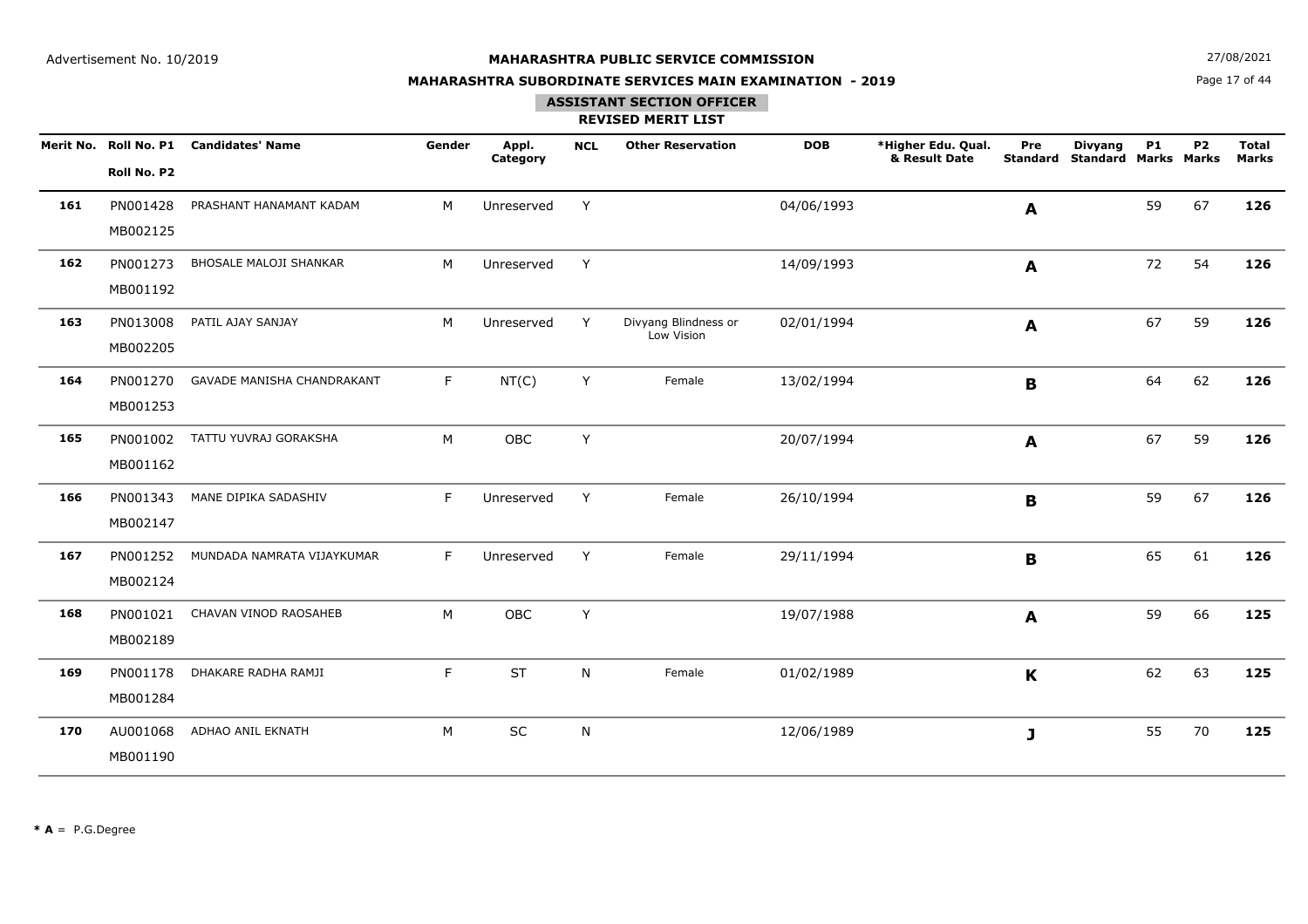**N**  $27/08/2021$ 

## **MAHARASHTRA SUBORDINATE SERVICES MAIN EXAMINATION - 2019**

Page 18 of 44

#### **ASSISTANT SECTION OFFICER**

|     | Roll No. P2          | Merit No. Roll No. P1 Candidates' Name | Gender | Appl.<br>Category | <b>NCL</b> | <b>Other Reservation</b> | <b>DOB</b> | *Higher Edu. Qual.<br>& Result Date | Pre<br><b>Standard</b> | <b>Divyang</b><br><b>Standard Marks Marks</b> | <b>P1</b> | P <sub>2</sub> | <b>Total</b><br><b>Marks</b> |
|-----|----------------------|----------------------------------------|--------|-------------------|------------|--------------------------|------------|-------------------------------------|------------------------|-----------------------------------------------|-----------|----------------|------------------------------|
| 171 | PN001071<br>MB002158 | Patil Suhas Anand                      | M      | Unreserved        | Y          |                          | 25/05/1990 |                                     | A                      |                                               | 73        | 52             | 125                          |
| 172 | PN001132<br>MB001068 | KURUND SANDIP DAMU                     | M      | Unreserved        | N          |                          | 10/06/1990 |                                     | A                      |                                               | 60        | 65             | 125                          |
| 173 | NG001013<br>MB001048 | PECHE SUDHIR SHANKAR                   | M      | OBC               | Y          |                          | 13/06/1990 |                                     | A                      |                                               | 62        | 63             | 125                          |
| 174 | PN001224<br>MB002166 | PATIL AKSHAY RAJARAM                   | M      | Unreserved        | Y          |                          | 22/10/1994 |                                     | A                      |                                               | 58        | 67             | 125                          |
| 175 | PN001225<br>MB001044 | PATIL AJIT PUNDALIK                    | M      | Unreserved        | N          |                          | 08/12/1994 |                                     | A                      |                                               | 69        | 56             | 125                          |
| 176 | PN001367<br>MB001172 | RAJPUT CHARANSING GANESH               | M      | Unreserved        | N          |                          | 07/11/1995 |                                     | A                      |                                               | 65        | 60             | 125                          |
| 177 | NG001034<br>MB001262 | MANE BALAJI ATMARAM                    | M      | $\sf SC$          | ${\sf N}$  |                          | 01/03/1987 | A 21/06/2010                        | $\mathbf{J}$           |                                               | 58        | 66             | 124                          |
| 178 | PN001353<br>MB002128 | Janardan Motiram Deore                 | M      | OBC               | Y          |                          | 31/03/1987 | A 29/11/2011                        | A                      |                                               | 70        | 54             | 124                          |
| 179 | PN001058<br>MB001246 | KATKAR SUSHAMA BALASAHEB               | F      | Unreserved        | Y          | Female                   | 23/10/1990 |                                     | $\mathbf B$            |                                               | 65        | 59             | 124                          |
| 180 | PN001084<br>MB001016 | Sneha Sureshrao Kshirsagar             | F      | OBC               | Y          | Female                   | 06/07/1991 |                                     | B                      |                                               | 65        | 59             | 124                          |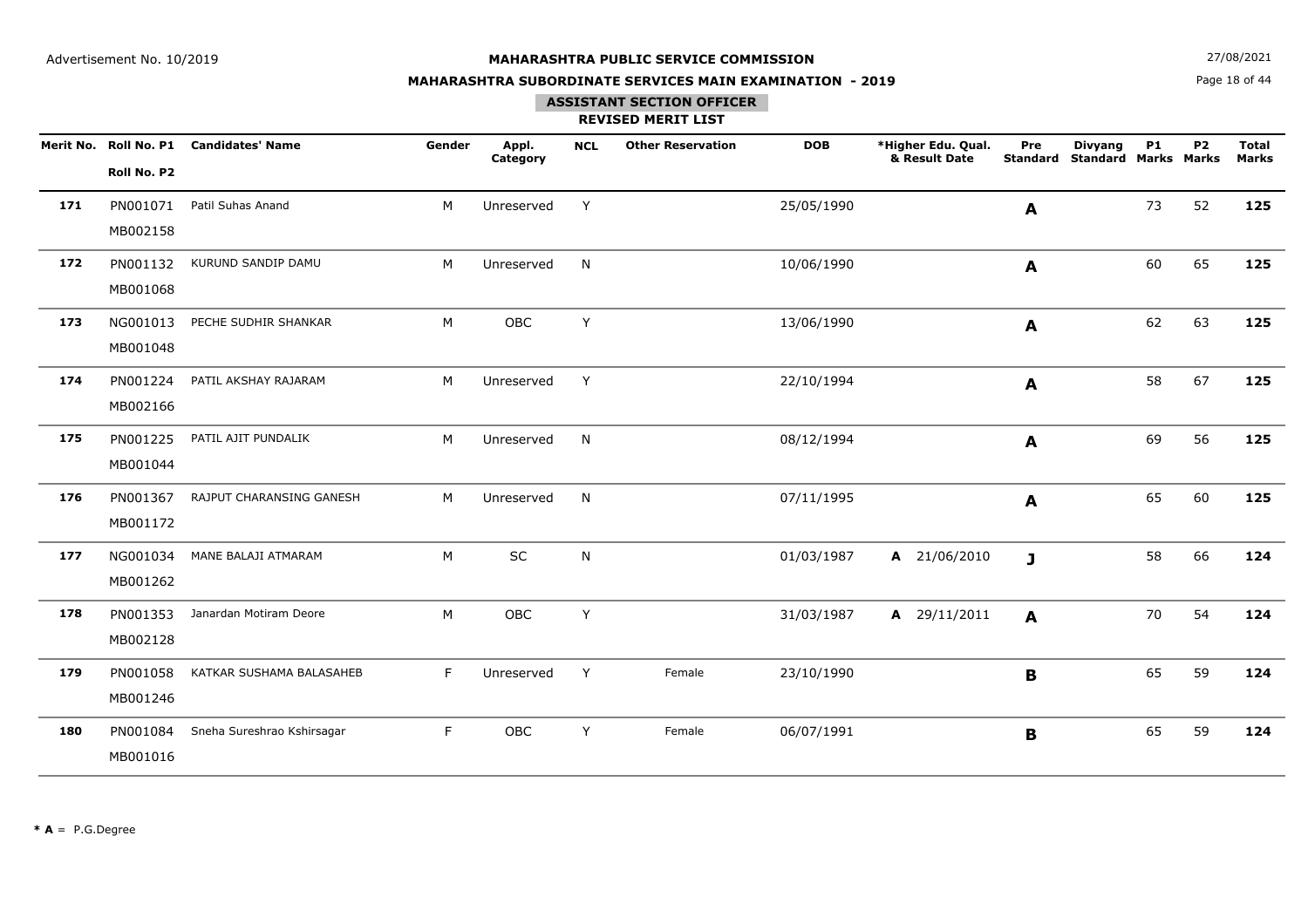**N**  $27/08/2021$ 

## **MAHARASHTRA SUBORDINATE SERVICES MAIN EXAMINATION - 2019**

Page 19 of 44

# **ASSISTANT SECTION OFFICER**

|     | Roll No. P2          | Merit No. Roll No. P1 Candidates' Name | Gender | Appl.<br>Category | <b>NCL</b> | <b>Other Reservation</b> | <b>DOB</b> | *Higher Edu. Qual.<br>& Result Date | Pre<br><b>Standard</b> | <b>Divyang</b><br><b>Standard Marks Marks</b> | <b>P1</b> | P <sub>2</sub> | <b>Total</b><br><b>Marks</b> |
|-----|----------------------|----------------------------------------|--------|-------------------|------------|--------------------------|------------|-------------------------------------|------------------------|-----------------------------------------------|-----------|----------------|------------------------------|
| 181 | PN001321<br>MB002066 | <b>GHULE ASHA DADABHAU</b>             | F.     | OBC               | Y          | Female                   | 23/03/1992 |                                     | B                      |                                               | 65        | 59             | 124                          |
| 182 | PN001101<br>MB001127 | PANAGE SHIVAJI AJINATH                 | M      | NT(C)             | Y          |                          | 01/06/1992 |                                     | A                      |                                               | 67        | 57             | 124                          |
| 183 | NG001001<br>MB001040 | SHENDE VIVEK NILKANTH                  | M      | OBC               | Y          |                          | 22/08/1992 |                                     | A                      |                                               | 66        | 58             | 124                          |
| 184 | PN001324<br>MB002006 | <b>GAVHANE TUSHAR NANDARAM</b>         | M      | OBC               | Y          |                          | 30/11/1992 |                                     | A                      |                                               | 62        | 62             | 124                          |
| 185 | MB001008<br>MB001128 | SHINDE SUPRIYA BALASAHEB               | F.     | Unreserved        | Y          | Female                   | 21/05/1993 |                                     | B                      |                                               | 64        | 60             | 124                          |
| 186 | PN001420<br>MB001024 | <b>UKEY ABHIJIT ASHOK</b>              | M      | SC                | N          |                          | 22/07/1993 |                                     | J                      |                                               | 62        | 62             | 124                          |
| 187 | PN001360<br>MB001145 | BOMBLE DADABHAU SUNIL                  | M      | OBC               | Y          |                          | 21/09/1993 |                                     | A                      |                                               | 62        | 62             | 124                          |
| 188 | MB001023<br>MB002107 | SHINDE POOJA PRAKASH                   | F      | Unreserved        | Y          | Female                   | 25/12/1993 |                                     | B                      |                                               | 65        | 59             | 124                          |
| 189 | PN001369<br>MB001174 | SHINDE BALKRISHNA RAVINDRA             | M      | Unreserved        | N          |                          | 31/05/1994 |                                     | A                      |                                               | 65        | 59             | 124                          |
| 190 | PN001427<br>MB001224 | SALGAR AKSHAYKUMAR MACHHINDRA          | M      | NT(C)             | Y          |                          | 02/06/1994 |                                     | A                      |                                               | 63        | 61             | 124                          |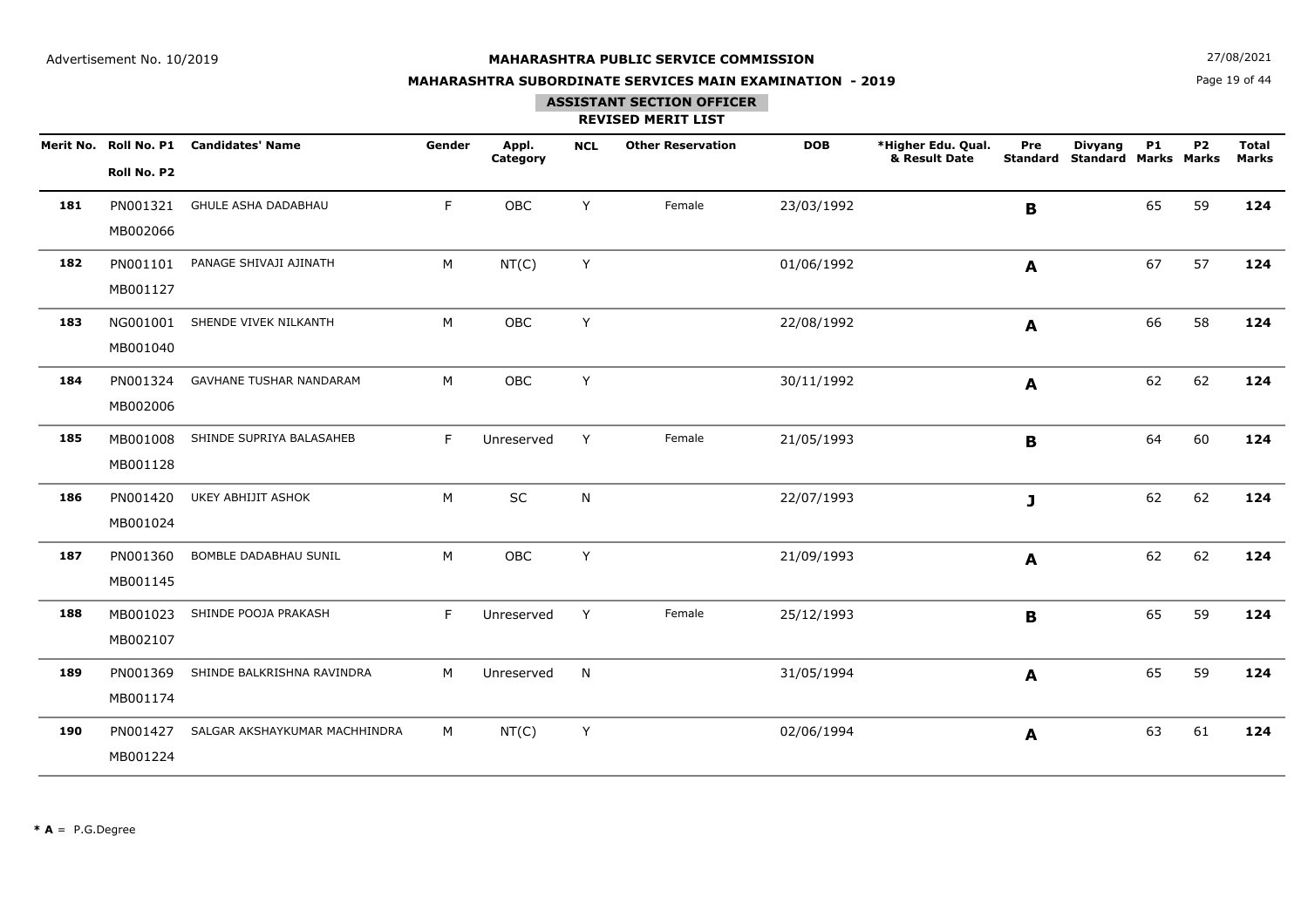**N**  $27/08/2021$ 

## **MAHARASHTRA SUBORDINATE SERVICES MAIN EXAMINATION - 2019**

Page 20 of 44

### **ASSISTANT SECTION OFFICER**

|     | Roll No. P2          | Merit No. Roll No. P1 Candidates' Name | Gender | Appl.<br>Category | <b>NCL</b> | <b>Other Reservation</b> | <b>DOB</b> | *Higher Edu. Qual.<br>& Result Date | Pre<br><b>Standard</b> | <b>Divyang</b><br><b>Standard Marks Marks</b> | <b>P1</b> | P <sub>2</sub> | <b>Total</b><br><b>Marks</b> |
|-----|----------------------|----------------------------------------|--------|-------------------|------------|--------------------------|------------|-------------------------------------|------------------------|-----------------------------------------------|-----------|----------------|------------------------------|
| 191 | PN001356<br>MB002165 | DHANDE DEEPAK RAJENDRA                 | M      | OBC               | Y          |                          | 07/07/1995 |                                     | A                      |                                               | 60        | 64             | 124                          |
| 192 | PN001105<br>MB002014 | SHINDE SUSMITA SHAHAJIRAO              | F      | Unreserved        | Y          | Female                   | 15/10/1995 |                                     | $\mathbf B$            |                                               | 66        | 58             | 124                          |
| 193 | PN001208<br>MB002054 | GORAD PRADIP DURYODHAN                 | M      | NT(C)             | Y          |                          | 25/12/1996 |                                     | A                      |                                               | 58        | 66             | 124                          |
| 194 | PN001301<br>MB002129 | DANDGE KAILASH RAMBHAU                 | M      | Unreserved        | Y          |                          | 07/04/1987 | A 12/07/2011                        | A                      |                                               | 55        | 68             | 123                          |
| 195 | PN001256<br>MB001251 | ASWALE MUKESH SHRAVAN                  | M      | OBC               | Y          |                          | 12/12/1988 | A 30/06/2012                        | A                      |                                               | 64        | 59             | 123                          |
| 196 | PN001041<br>MB002030 | yuvaraj shrirang sonavane              | M      | Unreserved        | Y          |                          | 07/03/1990 | A 15/02/2016                        | A                      |                                               | 66        | 57             | 123                          |
| 197 | PN001341<br>MB002061 | SOLANKE DNYANESHWAR<br>SHATRUGHNA      | M      | Unreserved        | Y          |                          | 12/06/1991 |                                     | A                      |                                               | 66        | 57             | 123                          |
| 198 | NG001007<br>MB002018 | Diwan Vaibhav Uddhavrao                | M      | OBC               | Y          |                          | 02/10/1991 |                                     | A                      |                                               | 63        | 60             | 123                          |
| 199 | AU001074<br>MB001208 | GAIKWAD AMOL RAJKUMAR                  | M      | SC                | N          |                          | 20/05/1992 |                                     | J                      |                                               | 61        | 62             | 123                          |
| 200 | PN001144<br>MB001247 | Padavale Sadashiv Namdev               | M      | NT(C)             | Y          |                          | 01/06/1992 |                                     | A                      |                                               | 52        | 71             | 123                          |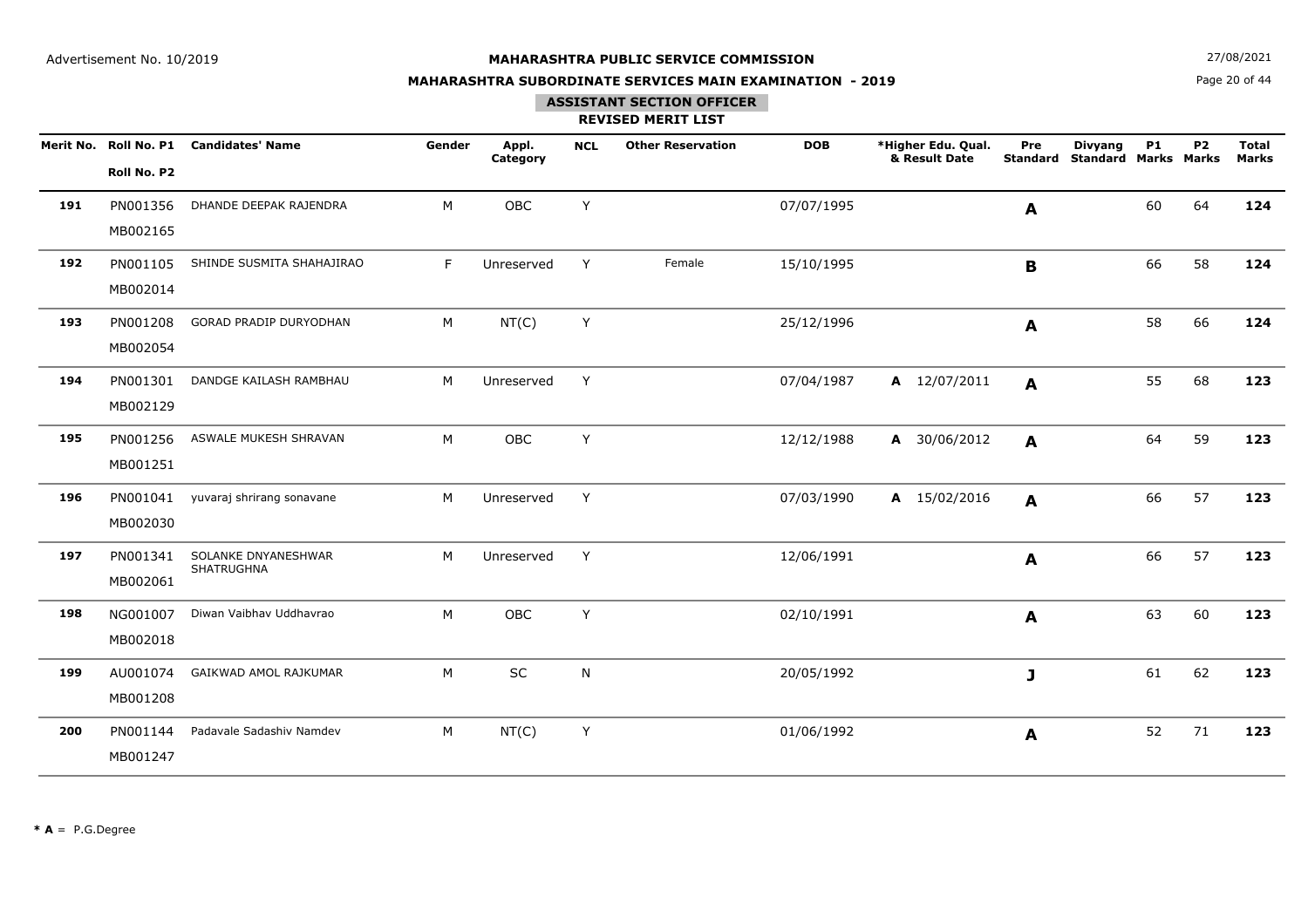**N**  $27/08/2021$ 

## **MAHARASHTRA SUBORDINATE SERVICES MAIN EXAMINATION - 2019**

Page 21 of 44

### **ASSISTANT SECTION OFFICER**

|     | Roll No. P2          | Merit No. Roll No. P1 Candidates' Name | Gender | Appl.<br>Category | <b>NCL</b> | <b>Other Reservation</b> | <b>DOB</b> | *Higher Edu. Qual.<br>& Result Date | Pre<br><b>Standard</b> | <b>Divyang</b><br><b>Standard Marks Marks</b> | <b>P1</b> | <b>P2</b> | <b>Total</b><br><b>Marks</b> |
|-----|----------------------|----------------------------------------|--------|-------------------|------------|--------------------------|------------|-------------------------------------|------------------------|-----------------------------------------------|-----------|-----------|------------------------------|
| 201 | PN001213<br>MB001116 | REGULWAD POOJA NARSING                 | F      | <b>SBC</b>        | Y          | Female                   | 12/12/1994 |                                     | B                      |                                               | 67        | 56        | 123                          |
| 202 | PN001412<br>MB001089 | NAIKWADE RUTUJA ARUN                   | F      | Unreserved        | Y          | Female                   | 17/03/1995 |                                     | $\mathbf B$            |                                               | 67        | 56        | 123                          |
| 203 | PN001389<br>MB002042 | YEWALE ANITA ANANDA                    | F      | Unreserved        | Y          | Female                   | 17/04/1995 |                                     | B                      |                                               | 65        | 58        | 123                          |
| 204 | PN001249<br>MB002102 | NARWADE NITIN BABURAO                  | M      | Unreserved        | N.         |                          | 31/10/1995 |                                     | A                      |                                               | 60        | 63        | 123                          |
| 205 | AU001062<br>MB001021 | BHOMBE DAYANAND SHRIRANG               | M      | Unreserved        | Y          |                          | 10/06/1996 |                                     | A                      |                                               | 66        | 57        | 123                          |
| 206 | PN001397<br>MB002060 | KHOT AMIT RAMESH                       | M      | Unreserved        | Y          |                          | 15/07/1996 |                                     | A                      |                                               | 66        | 57        | 123                          |
| 207 | PN001227<br>MB001248 | JAGDISH SHAMRAO PATIL                  | M      | Unreserved        | Y          |                          | 25/07/1987 | A 20/06/2009                        | A                      |                                               | 63        | 59        | 122                          |
| 208 | PN001054<br>MB001160 | Swapna Bhagawan Musale                 | F      | OBC               | Y          | Female                   | 10/06/1987 | A 15/09/2011                        | $\mathbf{B}$           |                                               | 65        | 57        | 122                          |
| 209 | PN001050<br>MB001179 | TALWARE ARUN NARAYAN                   | M      | $\sf SC$          | ${\sf N}$  |                          | 13/06/1989 | A 15/07/2013                        | A                      |                                               | 62        | 60        | 122                          |
| 210 | PN001142<br>MB001267 | SHINDE SAGAR NAMDEV                    | M      | OBC               | Y          |                          | 05/07/1991 |                                     | A                      |                                               | 59        | 63        | 122                          |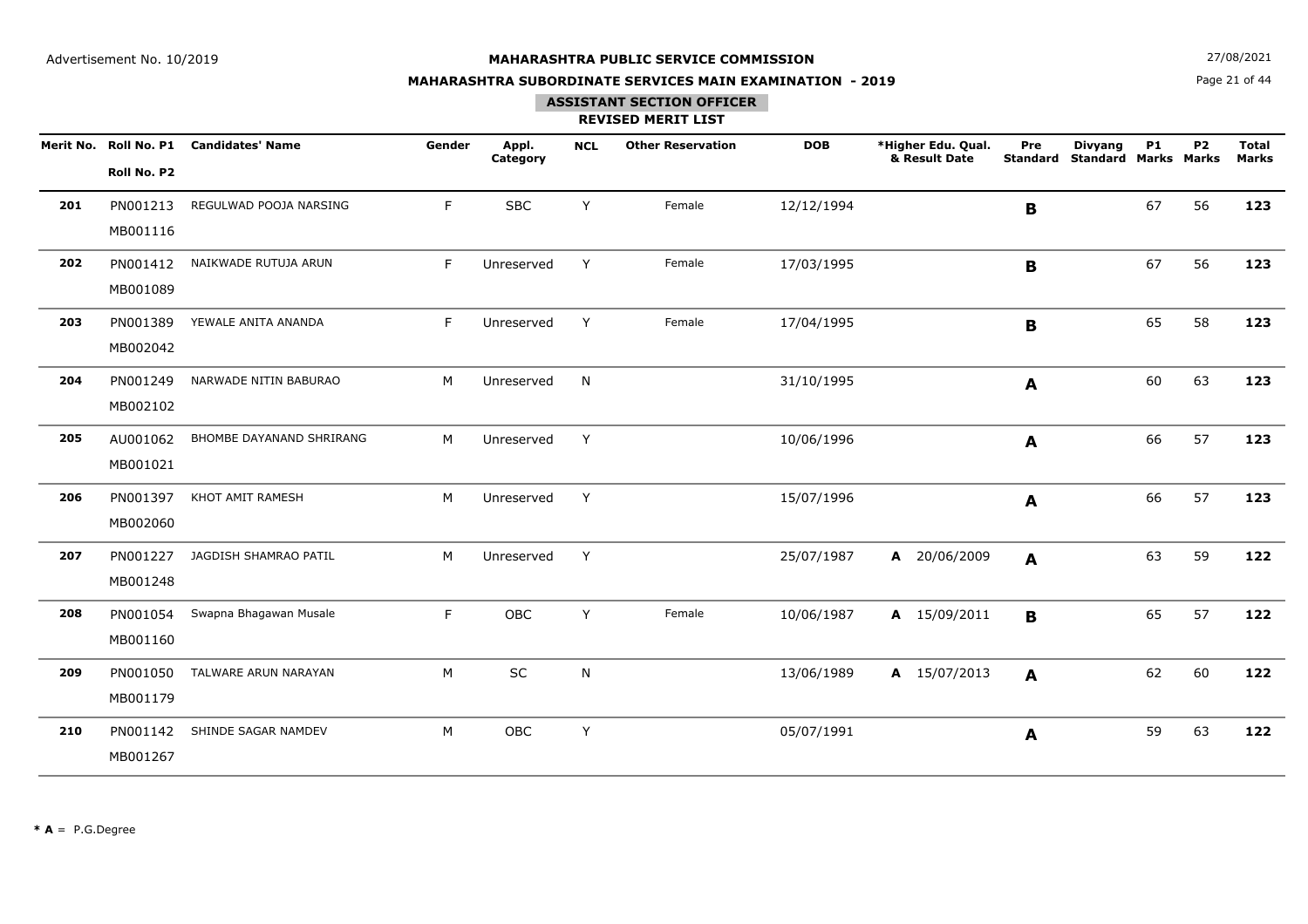**N**  $27/08/2021$ 

## **MAHARASHTRA SUBORDINATE SERVICES MAIN EXAMINATION - 2019**

Page 22 of 44

### **ASSISTANT SECTION OFFICER**

|     |             | Merit No. Roll No. P1 Candidates' Name | Gender | Appl.<br>Category | <b>NCL</b> | <b>Other Reservation</b> | <b>DOB</b> | *Higher Edu. Qual.<br>& Result Date | Pre<br><b>Standard</b> | <b>Divyang</b><br><b>Standard Marks Marks</b> | <b>P1</b> | P <sub>2</sub> | <b>Total</b><br><b>Marks</b> |
|-----|-------------|----------------------------------------|--------|-------------------|------------|--------------------------|------------|-------------------------------------|------------------------|-----------------------------------------------|-----------|----------------|------------------------------|
|     | Roll No. P2 |                                        |        |                   |            |                          |            |                                     |                        |                                               |           |                |                              |
| 211 | AU001022    | JADHAV SATISH RAMRAO                   | M      | Unreserved        | Y          |                          | 04/06/1993 |                                     | A                      |                                               | 66        | 56             | 122                          |
|     | MB001233    |                                        |        |                   |            |                          |            |                                     |                        |                                               |           |                |                              |
| 212 | PN001219    | PAWAR ROHIT RAMDAS                     | М      | Unreserved        | Y          |                          | 12/01/1994 |                                     | A                      |                                               | 55        | 67             | 122                          |
|     | MB001010    |                                        |        |                   |            |                          |            |                                     |                        |                                               |           |                |                              |
| 213 | PN001103    | AIWALE SHITAL VITTHAL                  | F.     | SC                | N          | Female                   | 15/05/1994 |                                     | $\mathbf K$            |                                               | 62        | 60             | 122                          |
|     | MB001058    |                                        |        |                   |            |                          |            |                                     |                        |                                               |           |                |                              |
| 214 | PN001325    | GAVHANE POOJA PRADHAN                  | F      | Unreserved        | Y          | Female                   | 02/07/1996 |                                     | B                      |                                               | 68        | 54             | 122                          |
|     | MB001011    |                                        |        |                   |            |                          |            |                                     |                        |                                               |           |                |                              |
| 215 | PN001269    | THORAT MANISHA NAMDEV                  | F.     | Unreserved        | Y          | Female                   | 13/12/1981 | A 18/06/2005                        | B                      |                                               | 67        | 54             | 121                          |
|     | MB002089    |                                        |        |                   |            |                          |            |                                     |                        |                                               |           |                |                              |
| 216 | PN001051    | hake suvarna tanaji                    | F.     | NT(C)             | Y          | Female                   | 01/06/1984 | A 19/05/2007                        | B                      |                                               | 62        | 59             | 121                          |
|     | MB002167    |                                        |        |                   |            |                          |            |                                     |                        |                                               |           |                |                              |
| 217 | AU001005    | JADHAV YAMUNA SHRIMANTRAO              | F      | Unreserved        | Y          | Female                   | 11/06/1989 | A 31/07/2012                        | B                      |                                               | 64        | 57             | 121                          |
|     | MB002059    |                                        |        |                   |            |                          |            |                                     |                        |                                               |           |                |                              |
| 218 | PN001163    | WAGHMODE RAOSAHEB SHIVAJI              | М      | NT(C)             | Y          |                          | 08/09/1989 | A 05/07/2014                        | $\mathbf{A}$           |                                               | 68        | 53             | 121                          |
|     | MB001250    |                                        |        |                   |            |                          |            |                                     |                        |                                               |           |                |                              |
| 219 | AU001069    | ANIL RAMESH SURYAWANSHI                | M      | OBC               | Y          |                          | 10/10/1985 |                                     | A                      |                                               | 57        | 64             | 121                          |
|     | MB001201    |                                        |        |                   |            |                          |            |                                     |                        |                                               |           |                |                              |
| 220 | AU001065    | KARWANDE ATUL SURESH                   | M      | OBC               | Υ          |                          | 18/05/1990 |                                     | A                      |                                               | 66        | 55             | 121                          |
|     | MB002088    |                                        |        |                   |            |                          |            |                                     |                        |                                               |           |                |                              |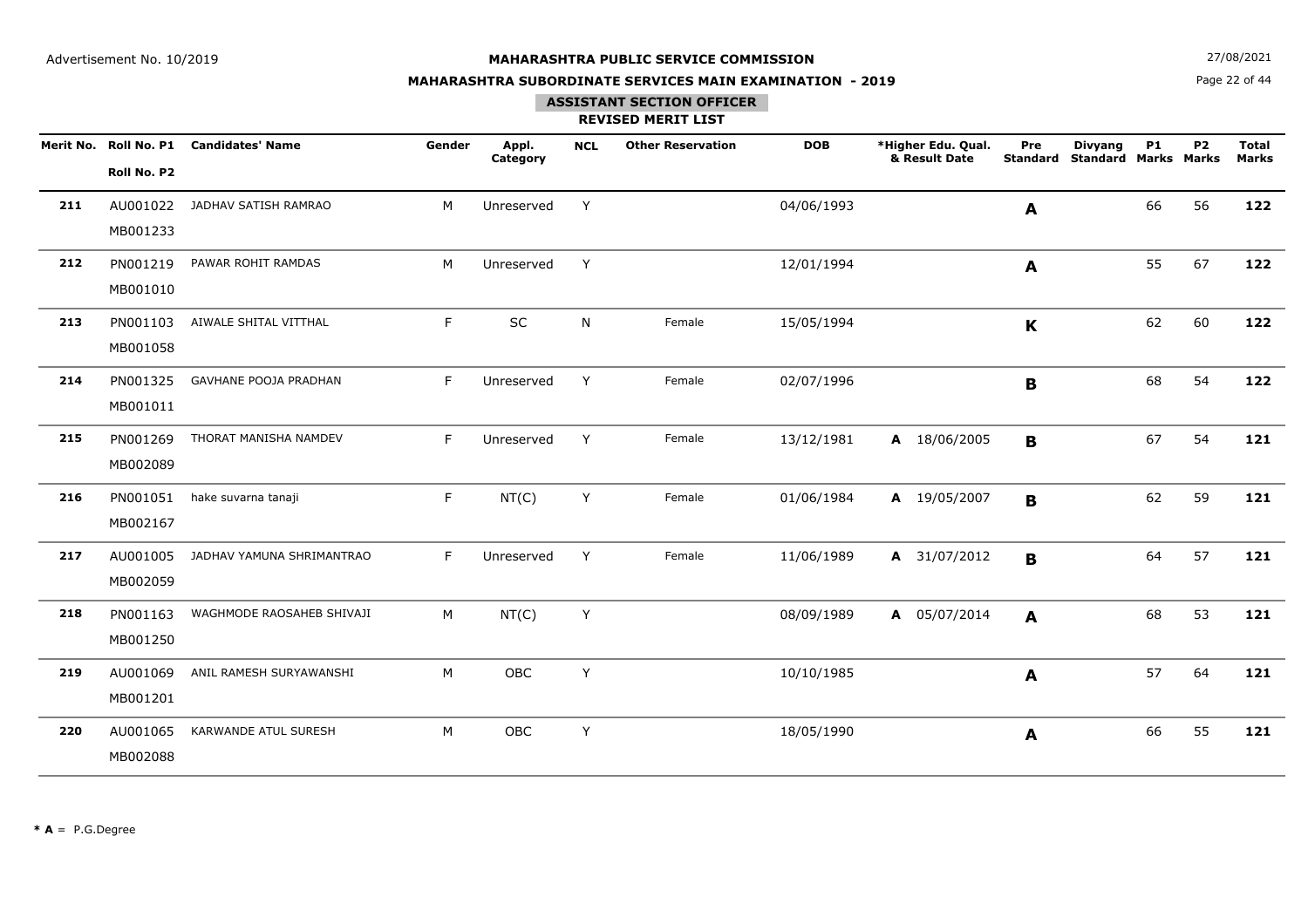**N**  $27/08/2021$ 

## **MAHARASHTRA SUBORDINATE SERVICES MAIN EXAMINATION - 2019**

Page 23 of 44

## **ASSISTANT SECTION OFFICER**

|     | Roll No. P2          | Merit No. Roll No. P1 Candidates' Name | Gender | Appl.<br>Category | <b>NCL</b> | <b>Other Reservation</b> | <b>DOB</b> | *Higher Edu. Qual.<br>& Result Date | Pre          | <b>Divyang</b><br><b>Standard Standard Marks Marks</b> | <b>P1</b> | P <sub>2</sub> | <b>Total</b><br><b>Marks</b> |
|-----|----------------------|----------------------------------------|--------|-------------------|------------|--------------------------|------------|-------------------------------------|--------------|--------------------------------------------------------|-----------|----------------|------------------------------|
| 221 | PN001030<br>MB001079 | GHAGARE VIDYA SUBARAV                  | F.     | NT(C)             | Y          | Female                   | 10/05/1991 |                                     | B            |                                                        | 68        | 53             | 121                          |
| 222 | PN001258<br>MB002041 | THORAVE MAHESH SHAMRAO                 | M      | Unreserved        | Y          |                          | 17/01/1992 |                                     | A            |                                                        | 64        | 57             | 121                          |
| 223 | PN001339<br>MB002064 | BADE DNYANDEV KALIDAS                  | M      | NT(D)             | Y          |                          | 13/05/1992 |                                     | $\mathbf{A}$ |                                                        | 60        | 61             | 121                          |
| 224 | PN001266<br>MB001031 | BABAR MANOHAR DHANAJI                  | M      | Unreserved        | Y          |                          | 03/06/1992 |                                     | A            |                                                        | 52        | 69             | 121                          |
| 225 | PN001274<br>MB001231 | MALKUNAIK RAVIKIRAN MALLIKARJUN        | M      | NT(B)             | Y          |                          | 17/10/1992 |                                     | A            |                                                        | 60        | 61             | 121                          |
| 226 | NG001022<br>MB001177 | BANSOD RATNADIP BHOJRAJ                | M      | SC                | N          |                          | 30/07/1994 |                                     | J            |                                                        | 52        | 69             | 121                          |
| 227 | NG001031<br>MB001121 | THORAT DIVYASHREE MUKUND               | F.     | SC                | N          | Female                   | 03/09/1994 |                                     | $\mathbf K$  |                                                        | 69        | 52             | 121                          |
| 228 | AU001051<br>MB002116 | KALPANA VASANT MUNDE                   | F.     | NT(D)             | Y          | Female                   | 14/03/1995 |                                     | B            |                                                        | 67        | 54             | 121                          |
| 229 | PN001216<br>MB001014 | PAWAR SHANKAR NARAYAN                  | M      | Unreserved        | Y          |                          | 18/04/1995 |                                     | A            |                                                        | 55        | 66             | 121                          |
| 230 | PN001212<br>MB002178 | KARLEKAR PRADHUMNA BALBHIM             | M      | Unreserved        | N          |                          | 08/06/1998 |                                     | $\mathbf{A}$ |                                                        | 62        | 59             | 121                          |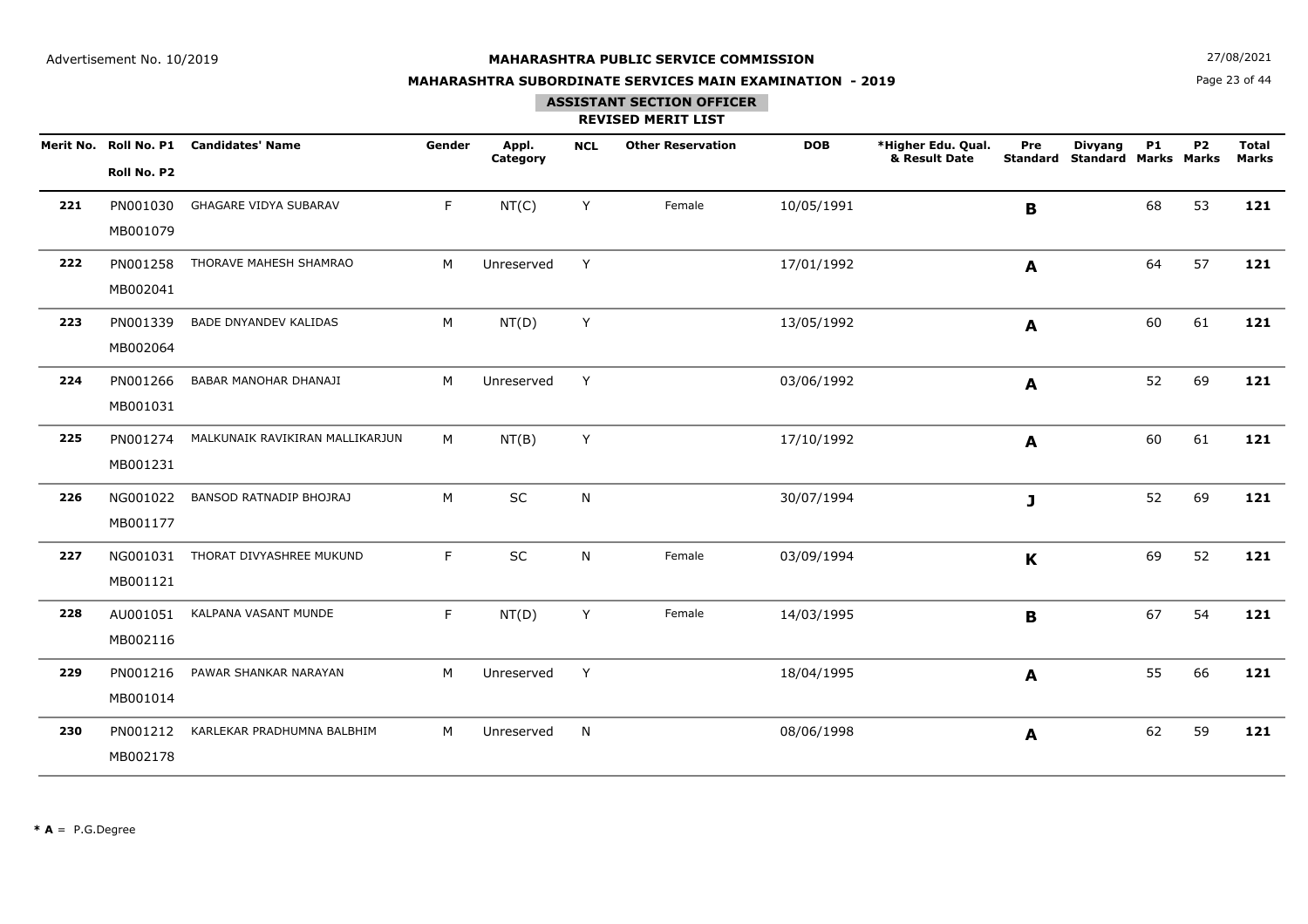**N**  $27/08/2021$ 

## **MAHARASHTRA SUBORDINATE SERVICES MAIN EXAMINATION - 2019**

Page 24 of 44

### **ASSISTANT SECTION OFFICER**

|     | Roll No. P2          | Merit No. Roll No. P1 Candidates' Name | Gender | Appl.<br>Category | <b>NCL</b> | <b>Other Reservation</b> | <b>DOB</b> | *Higher Edu. Qual.<br>& Result Date | Pre         | <b>Divyang</b><br><b>Standard Standard Marks Marks</b> | <b>P1</b> | <b>P2</b> | <b>Total</b><br><b>Marks</b> |
|-----|----------------------|----------------------------------------|--------|-------------------|------------|--------------------------|------------|-------------------------------------|-------------|--------------------------------------------------------|-----------|-----------|------------------------------|
| 231 | PN001157<br>MB001232 | LONDHE ROHAN UDDHAV                    | M      | SC                | N          |                          | 08/03/1986 | A 31/07/2009                        | J           |                                                        | 64        | 56        | 120                          |
| 232 | PN001115<br>MB002135 | KHIRADE SUJATA BALIRAM                 | F      | SC                | N          | Female                   | 10/09/1982 |                                     | E.          |                                                        | 59        | 61        | 120                          |
| 233 | AU001018<br>MB002045 | SHEKH RUBIYA NIJAM                     | F      | Unreserved        | Y          | Female                   | 14/02/1990 |                                     | $\mathbf B$ |                                                        | 64        | 56        | 120                          |
| 234 | AU001004<br>MB001265 | DAHIPHALE YASHWANT BALIRAM             | M      | NT(D)             | Y          |                          | 07/06/1991 |                                     | A           |                                                        | 60        | 60        | 120                          |
| 235 | MB001013<br>MB001270 | <b>BHOIR REENA BHAU</b>                | F.     | OBC               | Y          | Female                   | 23/02/1992 |                                     | A           |                                                        | 61        | 59        | 120                          |
| 236 | AU001063<br>MB002131 | SURYAWANSHI DATTATRAY GORAKH           | M      | Unreserved        | Y          |                          | 02/05/1992 |                                     | A           |                                                        | 59        | 61        | 120                          |
| 237 | PN001229<br>MB002134 | SAWANT SWAPNIL BHARAT                  | M      | Unreserved        | Y          |                          | 16/06/1992 |                                     | A           |                                                        | 59        | 61        | 120                          |
| 238 | PN001162<br>MB001074 | RATHOD DNYANESHWAR PARMESHWAR          | М      | DT(A)             | Y          |                          | 06/02/1993 |                                     | A           |                                                        | 59        | 61        | 120                          |
| 239 | PN001064<br>MB001272 | CHAVAN SUPRIYA DILIP                   | F      | Unreserved        | Y          | Female                   | 19/02/1993 |                                     | B           |                                                        | 64        | 56        | 120                          |
| 240 | PN001175<br>MB002118 | DHAVALE RAJANIKANT SITARAM             | M      | Unreserved        | Y          |                          | 09/05/1993 |                                     | A           |                                                        | 59        | 61        | 120                          |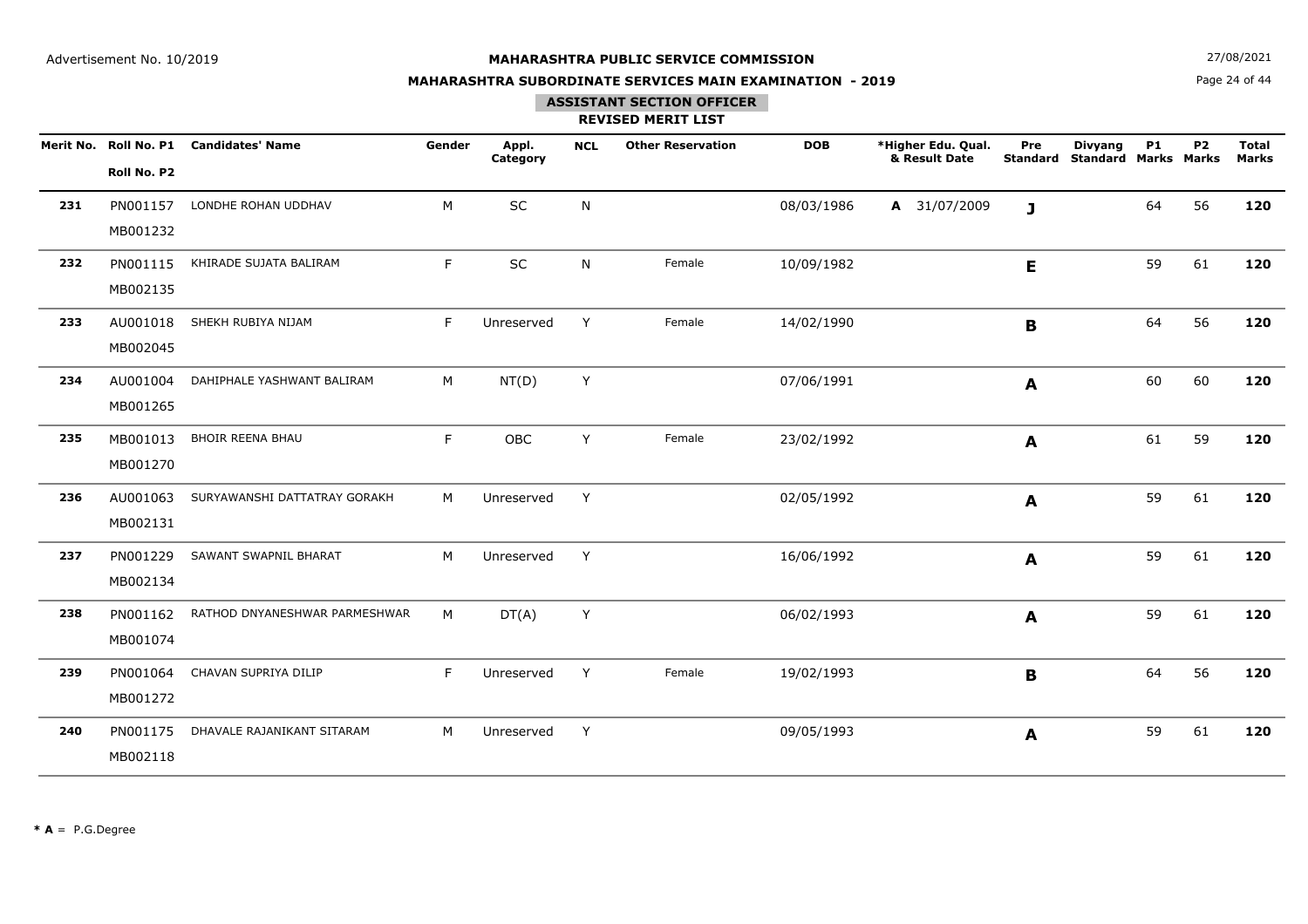**N**  $27/08/2021$ 

## **MAHARASHTRA SUBORDINATE SERVICES MAIN EXAMINATION - 2019**

Page 25 of 44

# **ASSISTANT SECTION OFFICER**

|     | Roll No. P2          | Merit No. Roll No. P1 Candidates' Name | Gender | Appl.<br>Category | <b>NCL</b> | <b>Other Reservation</b> | <b>DOB</b> | *Higher Edu. Qual.<br>& Result Date | Pre<br><b>Standard</b> | <b>Divyang</b><br><b>Standard Marks Marks</b> | <b>P1</b> | <b>P2</b> | <b>Total</b><br><b>Marks</b> |
|-----|----------------------|----------------------------------------|--------|-------------------|------------|--------------------------|------------|-------------------------------------|------------------------|-----------------------------------------------|-----------|-----------|------------------------------|
| 241 | PN001087<br>MB002174 | MUNDHE SIDDHESHWAR RAMESHWAR           | M      | NT(D)             | Y          |                          | 19/04/1994 |                                     | A                      |                                               | 56        | 64        | 120                          |
| 242 | PN001387<br>MB002201 | AGARKAR PANKAJ ARJUN                   | M      | OBC               | Y          |                          | 15/05/1994 |                                     | A                      |                                               | 57        | 63        | 120                          |
| 243 | AU001025<br>MB002046 | MAHALE SAGAR RUPSING                   | M      | Unreserved        | N          |                          | 10/02/1995 |                                     | A                      |                                               | 62        | 58        | 120                          |
| 244 | PN001323<br>MB002090 | BHOSALE GAYATRI SHAHAJI                | F      | Unreserved        | Y          | Female                   | 26/04/1995 |                                     | $\mathbf B$            |                                               | 60        | 60        | 120                          |
| 245 | AU001030<br>MB001092 | SALGAR RENUKA GOVIND                   | F      | NT(C)             | Y          | Female                   | 10/05/1995 |                                     | B                      |                                               | 60        | 60        | 120                          |
| 246 | PN001141<br>MB001259 | JADHAV SAGAR VINAY                     | M      | Unreserved        | Y          |                          | 22/03/1986 |                                     | A                      |                                               | 60        | 59        | 119                          |
| 247 | PN001151<br>MB001181 | PHADKE RUPALI ASHOK                    | F      | Unreserved        | Y          | Female                   | 23/02/1987 |                                     | $\mathbf B$            |                                               | 62        | 57        | 119                          |
| 248 | AU001027<br>MB001211 | Rathod Yogesh Sawairam                 | M      | DT(A)             | Y          |                          | 05/09/1988 |                                     | A                      |                                               | 64        | 55        | 119                          |
| 249 | PN001409<br>MB001237 | RAJPUT AJAYSING NARAYANSING            | M      | DT(A)             | Y          |                          | 23/11/1989 |                                     | A                      |                                               | 58        | 61        | 119                          |
| 250 | AU001056<br>MB001161 | GIRNARE ANJANA SHANKAR                 | F      | Unreserved        | Y          | Female                   | 18/03/1990 |                                     | $\mathbf B$            |                                               | 58        | 61        | 119                          |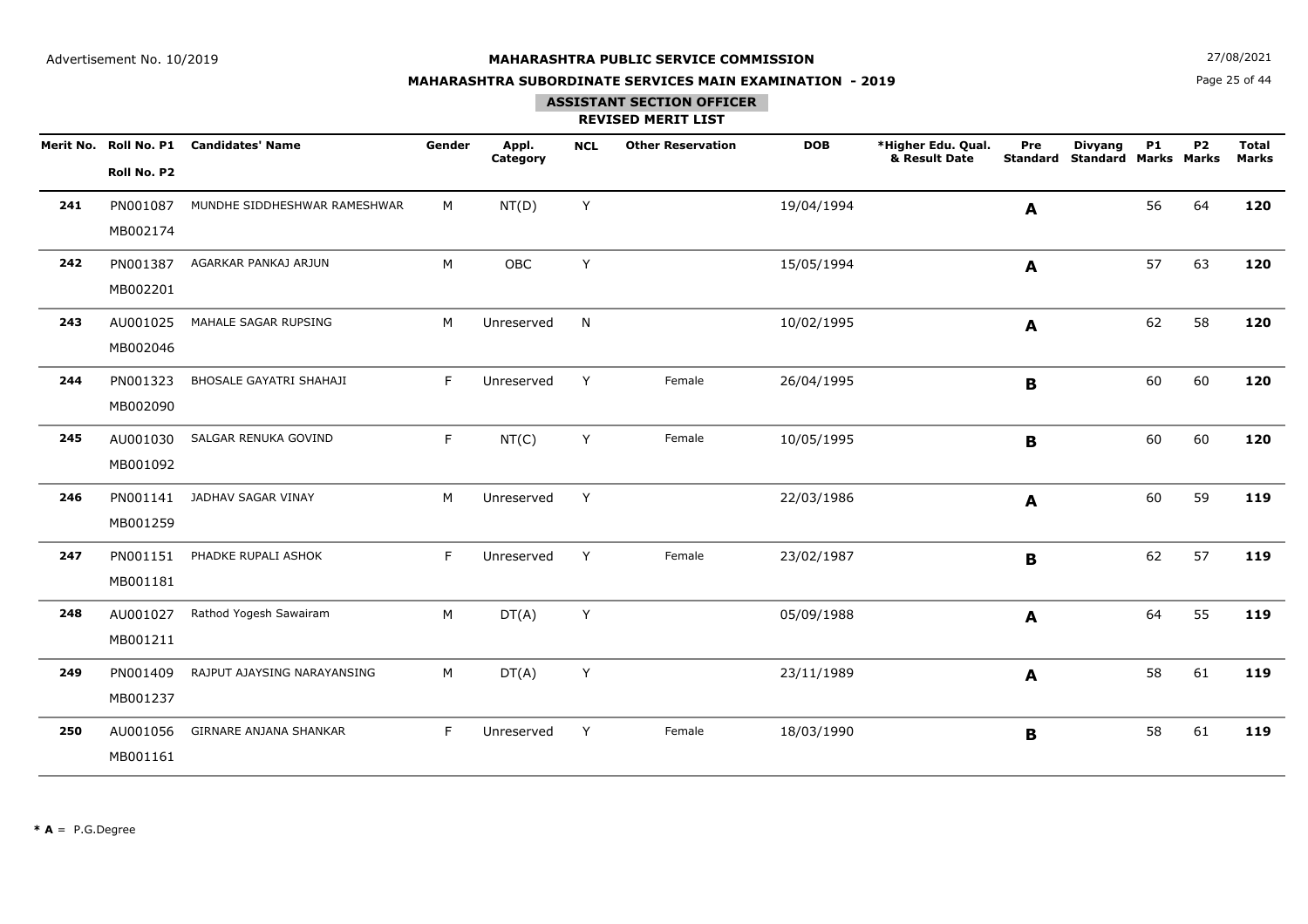**N**  $27/08/2021$ 

## **MAHARASHTRA SUBORDINATE SERVICES MAIN EXAMINATION - 2019**

Page 26 of 44

#### **ASSISTANT SECTION OFFICER**

|     | Roll No. P2          | Merit No. Roll No. P1 Candidates' Name | Gender | Appl.<br>Category | <b>NCL</b> | <b>Other Reservation</b> | <b>DOB</b> | *Higher Edu. Qual.<br>& Result Date | Pre<br><b>Standard</b> | <b>Divyang</b><br><b>Standard Marks Marks</b> | <b>P1</b> | <b>P2</b> | <b>Total</b><br><b>Marks</b> |
|-----|----------------------|----------------------------------------|--------|-------------------|------------|--------------------------|------------|-------------------------------------|------------------------|-----------------------------------------------|-----------|-----------|------------------------------|
| 251 | PN001240<br>MB002170 | Saste Nilesh Hindurao                  | M      | Unreserved        | Y          |                          | 07/06/1990 |                                     | A                      |                                               | 62        | 57        | 119                          |
| 252 | NG001004<br>MB001203 | WARHADE VIBHA SHIVCHANDRA              | F      | OBC               | Y          | Female                   | 15/05/1991 |                                     | $\mathbf B$            |                                               | 62        | 57        | 119                          |
| 253 | PN001338<br>MB001095 | DOLAS NARAYAN KALYAN                   | M      | Unreserved        | Y          |                          | 01/12/1991 |                                     | A                      |                                               | 64        | 55        | 119                          |
| 254 | PN001381<br>MB001245 | VIRNAK ASHOK GOVIND                    | M      | <b>ST</b>         | N          |                          | 22/01/1992 |                                     | J                      |                                               | 63        | 56        | 119                          |
| 255 | PN001083<br>MB001053 | SNEHAL SWARUPSINGH RAJAPUT             | F      | Unreserved        | Y          | Female                   | 12/09/1993 |                                     | B                      |                                               | 63        | 56        | 119                          |
| 256 | PN001215<br>MB001187 | Phule Kiran Balaji                     | F      | OBC               | Y          | Female                   | 12/07/1994 |                                     | $\mathbf B$            |                                               | 65        | 54        | 119                          |
| 257 | PN001047<br>MB001209 | PAWAR TEJASVINI PRAKASH                | F      | Unreserved        | Y          | Female                   | 15/01/1996 |                                     | $\mathbf B$            |                                               | 58        | 61        | 119                          |
| 258 | AU001037<br>MB001230 | PAWAR PRIYANKA MANIKRAO                | F      | Unreserved        | Y          | Female                   | 10/06/1993 | A 08/07/2017                        | B                      |                                               | 59        | 59        | 118                          |
| 259 | PN001306<br>MB002101 | Dange Jayashri Madhukar                | F      | $\sf SC$          | N          | Female                   | 30/04/1987 |                                     | K                      |                                               | 65        | 53        | 118                          |
| 260 | PN001406<br>MB001023 | PUKALE AJIT SARJERAO                   | M      | NT(C)             | Y          |                          | 16/10/1990 |                                     | A                      |                                               | 60        | 58        | 118                          |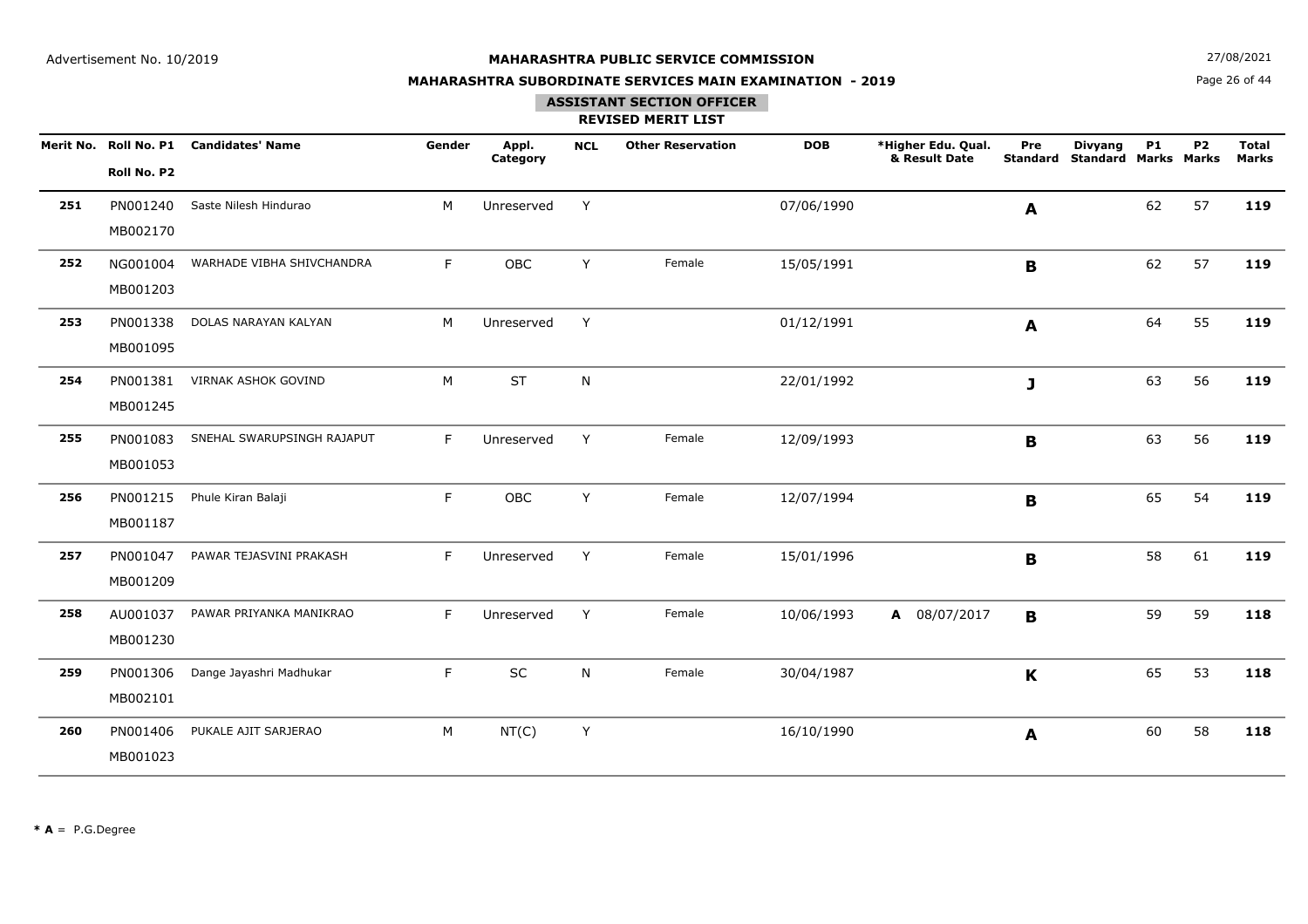**N**  $27/08/2021$ 

## **MAHARASHTRA SUBORDINATE SERVICES MAIN EXAMINATION - 2019**

Page 27 of 44

# **ASSISTANT SECTION OFFICER**

|     | Roll No. P2          | Merit No. Roll No. P1 Candidates' Name | Gender | Appl.<br>Category | <b>NCL</b> | <b>Other Reservation</b> | <b>DOB</b> | *Higher Edu. Qual.<br>& Result Date | Pre<br><b>Standard</b> | <b>Divyang</b><br><b>Standard Marks Marks</b> | <b>P1</b> | P <sub>2</sub> | <b>Total</b><br><b>Marks</b> |
|-----|----------------------|----------------------------------------|--------|-------------------|------------|--------------------------|------------|-------------------------------------|------------------------|-----------------------------------------------|-----------|----------------|------------------------------|
| 261 | NG001003<br>MB002133 | <b>BANSOD VILAS WAMANRAO</b>           | M      | SC                | N          |                          | 10/01/1992 |                                     | A                      |                                               | 53        | 65             | 118                          |
| 262 | PN001232<br>MB002126 | DEVANE NEMAJI SHRIRAM                  | M      | OBC               | Y          |                          | 10/05/1992 |                                     | A                      |                                               | 64        | 54             | 118                          |
| 263 | PN001363<br>MB002199 | AGLAWE CHETAN KISAN                    | M      | OBC               | Y          |                          | 06/12/1992 |                                     | A                      |                                               | 62        | 56             | 118                          |
| 264 | NG001037<br>MB002161 | PAYGHAN ANKUSH GANESHRAO               | M      | OBC               | Y          |                          | 19/06/1995 |                                     | A                      |                                               | 63        | 55             | 118                          |
| 265 | PN001319<br>MB002127 | GODASE DNYANESHWARI ABASAHEB           | F      | OBC               | Y          | Female                   | 25/06/1996 |                                     | B                      |                                               | 68        | 50             | 118                          |
| 266 | AU001082<br>MB001158 | PATHAN PARVEJKHA ILIYASKHA             | M      | OBC               | Y          |                          | 21/07/1998 |                                     | A                      |                                               | 52        | 66             | 118                          |
| 267 | PN001160<br>MB002109 | MUNDE RAVIKANT PRAKASHRAO              | M      | NT(D)             | Y          |                          | 12/03/1987 |                                     | $\mathbf{A}$           |                                               | 53        | 64             | 117                          |
| 268 | PN001271<br>MB001106 | TUMRAM MANGESH SURESH                  | M      | <b>ST</b>         | N          |                          | 30/06/1987 |                                     | J                      |                                               | 60        | 57             | 117                          |
| 269 | PN001116<br>MB002071 | Holkar Sayali Mugutrao                 | F      | OBC               | Y          | Female                   | 19/09/1989 |                                     | B                      |                                               | 70        | 47             | 117                          |
| 270 | PN001009<br>MB001193 | Vyawahare Vikas Bhagwat                | M      | OBC               | Y          |                          | 04/01/1991 |                                     | A                      |                                               | 58        | 59             | 117                          |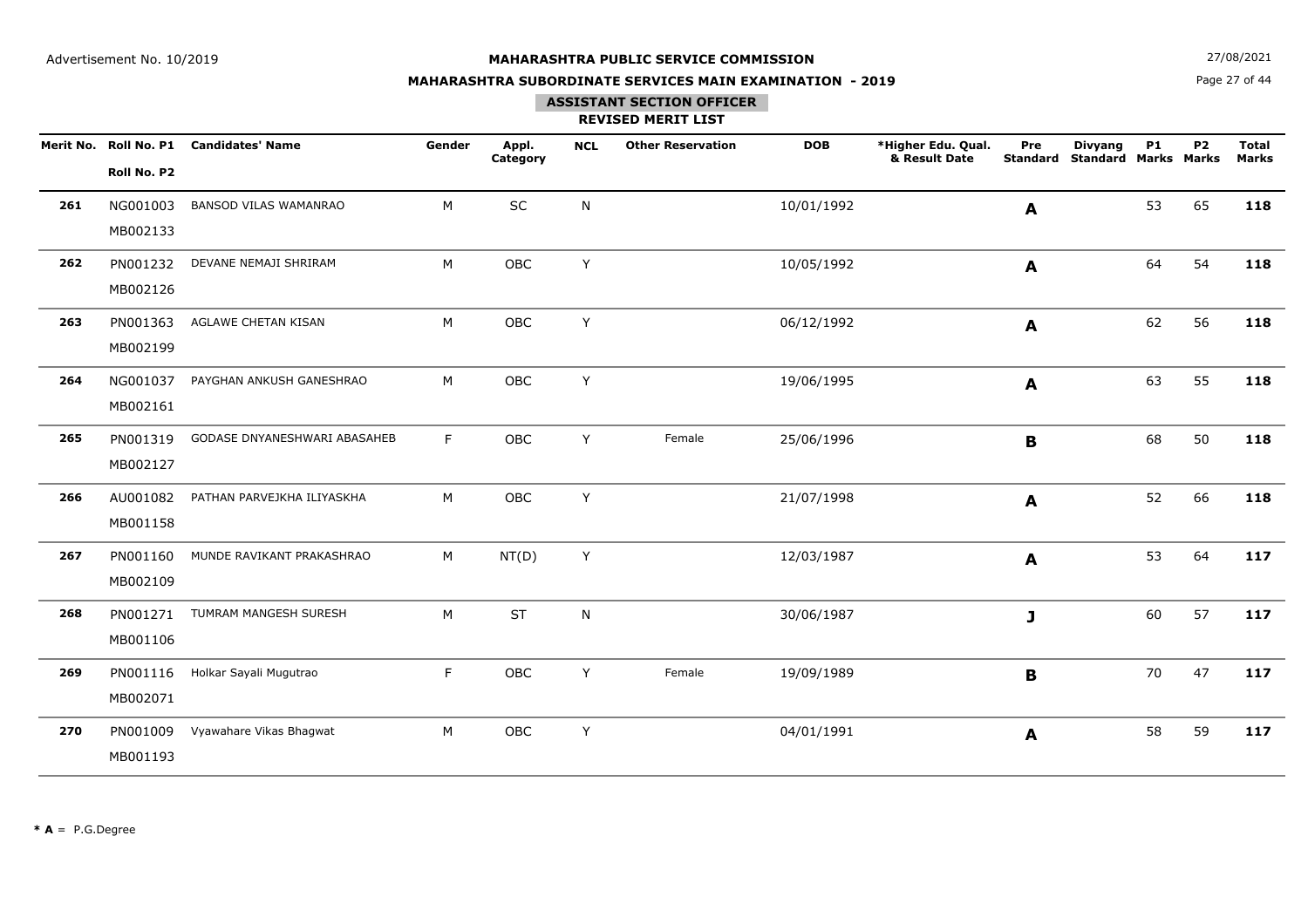**N**  $27/08/2021$ 

## **MAHARASHTRA SUBORDINATE SERVICES MAIN EXAMINATION - 2019**

Page 28 of 44

### **ASSISTANT SECTION OFFICER**

|     |             | Merit No. Roll No. P1 Candidates' Name | Gender | Appl.<br>Category | <b>NCL</b>   | <b>Other Reservation</b> | <b>DOB</b> | *Higher Edu. Qual.<br>& Result Date | Pre<br>Standard  | <b>Divyang</b><br><b>Standard Marks Marks</b> | <b>P1</b> | P <sub>2</sub> | <b>Total</b><br><b>Marks</b> |
|-----|-------------|----------------------------------------|--------|-------------------|--------------|--------------------------|------------|-------------------------------------|------------------|-----------------------------------------------|-----------|----------------|------------------------------|
|     | Roll No. P2 |                                        |        |                   |              |                          |            |                                     |                  |                                               |           |                |                              |
| 271 | PN001106    | SHINDE SHARAD KAKASAHEB                | M      | Unreserved        | Y            |                          | 24/08/1991 |                                     | $\boldsymbol{A}$ |                                               | 60        | 57             | 117                          |
|     | MB001042    |                                        |        |                   |              |                          |            |                                     |                  |                                               |           |                |                              |
| 272 | PN001032    | KHARTADE VARUN RAJKUMAR                | M      | SC                | ${\sf N}$    |                          | 12/03/1992 |                                     | J.               |                                               | 46        | 71             | 117                          |
|     | MB001264    |                                        |        |                   |              |                          |            |                                     |                  |                                               |           |                |                              |
| 273 | PN001245    | BHAGAT NEHA VINOD                      | F      | $\sf SC$          | N            | Female                   | 10/06/1992 |                                     | $\mathbf K$      |                                               | 60        | 57             | 117                          |
|     | MB002037    |                                        |        |                   |              |                          |            |                                     |                  |                                               |           |                |                              |
| 274 | PN001217    | PAWAR PRASAD KESHAV                    | M      | OBC               | Y            |                          | 25/09/1995 |                                     | A                |                                               | 63        | 54             | 117                          |
|     | MB001054    |                                        |        |                   |              |                          |            |                                     |                  |                                               |           |                |                              |
| 275 |             | NG001019 OKATE ROSHAN DILIPRAO         | M      | OBC               | Y            |                          | 07/10/1996 |                                     | A                |                                               | 68        | 49             | 117                          |
|     | MB002111    |                                        |        |                   |              |                          |            |                                     |                  |                                               |           |                |                              |
| 276 | PN001314    | HOLE PANKAJ DATTATRAY                  | M      | Unreserved        | Y            |                          | 31/08/1992 | A 07/07/2017                        | A                |                                               | 55        | 61             | 116                          |
|     | MB002150    |                                        |        |                   |              |                          |            |                                     |                  |                                               |           |                |                              |
| 277 | AU001036    | SHINGARE PRIYANKA RAMRAO               | F      | Unreserved        | Y            | Female                   | 30/08/1983 |                                     | B                |                                               | 57        | 59             | 116                          |
|     | MB001120    |                                        |        |                   |              |                          |            |                                     |                  |                                               |           |                |                              |
| 278 | PN001164    | PAWAR RAMCHANDRA NAGORAO               | M      | Unreserved        | Y            |                          | 11/04/1988 |                                     | A                |                                               | 55        | 61             | 116                          |
|     | MB002028    |                                        |        |                   |              |                          |            |                                     |                  |                                               |           |                |                              |
| 279 | PN001104    | SAWANT SHITAL SANTAJIRAO               | F      | Unreserved        | Y            | Female                   | 23/10/1988 |                                     | B                |                                               | 72        | 44             | 116                          |
|     | MB001109    |                                        |        |                   |              |                          |            |                                     |                  |                                               |           |                |                              |
| 280 | PN001368    | KADAM BRAMHANAND PANDURANG             | M      | SC                | $\mathsf{N}$ |                          | 11/06/1989 |                                     | J                |                                               | 59        | 57             | 116                          |
|     | MB001050    |                                        |        |                   |              |                          |            |                                     |                  |                                               |           |                |                              |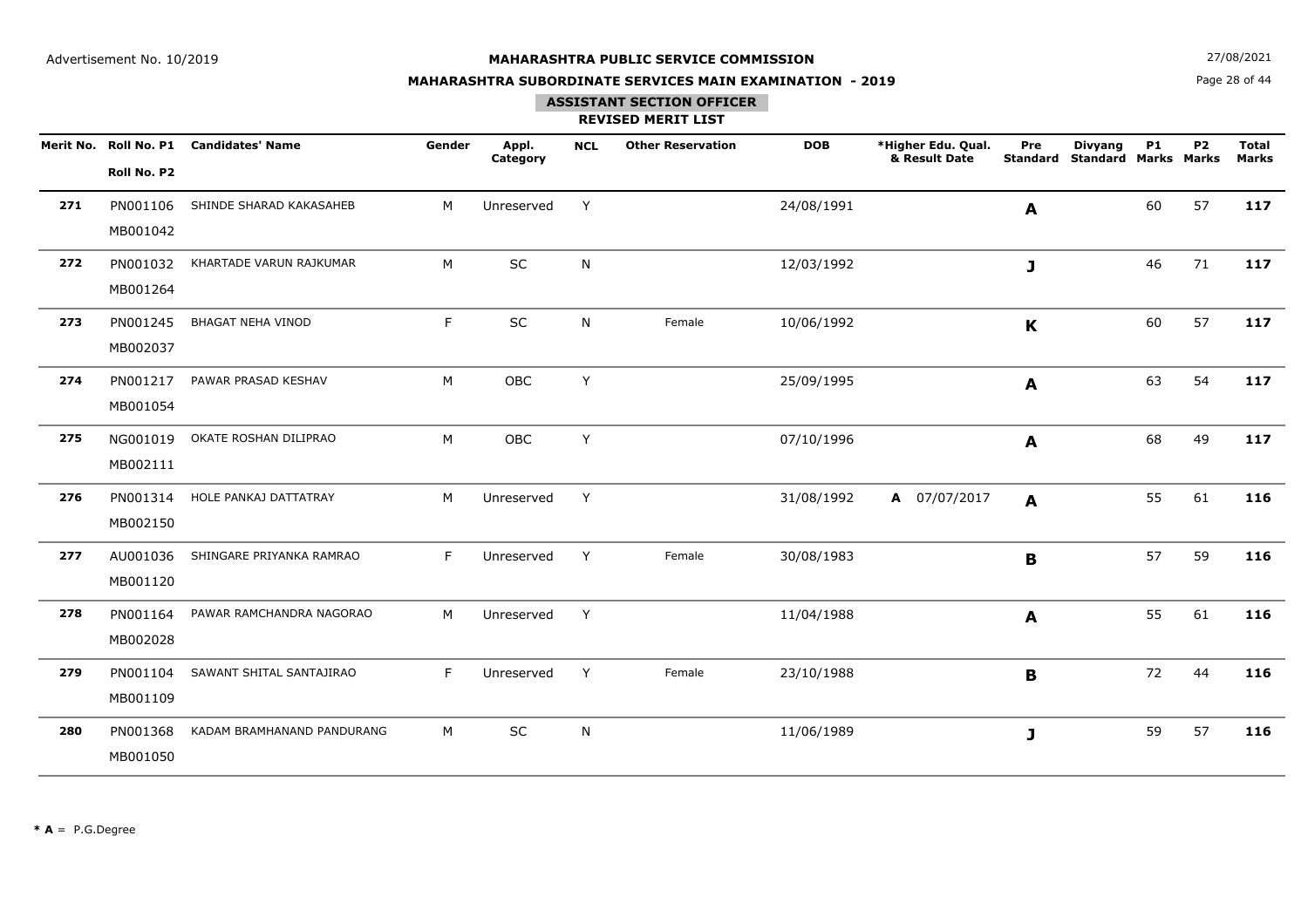**N**  $27/08/2021$ 

## **MAHARASHTRA SUBORDINATE SERVICES MAIN EXAMINATION - 2019**

Page 29 of 44

#### **ASSISTANT SECTION OFFICER**

|     | Merit No. Roll No. P1<br>Roll No. P2 | <b>Candidates' Name</b>       | Gender | Appl.<br>Category | <b>NCL</b> | <b>Other Reservation</b>                                    | <b>DOB</b> | *Higher Edu. Qual.<br>& Result Date | Pre | <b>Divyang</b><br><b>Standard Standard Marks Marks</b> | <b>P1</b> | P <sub>2</sub> | <b>Total</b><br><b>Marks</b> |
|-----|--------------------------------------|-------------------------------|--------|-------------------|------------|-------------------------------------------------------------|------------|-------------------------------------|-----|--------------------------------------------------------|-----------|----------------|------------------------------|
| 281 | PN001383<br>MB002032                 | DHAKNE ASHA BHIMRAO           | F      | NT(D)             | Y          | Female                                                      | 13/01/1990 |                                     | B   |                                                        | 54        | 62             | 116                          |
| 282 | MB002001<br>MB002204                 | MANE NILAM RAJENDRA           | F      | Unreserved        | Y          | Divyang Locomotor<br>Disability or Cerebral<br>Palsy Female | 21/07/1990 |                                     | B   |                                                        | 61        | 55             | 116                          |
| 283 | AU001024<br>MB001194                 | WAGHMARE SAMBHAJI KISHANRAO   | M      | SC                | N          |                                                             | 16/10/1990 |                                     | A   |                                                        | 56        | 60             | 116                          |
| 284 | PN001044<br>MB002169                 | THOMBRE SURAJ BHIKARAM        | M      | NT(D)             | Y          |                                                             | 23/01/1991 |                                     | A   |                                                        | 65        | 51             | 116                          |
| 285 | MB001049<br>MB002156                 | SAKPAL ABHIDNYA SHARAD        | F      | SC                | N          | Female                                                      | 25/01/1993 |                                     | K   |                                                        | 55        | 61             | 116                          |
| 286 | PN001345<br>MB001055                 | KHANDARE DIPAK RAMBHAU        | M      | SC                | N          |                                                             | 01/11/1993 |                                     | J   |                                                        | 63        | 53             | 116                          |
| 287 | PN001395<br>MB001173                 | CHOUDANTE AMOL CHANDRAKANT    | M      | SC                | N          |                                                             | 06/05/1994 |                                     | J   |                                                        | 59        | 57             | 116                          |
| 288 | PN001063<br>MB002113                 | NAIK SUPRIYA CHANDRAKANTRAO   | F      | NT(C)             | Y          | Female                                                      | 11/08/1994 |                                     | B   |                                                        | 56        | 60             | 116                          |
| 289 | PN001257<br>MB001235                 | MUJMULE PRAGATI TUKARAM       | F      | OBC               | Y          | Female                                                      | 06/06/1997 |                                     | B   |                                                        | 58        | 58             | 116                          |
| 290 | PN001317<br>MB001263                 | <b>GHULE RUPALI BALASAHEB</b> | F      | Unreserved        | Y          | Female                                                      | 08/11/1986 | A 29/06/2010                        | B   |                                                        | 56        | 59             | 115                          |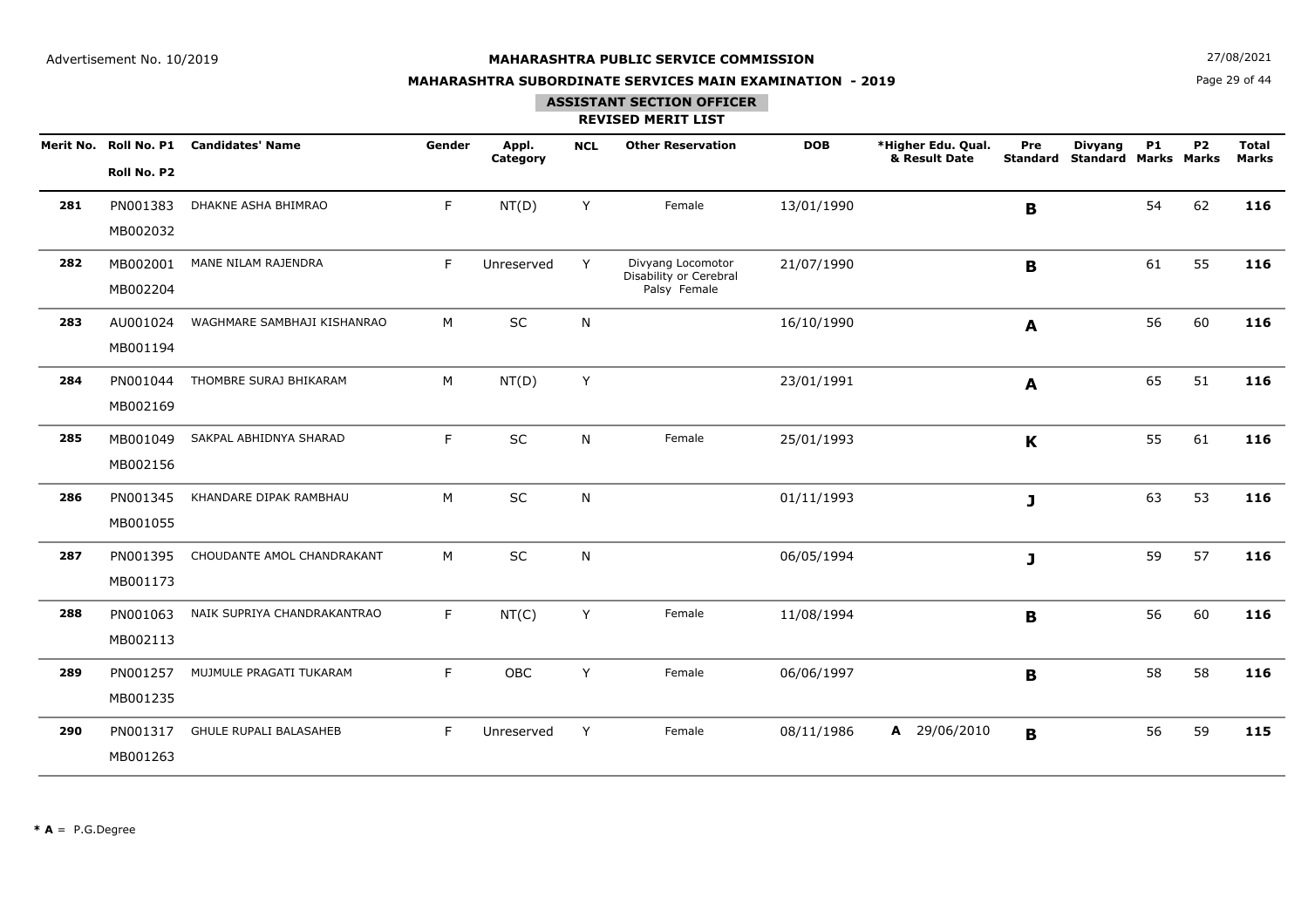**N**  $27/08/2021$ 

## **MAHARASHTRA SUBORDINATE SERVICES MAIN EXAMINATION - 2019**

Page 30 of 44

## **ASSISTANT SECTION OFFICER**

|     | Roll No. P2          | Merit No. Roll No. P1 Candidates' Name | Gender | Appl.<br>Category | <b>NCL</b> | <b>Other Reservation</b> | <b>DOB</b> | *Higher Edu. Qual.<br>& Result Date | Pre<br><b>Standard</b> | <b>Divyang</b><br><b>Standard Marks Marks</b> | <b>P1</b> | P <sub>2</sub> | <b>Total</b><br><b>Marks</b> |
|-----|----------------------|----------------------------------------|--------|-------------------|------------|--------------------------|------------|-------------------------------------|------------------------|-----------------------------------------------|-----------|----------------|------------------------------|
| 291 | PN001364<br>MB001266 | LONDHE CHETAN UDDHAV                   | M      | SC                | N          |                          | 27/12/1987 | A 22/07/2010                        | $\mathbf{J}$           |                                               | 57        | 58             | 115                          |
| 292 | PN001024<br>MB002022 | PHATANGARE VIKAS BALU                  | M      | OBC               | Y          |                          | 05/01/1992 | A 05/07/2016                        | A                      |                                               | 53        | 62             | 115                          |
| 293 | PN001109<br>MB002154 | SHARAD BHARAT BANASODE                 | M      | SC                | N          |                          | 01/06/1987 |                                     | J                      |                                               | 60        | 55             | 115                          |
| 294 | AU001015<br>MB001133 | jadhav sumedkumar bhimrao              | M      | SC                | N          |                          | 21/07/1988 |                                     | J                      |                                               | 66        | 49             | 115                          |
| 295 | PN001365<br>MB002123 | CHAVARE DADARAO DAGADU                 | M      | Unreserved        | Y          |                          | 10/10/1991 |                                     | A                      |                                               | 59        | 56             | 115                          |
| 296 | PN001336<br>MB002130 | SATPUTE DHANASHRI TUKARAM              | F      | SC                | N          | Female                   | 27/05/1994 |                                     | $\mathbf K$            |                                               | 62        | 53             | 115                          |
| 297 | PN001280<br>MB001136 | MAISANWAD MAHAJAN RAJESHWAR            | M      | <b>ST</b>         | N          |                          | 12/06/1995 |                                     | J                      |                                               | 57        | 58             | 115                          |
| 298 | PN001342<br>MB002112 | CHOURPAGAR DIPRAJ DILIP                | M      | <b>SC</b>         | N          |                          | 23/03/1996 |                                     | J                      |                                               | 59        | 56             | 115                          |
| 299 | PN001394<br>MB001008 | <b>GALANDE AMOL KANTILAL</b>           | M      | NT(C)             | Y          |                          | 06/05/1996 |                                     | A                      |                                               | 54        | 61             | 115                          |
| 300 | NG001020<br>MB002177 | RAUT ROSHAN SUDHAKAR                   | M      | OBC               | Y          |                          | 27/02/1997 |                                     | A                      |                                               | 59        | 56             | 115                          |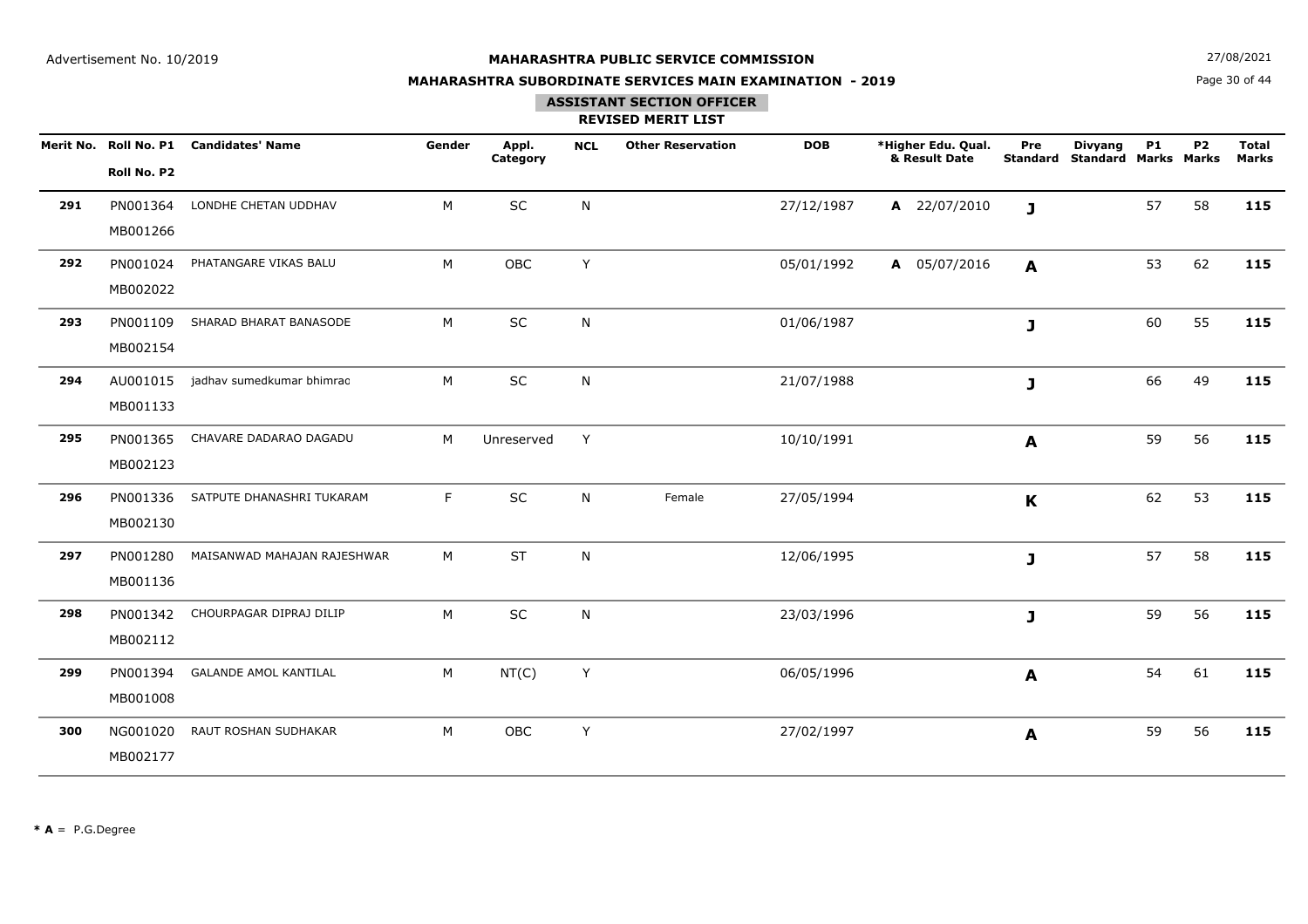**N**  $27/08/2021$ 

## **MAHARASHTRA SUBORDINATE SERVICES MAIN EXAMINATION - 2019**

Page 31 of 44

## **ASSISTANT SECTION OFFICER**

|     | Roll No. P2          | Merit No. Roll No. P1 Candidates' Name | Gender | Appl.<br>Category | <b>NCL</b> | <b>Other Reservation</b> | <b>DOB</b> | *Higher Edu. Qual.<br>& Result Date | Pre<br><b>Standard</b> | <b>Divyang</b><br><b>Standard Marks Marks</b> | <b>P1</b> | P <sub>2</sub> | <b>Total</b><br><b>Marks</b> |
|-----|----------------------|----------------------------------------|--------|-------------------|------------|--------------------------|------------|-------------------------------------|------------------------|-----------------------------------------------|-----------|----------------|------------------------------|
| 301 | PN001290<br>MB002144 | SAWANT KOMAL ANKUSH                    | F      | SC                | N          | Female                   | 29/06/1997 |                                     | $\mathbf K$            |                                               | 64        | 51             | 115                          |
| 302 | NG001024<br>MB002181 | SHIMPI RAKESH SADASHIO                 | M      | SC                | N          |                          | 05/08/1983 | $A$ 06/11/2008                      | J                      |                                               | 61        | 53             | 114                          |
| 303 | PN001057<br>MB001217 | PATIL SUSHANT VIJAY                    | M      | Unreserved        | N.         |                          | 27/10/1993 | A 13/06/2016                        | A                      |                                               | 60        | 54             | 114                          |
| 304 | MB001196             | MB001032 JADHAV NILIMA BHAGWAT         | F      | $\sf SC$          | N          | Female                   | 10/02/1985 |                                     | E.                     |                                               | 63        | 51             | 114                          |
| 305 | MB001252             | MB001015 JADHAV RAJUDAS KESHAV         | M      | DT(A)             | Y          |                          | 01/05/1988 |                                     | $\mathbf{J}$           |                                               | 57        | 57             | 114                          |
| 306 | PN001085<br>MB002157 | MAGDUM SAGEERA CHANDULAL               | F      | Unreserved        | Y          | Female                   | 25/09/1990 |                                     | B                      |                                               | 56        | 58             | 114                          |
| 307 | PN001264<br>MB001280 | Shinde Mayuri Arun                     | F      | Unreserved        | Y          | Female                   | 17/07/1991 |                                     | $\mathbf B$            |                                               | 55        | 59             | 114                          |
| 308 | PN001283<br>MB001218 | SHINDE LAXMAN SHIVAJI                  | M      | <b>SC</b>         | N          |                          | 05/04/1992 |                                     | J                      |                                               | 49        | 65             | 114                          |
| 309 | NG001036<br>MB002027 | WAGHMARE ANUPAM ZITRUJI                | M      | SC                | N          |                          | 23/07/1988 |                                     | J                      |                                               | 59        | 54             | 113                          |
| 310 | AU001006<br>MB001137 | VIVEK DHANRAJ PATIL                    | M      | OBC               | Y          |                          | 27/12/1989 |                                     | A                      |                                               | 54        | 59             | 113                          |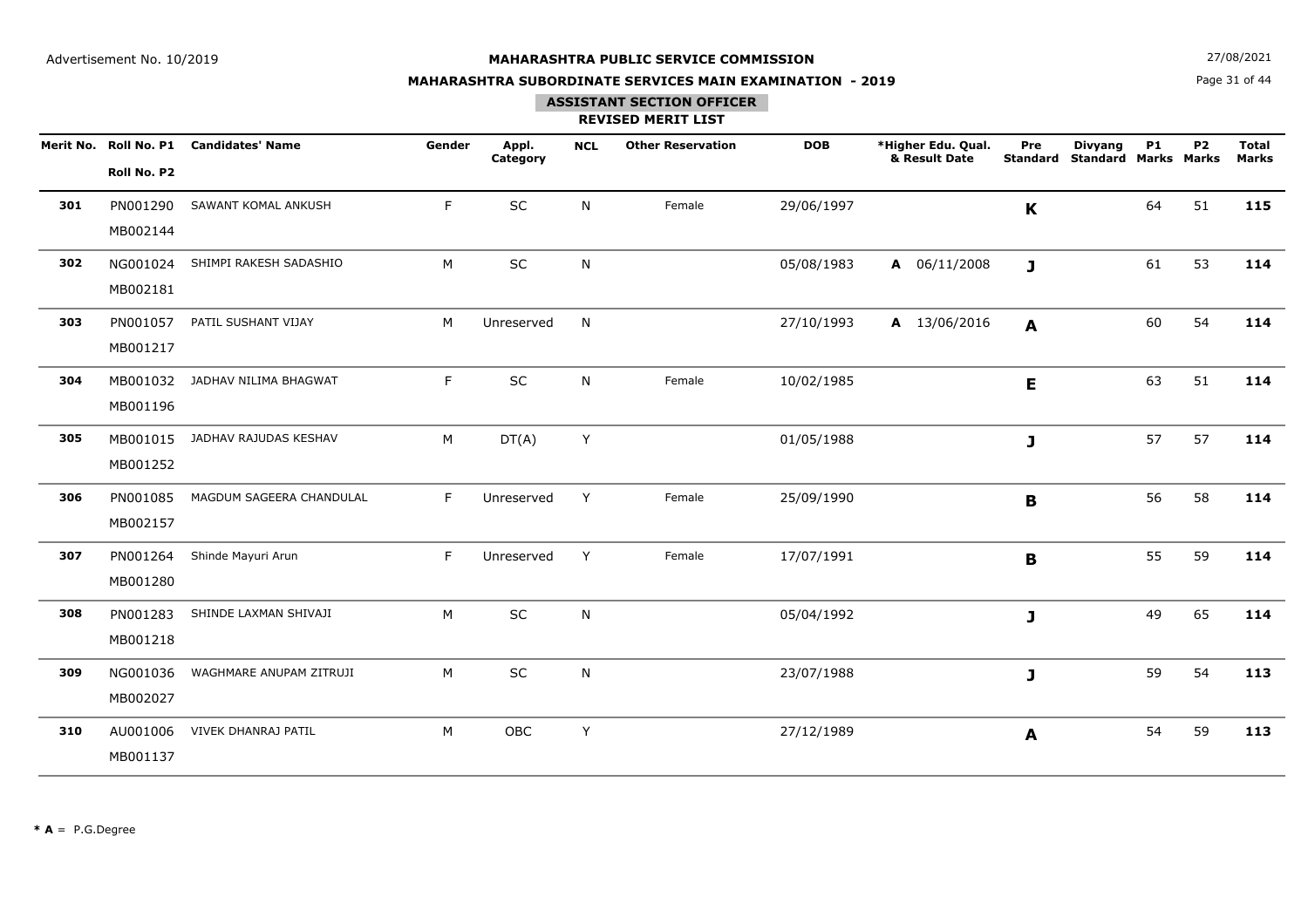**N**  $27/08/2021$ 

## **MAHARASHTRA SUBORDINATE SERVICES MAIN EXAMINATION - 2019**

Page 32 of 44

## **ASSISTANT SECTION OFFICER**

|     | Roll No. P2          | Merit No. Roll No. P1 Candidates' Name | Gender | Appl.<br>Category | <b>NCL</b> | <b>Other Reservation</b> | <b>DOB</b> | *Higher Edu. Qual.<br>& Result Date | Pre<br><b>Standard</b> | <b>Divyang</b><br><b>Standard Marks Marks</b> | <b>P1</b> | P <sub>2</sub> | <b>Total</b><br><b>Marks</b> |
|-----|----------------------|----------------------------------------|--------|-------------------|------------|--------------------------|------------|-------------------------------------|------------------------|-----------------------------------------------|-----------|----------------|------------------------------|
| 311 | AU001067<br>MB001110 | KASPATE ASHWANTA SHIVAJI               | F.     | NT(C)             | Y          | Female                   | 20/11/1990 |                                     | B                      |                                               | 56        | 57             | 113                          |
| 312 | PN001183<br>MB002187 | VIDYAGAR PRIYANKA ANANT                | F.     | SC                | N          | Female                   | 06/01/1991 |                                     | $\mathbf K$            |                                               | 63        | 50             | 113                          |
| 313 | PN001086<br>MB001080 | DHAGE SATISH KALYANRAO                 | M      | Unreserved        | Y          |                          | 18/01/1991 |                                     | A                      |                                               | 60        | 53             | 113                          |
| 314 | PN001008<br>MB002193 | WAMAN SANKET VIJAY                     | M      | OBC               | Y          |                          | 22/10/1993 |                                     | A                      |                                               | 58        | 55             | 113                          |
| 315 | PN001004<br>MB001148 | GIRHE YOGESH BABARAO                   | M      | <b>ST</b>         | N          |                          | 06/11/1993 |                                     | $\mathbf{J}$           |                                               | 64        | 49             | 113                          |
| 316 | MB001017<br>MB001066 | LOTALE PRIYANAKA SHAHAJI               | F.     | Unreserved        | Y          | Female                   | 12/03/1997 |                                     | $\mathbf B$            |                                               | 54        | 59             | 113                          |
| 317 | PN001318<br>MB002192 | PATIL GOVIND JANABA                    | M      | Unreserved        | Y          |                          | 05/04/1988 | A 13/07/2011                        | A                      |                                               | 54        | 58             | 112                          |
| 318 | PN001268<br>MB002056 | SHINDE MANISHA NAMDEV                  | F      | Unreserved        | Y          | Female                   | 14/07/1993 | A 25/05/2016                        | B                      |                                               | 53        | 59             | 112                          |
| 319 | PN001067<br>MB001175 | SHINGADE SUKHADEV GOPINATH             | М      | NT(C)             | Y          |                          | 03/07/1980 |                                     | J                      |                                               | 53        | 59             | 112                          |
| 320 | PN001366<br>MB002117 | chavan akash nivrutti                  | M      | DT(A)             | Y          |                          | 12/03/1988 |                                     | J                      |                                               | 63        | 49             | 112                          |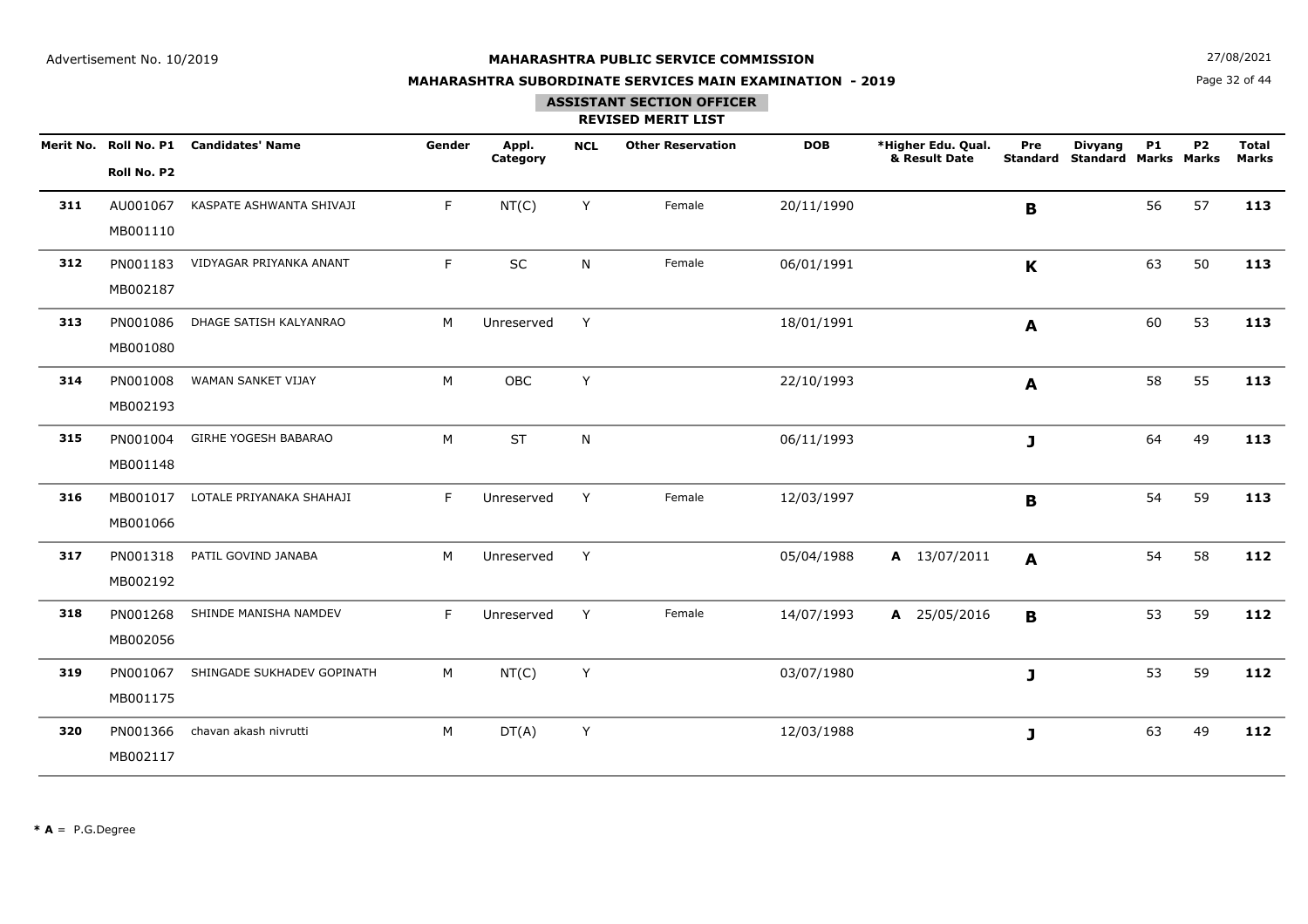**N**  $27/08/2021$ 

## **MAHARASHTRA SUBORDINATE SERVICES MAIN EXAMINATION - 2019**

Page 33 of 44

## **ASSISTANT SECTION OFFICER**

|     | Roll No. P2          | Merit No. Roll No. P1 Candidates' Name | Gender | Appl.<br>Category | <b>NCL</b>   | <b>Other Reservation</b> | <b>DOB</b> | *Higher Edu. Qual.<br>& Result Date | Pre<br><b>Standard</b> | <b>Divyang</b><br><b>Standard Marks Marks</b> | <b>P1</b> | P <sub>2</sub> | <b>Total</b><br><b>Marks</b> |
|-----|----------------------|----------------------------------------|--------|-------------------|--------------|--------------------------|------------|-------------------------------------|------------------------|-----------------------------------------------|-----------|----------------|------------------------------|
| 321 | PN001329<br>MB001059 | SHETE GANESH MAHADEV                   | M      | SC                | $\mathsf{N}$ |                          | 25/08/1989 |                                     | J                      |                                               | 57        | 55             | 112                          |
| 322 | PN001276<br>MB002120 | PANPAT MAHESH ASHOKRAO                 | M      | OBC               | Y            |                          | 14/01/1991 |                                     | A                      |                                               | 56        | 56             | 112                          |
| 323 | MB001035<br>MB001078 | BHOYE HARICHANDRA DHARMRAJ             | M      | <b>ST</b>         | N            |                          | 11/04/1994 |                                     | J                      |                                               | 48        | 64             | 112                          |
| 324 | PN001322<br>MB001091 | GHODAKE YOGESH SHAHURAJ                | М      | NT(C)             | Y            |                          | 07/05/1994 |                                     | A                      |                                               | 62        | 50             | 112                          |
| 325 | PN001189<br>MB001093 | <b>BUNDE PRAVIN DASHARATH</b>          | M      | SC                | $\mathsf{N}$ |                          | 18/08/1994 |                                     | J                      |                                               | 63        | 49             | 112                          |
| 326 | AU001050<br>MB001065 | KAMBLE POOJA TRIMBAK                   | F      | SC                | N            | Female                   | 03/05/1995 |                                     | $\mathbf K$            |                                               | 58        | 54             | 112                          |
| 327 | PN001246<br>MB002020 | NAYANA NIVAS CHAVAN                    | F      | Unreserved        | Y            | Female                   | 10/05/1990 | A 23/06/2012                        | $\mathbf B$            |                                               | 60        | 51             | 111                          |
| 328 | NG001033<br>MB002168 | BAGUL DARPAN CHARUDATTA                | M      | SC                | $\mathsf{N}$ |                          | 25/06/1987 | A 15/07/2013                        | $\mathbf{J}$           |                                               | 52        | 59             | 111                          |
| 329 | PN001362<br>MB002145 | CHILME PANDURANG GOVIND                | M      | OBC               | Y            |                          | 07/05/1990 |                                     | A                      |                                               | 56        | 55             | 111                          |
| 330 | PN001337<br>MB001188 | Zade Vaishali Harishchandra            | F      | OBC               | Y            | Female                   | 14/05/1990 |                                     | B                      |                                               | 52        | 59             | 111                          |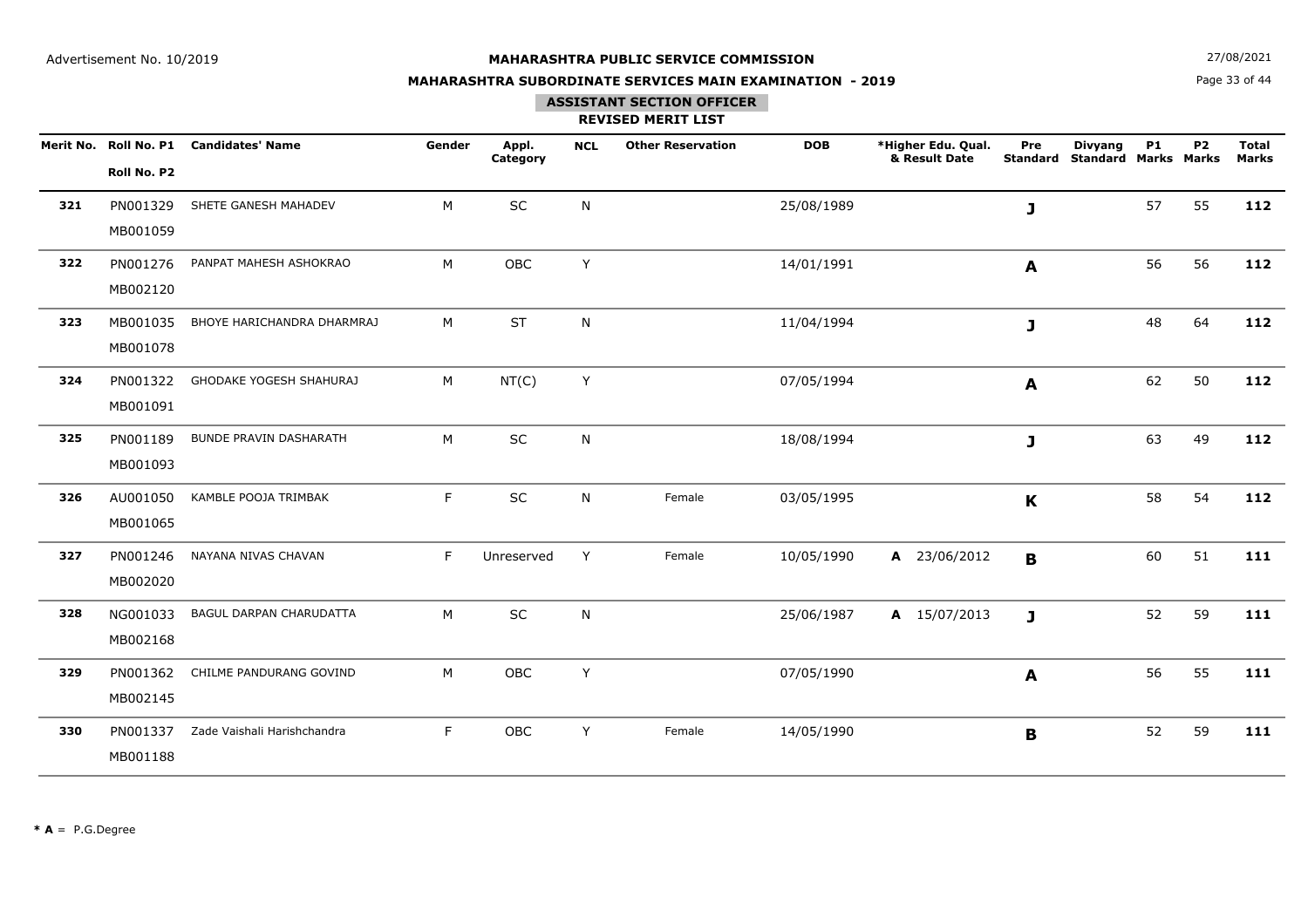**N**  $27/08/2021$ 

## **MAHARASHTRA SUBORDINATE SERVICES MAIN EXAMINATION - 2019**

Page 34 of 44

## **ASSISTANT SECTION OFFICER**

|     | Roll No. P2          | Merit No. Roll No. P1 Candidates' Name | Gender | Appl.<br>Category | <b>NCL</b> | <b>Other Reservation</b> | <b>DOB</b> | *Higher Edu. Qual.<br>& Result Date | Pre<br><b>Standard</b> | <b>Divyang</b><br><b>Standard Marks Marks</b> | <b>P1</b> | P <sub>2</sub> | <b>Total</b><br><b>Marks</b> |
|-----|----------------------|----------------------------------------|--------|-------------------|------------|--------------------------|------------|-------------------------------------|------------------------|-----------------------------------------------|-----------|----------------|------------------------------|
| 331 | AU001040<br>MB002183 | PAGALWAD GEETA GANESH                  | F.     | <b>ST</b>         | N          | Female                   | 10/06/1991 |                                     | K                      |                                               | 61        | 50             | 111                          |
| 332 | PN001080<br>MB001018 | kadam sonali suresh                    | F      | $\sf SC$          | N          | Female                   | 22/06/1992 |                                     | $\mathbf K$            |                                               | 58        | 53             | 111                          |
| 333 | PN001331<br>MB001275 | CHAVAN GANESH TARACHAND                | м      | DT(A)             | Y          |                          | 18/07/1992 |                                     | J                      |                                               | 55        | 56             | 111                          |
| 334 | PN001111<br>MB001073 | <b>BAMANE SHAILAJA SURESH</b>          | F.     | SC                | N          | Female                   | 01/08/1992 |                                     | $\mathbf K$            |                                               | 65        | 46             | 111                          |
| 335 | MB001021<br>MB002197 | BHOKARE PRADNYA PRABHAKAR              | F      | NT(B)             | Y          | Female                   | 28/10/1992 |                                     | A                      |                                               | 49        | 62             | 111                          |
| 336 | AU001061<br>MB002163 | DHANASHRI SAINDANE                     | F.     | OBC               | Y          | Female                   | 28/08/1993 |                                     | В                      |                                               | 56        | 55             | 111                          |
| 337 | PN001344<br>MB001141 | DHALAPE DIPALI SHIVAJI                 | F.     | NT(C)             | Y          | Female                   | 13/09/1995 |                                     | B                      |                                               | 50        | 61             | 111                          |
| 338 | MB001047<br>MB001051 | PAWAR AMUL BAYAJI                      | M      | SC                | N          |                          | 09/06/1988 |                                     | $\mathbf{J}$           |                                               | 59        | 51             | 110                          |
| 339 | PN001073<br>MB002073 | PARADHI SWAPNIL BHAUSAHEB              | M      | ST                | N          |                          | 31/07/1989 |                                     | J                      |                                               | 55        | 55             | 110                          |
| 340 | AU001007<br>MB001022 | KARLE VASANT SANJEEVRAO                | M      | SC                | N          |                          | 04/10/1991 |                                     | J                      |                                               | 54        | 56             | 110                          |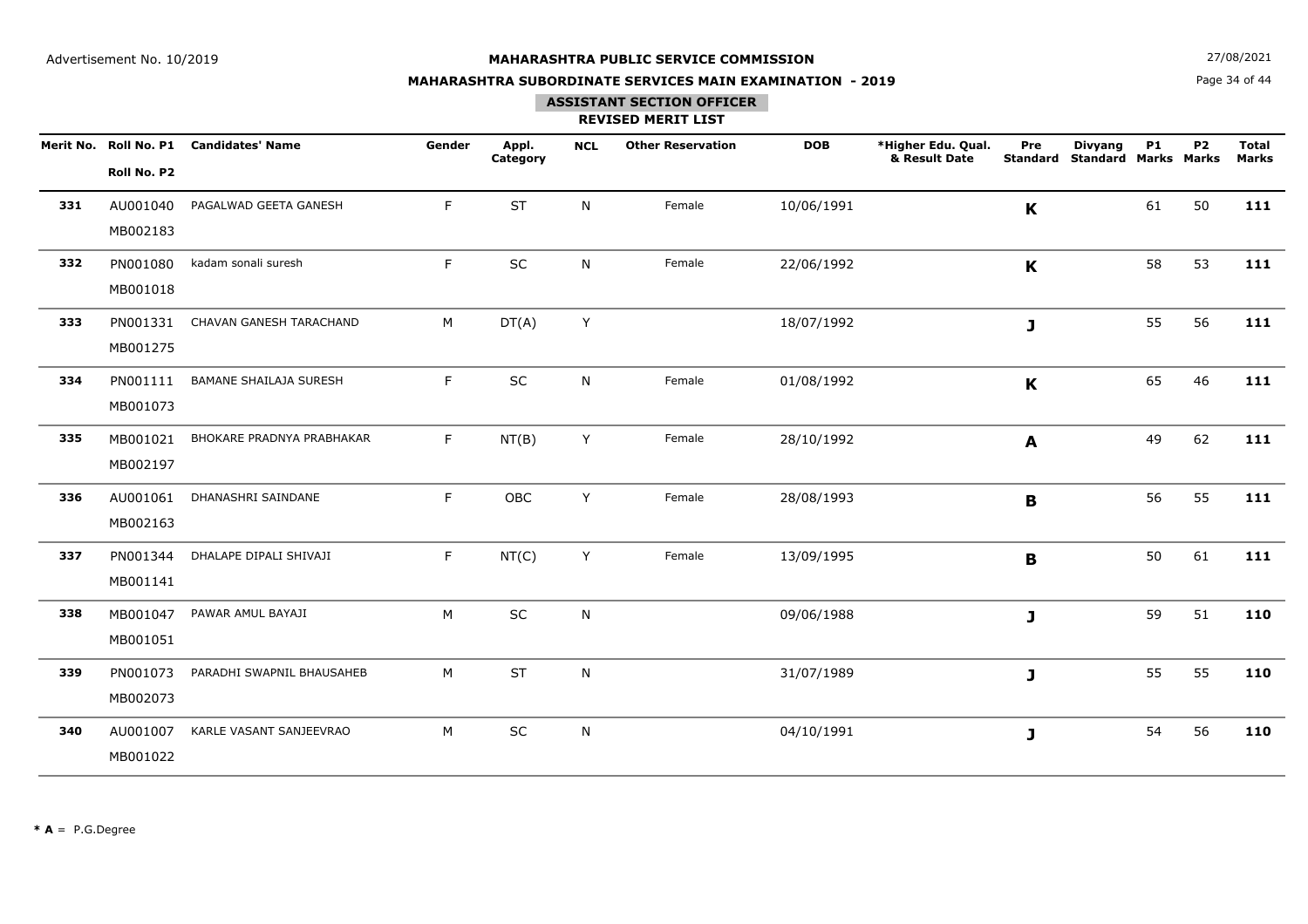**N**  $27/08/2021$ 

## **MAHARASHTRA SUBORDINATE SERVICES MAIN EXAMINATION - 2019**

Page 35 of 44

## **ASSISTANT SECTION OFFICER**

|     | Roll No. P2          | Merit No. Roll No. P1 Candidates' Name | Gender | Appl.<br>Category | <b>NCL</b> | <b>Other Reservation</b> | <b>DOB</b> | *Higher Edu. Qual.<br>& Result Date | Pre<br><b>Standard</b> | <b>Divyang</b><br><b>Standard Marks Marks</b> | <b>P1</b> | P <sub>2</sub> | <b>Total</b><br><b>Marks</b> |
|-----|----------------------|----------------------------------------|--------|-------------------|------------|--------------------------|------------|-------------------------------------|------------------------|-----------------------------------------------|-----------|----------------|------------------------------|
| 341 | PN001248<br>MB002005 | CHAUDHARI PREMNATH PRAKASH             | M      | Unreserved        | Y          |                          | 25/07/1992 |                                     | A                      |                                               | 53        | 57             | 110                          |
| 342 | PN001126<br>MB001097 | CHOTHWE SANTOSH RAJENDRA               | M      | Unreserved        | Y          |                          | 01/04/1993 |                                     | A                      |                                               | 59        | 51             | 110                          |
| 343 | PN001310<br>MB001219 | JADHAV ROHINI HIRAMAN                  | F      | SC                | N          | Female                   | 24/04/1993 |                                     | $\mathbf K$            |                                               | 66        | 44             | 110                          |
| 344 | PN001153<br>MB002003 | PATOLE ROHIT RAJARAM                   | M      | DT(A)             | Y          |                          | 22/08/1994 |                                     | J                      |                                               | 58        | 52             | 110                          |
| 345 | PN001169<br>MB001087 | RAJKUMAR KRUSHNARAO GAIKWAD            | M      | Unreserved        | Y          |                          | 01/08/1988 |                                     | A                      |                                               | 50        | 59             | 109                          |
| 346 | PN001068<br>MB001168 | CHOUGULE SUJATA BAPUSO                 | F      | Unreserved        | Y          | Female                   | 14/11/1989 |                                     | B                      |                                               | 55        | 54             | 109                          |
| 347 | PN001382<br>MB001049 | UGILE ASHISH NAMDEV                    | M      | OBC               | Y          |                          | 01/03/1993 |                                     | $\mathbf{A}$           |                                               | 60        | 49             | 109                          |
| 348 | PN001308<br>MB002084 | JAGTAP VISHAL VISHWAS                  | M      | Unreserved        | Y          |                          | 18/03/1993 |                                     | A                      |                                               | 58        | 51             | 109                          |
| 349 | PN001421<br>MB001027 | Nawale Abhijeet Dattatrey              | M      | OBC               | Y          |                          | 05/06/1994 |                                     | A                      |                                               | 62        | 47             | 109                          |
| 350 | PN001078<br>MB001199 | BHANDARE SONALI SATAVAPPA              | F      | SC                | N.         | Female                   | 18/07/1994 |                                     | $\mathbf K$            |                                               | 60        | 49             | 109                          |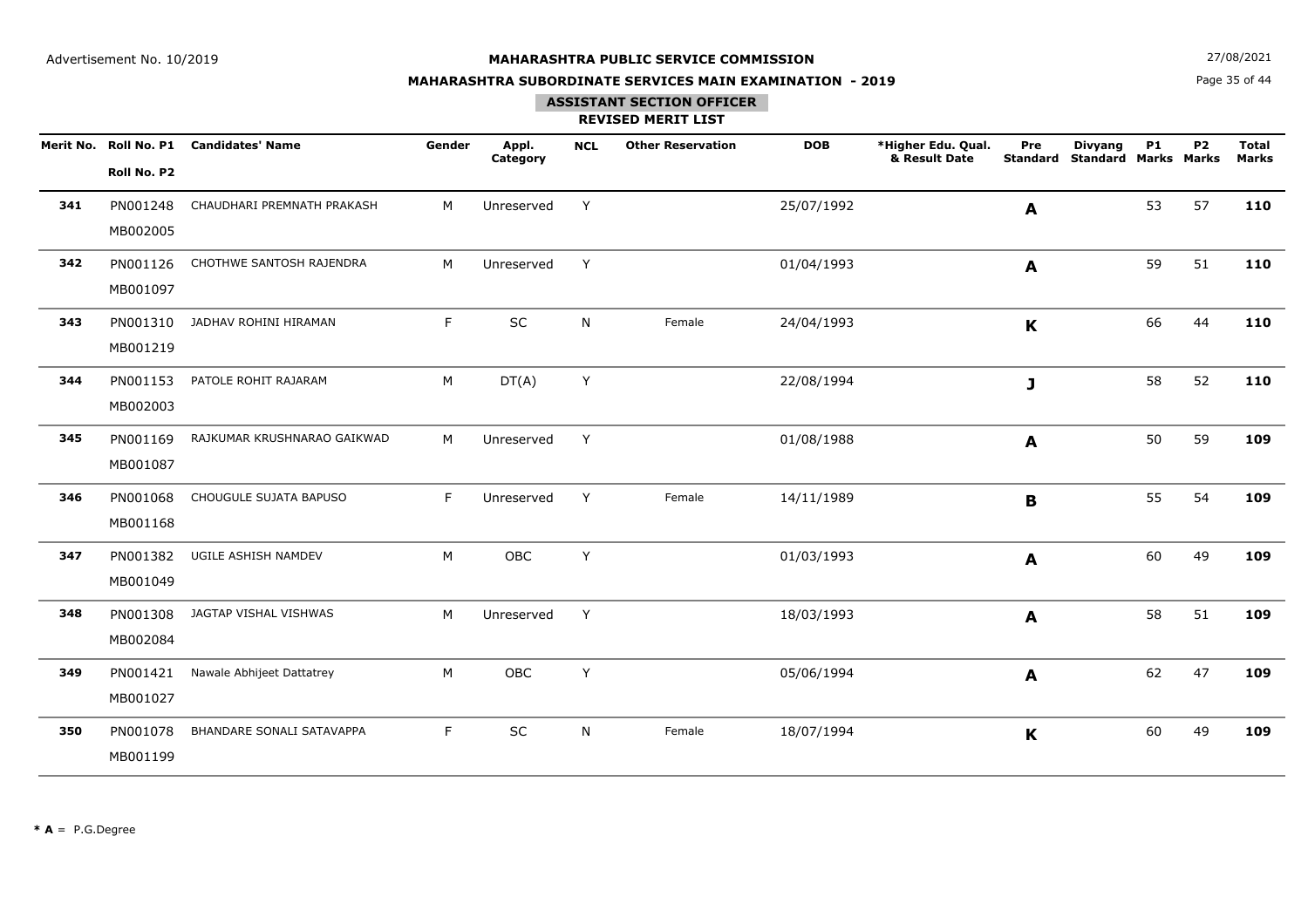**N**  $27/08/2021$ 

## **MAHARASHTRA SUBORDINATE SERVICES MAIN EXAMINATION - 2019**

Page 36 of 44

## **ASSISTANT SECTION OFFICER**

|     | Merit No. Roll No. P1<br>Roll No. P2 | <b>Candidates' Name</b>  | Gender | Appl.<br>Category | <b>NCL</b> | <b>Other Reservation</b>       | <b>DOB</b> | *Higher Edu. Qual.<br>& Result Date | Pre<br><b>Standard</b> | <b>Divyang</b><br><b>Standard Marks Marks</b> | <b>P1</b> | P <sub>2</sub> | <b>Total</b><br><b>Marks</b> |
|-----|--------------------------------------|--------------------------|--------|-------------------|------------|--------------------------------|------------|-------------------------------------|------------------------|-----------------------------------------------|-----------|----------------|------------------------------|
| 351 | PN001350<br>MB001269                 | DHANE AJAY POPAT         | M      | Unreserved        | Y          |                                | 24/10/1994 |                                     | A                      |                                               | 56        | 53             | 109                          |
| 352 | MB001025<br>MB001012                 | RAHUL SANJAY PATIL       | M      | OBC               | Y          |                                | 19/05/1996 |                                     | A                      |                                               | 58        | 51             | 109                          |
| 353 | PN001143<br>MB002085                 | PAWAR SADHANA SUBHASH    | F      | OBC               | Y          | Female                         | 25/12/1996 |                                     | B                      |                                               | 56        | 53             | 109                          |
| 354 | PN001195<br>MB001261                 | PATIL PRASHANT GULABRAO  | M      | Unreserved        | Y          |                                | 22/04/1986 | A 31/07/2009                        | A                      |                                               | 56        | 52             | 108                          |
| 355 | NG001025<br>MB002137                 | PRAVIN UTTAMRAO JADHAV   | M      | DT(A)             | Y          |                                | 14/11/1986 |                                     | J                      |                                               | 61        | 47             | 108                          |
| 356 | MB001026<br>MB001170                 | SONAWANE NILESH BHAVRAO  | M      | <b>ST</b>         | N          |                                | 08/02/1988 |                                     | J                      |                                               | 60        | 48             | 108                          |
| 357 | PN013005<br>MB001132                 | WABLE PAWAN PANDITRAO    | M      | Unreserved        | Y          | Divyang Hearing<br>Impairement | 26/04/1991 |                                     | $\mathbf N$            | QUALIFY                                       | 57        | 51             | 108                          |
| 358 | PN001042<br>MB001070                 | SAWANT UJWALA RAMCHANDRA | F      | Unreserved        | Y          | Female                         | 16/07/1993 |                                     | B                      |                                               | 60        | 48             | 108                          |
| 359 | PN001313<br>MB001186                 | HOLE PRATIKSHA DATTATRYA | F      | Unreserved        | Y          | Female                         | 09/09/1994 |                                     | B                      |                                               | 58        | 50             | 108                          |
| 360 | AU001003<br>MB002188                 | PAITHANE YOGESH NIVRUTTI | M      | Unreserved        | Y          |                                | 11/07/1995 |                                     | A                      |                                               | 57        | 51             | 108                          |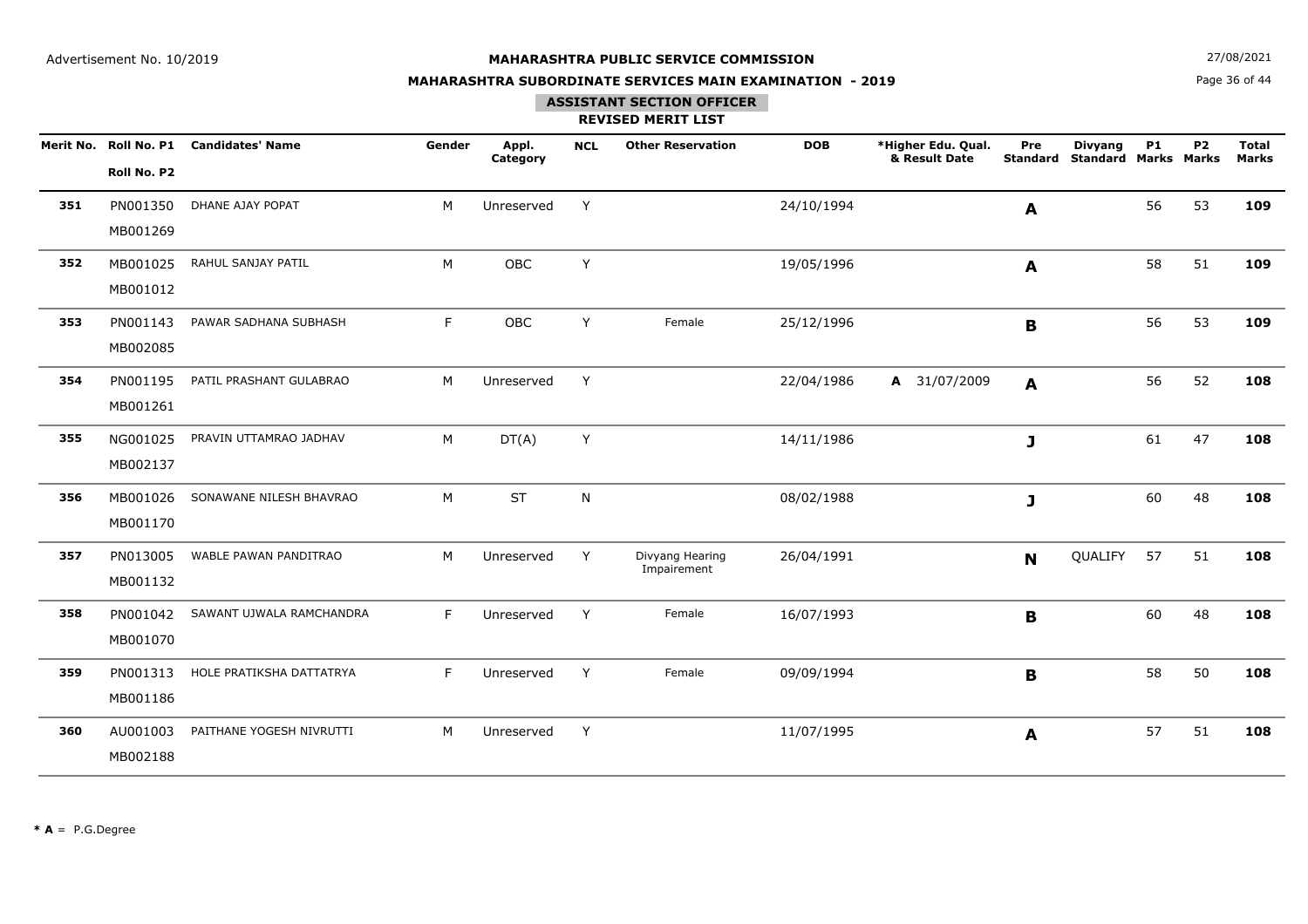**N**  $27/08/2021$ 

## **MAHARASHTRA SUBORDINATE SERVICES MAIN EXAMINATION - 2019**

Page 37 of 44

## **ASSISTANT SECTION OFFICER**

|     | Roll No. P2          | Merit No. Roll No. P1 Candidates' Name | Gender | Appl.<br>Category | <b>NCL</b> | <b>Other Reservation</b> | <b>DOB</b> | *Higher Edu. Qual.<br>& Result Date | Pre<br><b>Standard</b>    | <b>Divyang</b><br><b>Standard Marks Marks</b> | <b>P1</b> | <b>P2</b> | <b>Total</b><br><b>Marks</b> |
|-----|----------------------|----------------------------------------|--------|-------------------|------------|--------------------------|------------|-------------------------------------|---------------------------|-----------------------------------------------|-----------|-----------|------------------------------|
| 361 | PN001305<br>MB001197 | JEDAGE BIRUDEO BAJI                    | M      | NT(C)             | Y          |                          | 07/03/1986 |                                     | A                         |                                               | 41        | 66        | 107                          |
| 362 | PN001326<br>MB001098 | JADHAV GAURI BHIMRAO                   | F      | SC                | N          | Female                   | 26/05/1986 |                                     | $\boldsymbol{\mathsf{K}}$ |                                               | 60        | 47        | 107                          |
| 363 | PN001191<br>MB001268 | DHULE PRATISTHA VITHAL                 | F.     | SC                | N          | Female                   | 04/07/1986 |                                     | $\mathbf K$               |                                               | 58        | 49        | 107                          |
| 364 | MB001213             | MB001002 CHILE YOGITA SHRIPATI         | F      | NT(B)             | Y          | Female                   | 09/06/1990 |                                     | B                         |                                               | 55        | 52        | 107                          |
| 365 | PN001425<br>MB001156 | <b>BANSODE AARTI PRAKASH</b>           | F      | SC                | N          | Female                   | 30/12/1993 |                                     | $\mathbf K$               |                                               | 60        | 47        | 107                          |
| 366 | MB001020<br>MB001228 | <b>GARE PRAMOD DEVRAM</b>              | M      | <b>ST</b>         | N          |                          | 23/04/1986 | A 15/07/2011                        | J                         |                                               | 48        | 58        | 106                          |
| 367 | MB001051<br>MB001165 | Kharat Yashawant Dhondu                | M      | NT(C)             | Y          |                          | 13/05/1990 |                                     | $\mathbf{A}$              |                                               | 57        | 49        | 106                          |
| 368 | PN001199<br>MB001220 | MOHITE PRANOTI SANJIVAN                | F      | OBC               | Y          | Female                   | 07/08/1995 |                                     | B                         |                                               | 62        | 44        | 106                          |
| 369 | MB001012<br>MB001198 | SASTE RESHMA APPAJI                    | F      | Unreserved        | Y          | Female                   | 06/10/1995 |                                     | B                         |                                               | 55        | 51        | 106                          |
| 370 | PN001391<br>MB002098 | KADAM ANANT BALASAHEB                  | M      | SC                | ${\sf N}$  |                          | 04/01/1983 |                                     | A                         |                                               | 48        | 57        | 105                          |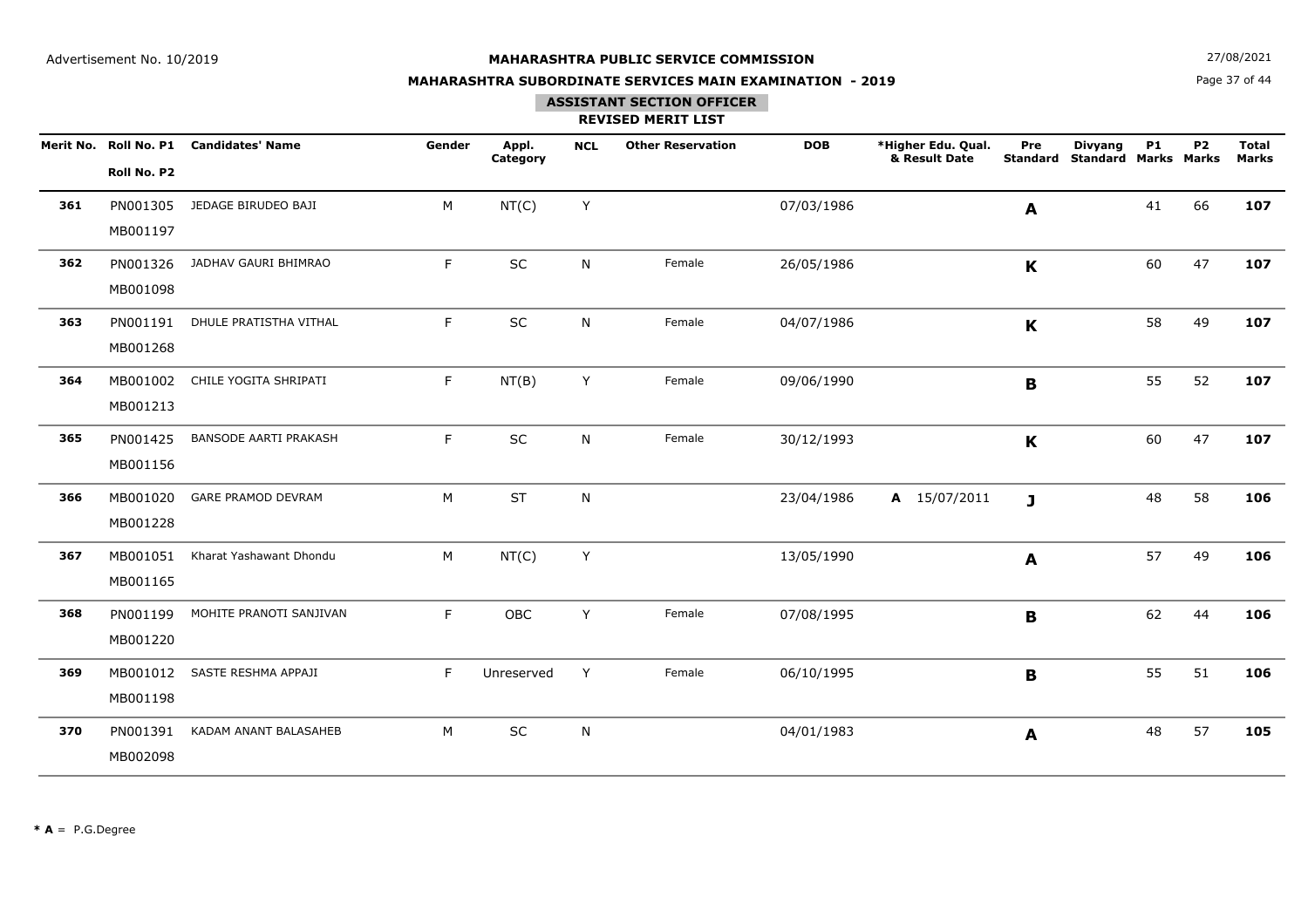**N**  $27/08/2021$ 

## **MAHARASHTRA SUBORDINATE SERVICES MAIN EXAMINATION - 2019**

Page 38 of 44

### **ASSISTANT SECTION OFFICER**

|     | Roll No. P2          | Merit No. Roll No. P1 Candidates' Name | Gender | Appl.<br>Category | <b>NCL</b> | <b>Other Reservation</b>                                    | <b>DOB</b> | *Higher Edu. Qual.<br>& Result Date | Pre<br><b>Standard</b> | <b>Divyang</b><br><b>Standard Marks Marks</b> | <b>P1</b> | <b>P2</b> | <b>Total</b><br><b>Marks</b> |
|-----|----------------------|----------------------------------------|--------|-------------------|------------|-------------------------------------------------------------|------------|-------------------------------------|------------------------|-----------------------------------------------|-----------|-----------|------------------------------|
| 371 | PN001070<br>MB002176 | KAMBLE SUHASINI BAJIRANG               | F      | SC                | N          | Female                                                      | 11/10/1990 |                                     | K                      |                                               | 53        | 52        | 105                          |
| 372 | PN001091<br>MB001195 | JAGDALE SHUBHANGI BALNATH              | F      | Unreserved        | Y          | Female                                                      | 14/05/1991 |                                     | $\mathbf{B}$           |                                               | 52        | 53        | 105                          |
| 373 | NG001012<br>MB001207 | MOON SUMIT SUBHASHRAO                  | M      | SC                | N          |                                                             | 29/02/1992 |                                     | A                      |                                               | 58        | 47        | 105                          |
| 374 | MB001040<br>MB001143 | Kachare Ashwini Prakash                | F      | Unreserved        | Y          | Female                                                      | 23/04/1984 | A 25/05/2007                        | B                      |                                               | 60        | 44        | 104                          |
| 375 | NG002002<br>MB002202 | WASAWE JYOTI RAMSING                   | F      | <b>ST</b>         | N          | Divyang Locomotor<br>Disability or Cerebral<br>Palsy Female | 28/03/1992 |                                     | $\mathbf K$            |                                               | 50        | 54        | 104                          |
| 376 | PN001398<br>MB002180 | <b>BAGUL AMIT SHRIRAM</b>              | M      | <b>SC</b>         | N          |                                                             | 30/01/1994 |                                     | J                      |                                               | 57        | 47        | 104                          |
| 377 | PN001302<br>MB002008 | KONDHARE JYOTI GENDEV                  | F      | Unreserved        | Y          | Female                                                      | 05/09/1994 |                                     | A                      |                                               | 58        | 46        | 104                          |
| 378 | AU001011<br>MB002152 | GOURKAR TRUPTI PANDURANG               | F      | <b>SC</b>         | N          | Female                                                      | 30/05/1988 |                                     | K                      |                                               | 52        | 51        | 103                          |
| 379 | PN001145<br>MB002119 | PAWARA SACHIN MANSING                  | M      | <b>ST</b>         | N          |                                                             | 10/08/1992 |                                     | J                      |                                               | 51        | 52        | 103                          |
| 380 | PN001351<br>MB002182 | SOMVANSHI DHANASHREE KIRAN             | F      | Unreserved        | Y          | Female                                                      | 01/11/1994 |                                     | B                      |                                               | 49        | 54        | 103                          |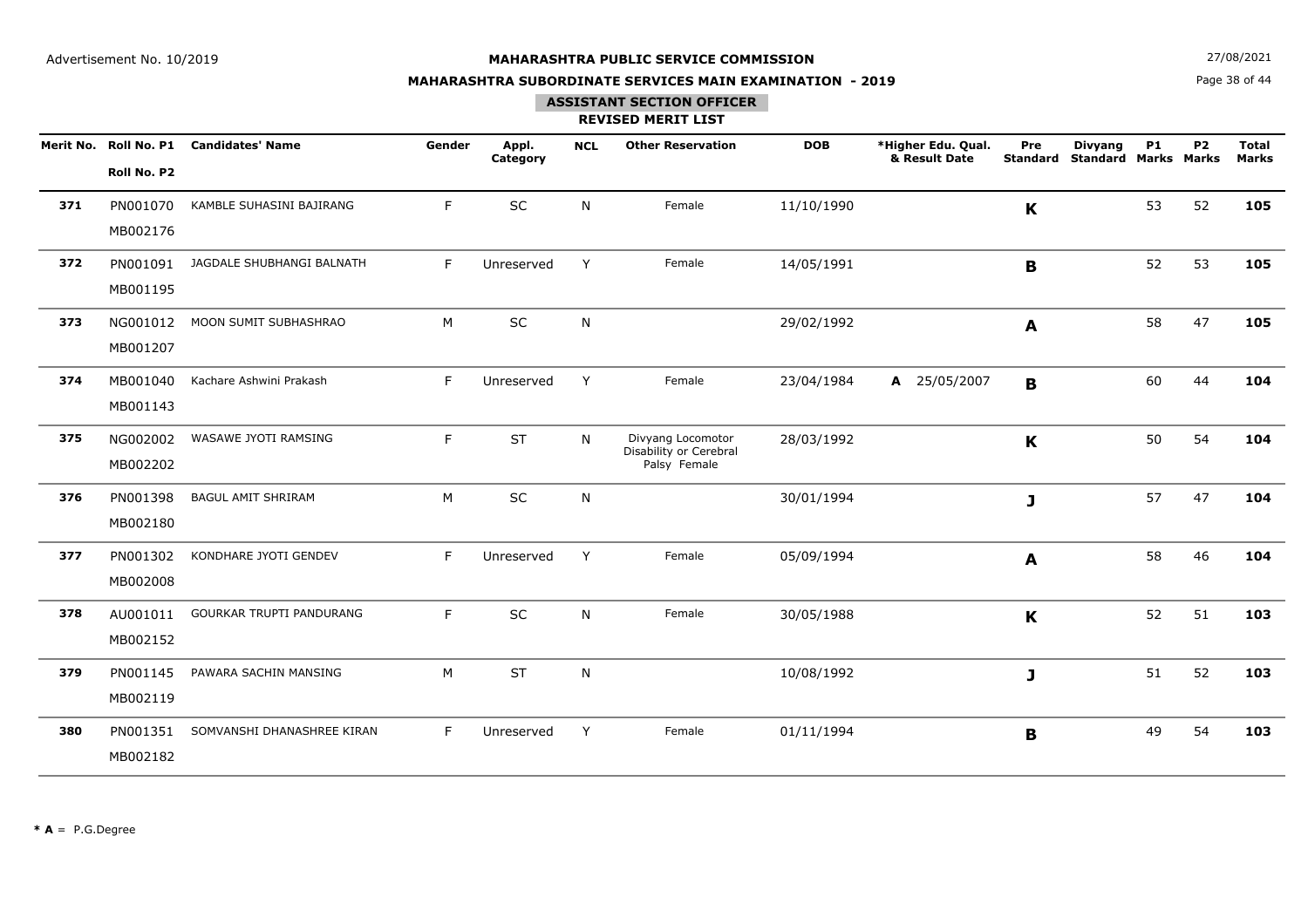**N**  $27/08/2021$ 

## **MAHARASHTRA SUBORDINATE SERVICES MAIN EXAMINATION - 2019**

Page 39 of 44

### **ASSISTANT SECTION OFFICER**

|     | Merit No. Roll No. P1<br>Roll No. P2 | <b>Candidates' Name</b>     | Gender | Appl.<br>Category | <b>NCL</b> | <b>Other Reservation</b>       | <b>DOB</b> | *Higher Edu. Qual.<br>& Result Date | Pre<br><b>Standard</b> | <b>Divyang</b><br><b>Standard Marks Marks</b> | <b>P1</b> | <b>P2</b> | <b>Total</b><br><b>Marks</b> |
|-----|--------------------------------------|-----------------------------|--------|-------------------|------------|--------------------------------|------------|-------------------------------------|------------------------|-----------------------------------------------|-----------|-----------|------------------------------|
| 381 | PN013021<br>MB001107                 | BEDSE AJINKYA SURESH        | M      | OBC               | Y          | Divyang Hearing<br>Impairement | 10/11/1994 |                                     | N                      | QUALIFY                                       | 60        | 42        | 102                          |
| 382 | PN001244<br>MB001062                 | NIKAM KISHOR RAMDAS         | M      | Unreserved        | Y          |                                | 10/12/1995 |                                     | A                      |                                               | 56        | 46        | 102                          |
| 383 | PN013001<br>MB002076                 | VINODKUMAR SURYAKANT NAVALE | M      | OBC               | Y          | Divyang Hearing<br>Impairement | 15/04/1988 | A 22/02/2014                        | N                      | QUALIFY                                       | 49        | 52        | 101                          |
| 384 | PN001288<br>MB001288                 | NIMSE KRISHNA BAGAJI        | M      | OBC               | Y          |                                | 30/06/1992 |                                     | A                      |                                               | 50        | 51        | 101                          |
| 385 | PN001102<br>MB001281                 | MALGHANE SHITAL VITTHAL     | F      | <b>ST</b>         | N          | Female                         | 22/05/1994 |                                     | K                      |                                               | 54        | 47        | 101                          |
| 386 | PN001167<br>MB001223                 | PATIL RAJYOGINIKRISHNAT     | F      | Unreserved        | Y          | Female                         | 10/07/1994 |                                     | $\mathbf B$            |                                               | 51        | 50        | 101                          |
| 387 | PN001228<br>MB001052                 | PATANGE SUMIT VITTHAL       | M      | Unreserved        | Y          |                                | 27/01/1995 |                                     | A                      |                                               | 54        | 47        | 101                          |
| 388 | PN001125<br>MB001239                 | SANTOSH KESHAV MHETRE       | M      | SC                | N          |                                | 01/01/1991 |                                     | J                      |                                               | 50        | 50        | 100                          |
| 389 | MB001022<br>MB002175                 | <b>BAGATE POOJA PRAKASH</b> | F      | SC                | N          | Female                         | 27/06/1994 |                                     | K                      |                                               | 57        | 43        | 100                          |
| 390 | PN001122<br>MB001225                 | <b>DOND DIPAK SUBHASH</b>   | M      | NT(D)             | Y          |                                | 10/10/1994 |                                     | A                      |                                               | 55        | 45        | 100                          |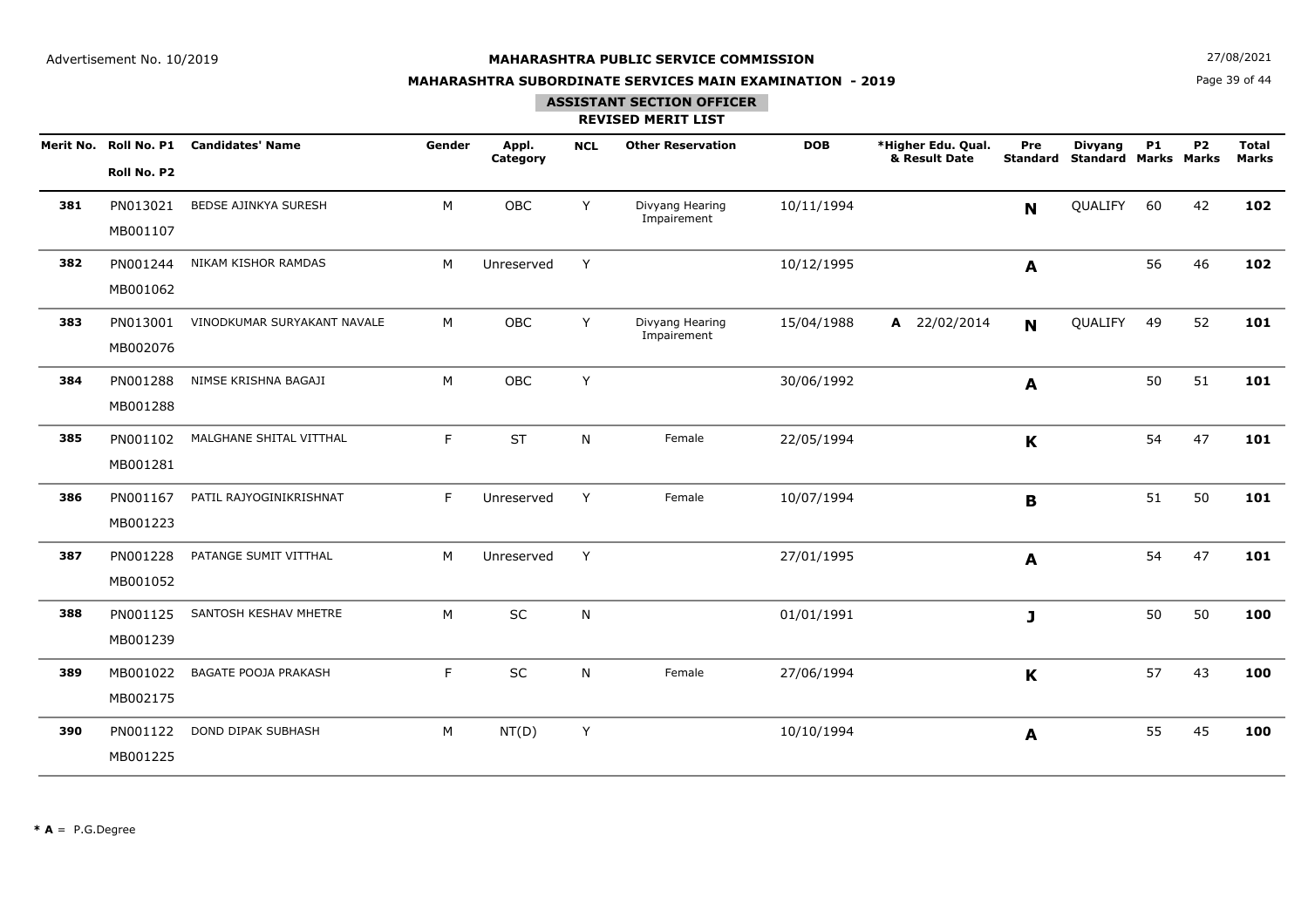**N**  $27/08/2021$ 

## **MAHARASHTRA SUBORDINATE SERVICES MAIN EXAMINATION - 2019**

Page 40 of 44

## **ASSISTANT SECTION OFFICER**

|     |             | Merit No. Roll No. P1 Candidates' Name | Gender | Appl.<br>Category | <b>NCL</b> | <b>Other Reservation</b>       | <b>DOB</b> | *Higher Edu. Qual.<br>& Result Date | Pre         | <b>Divyang</b><br><b>Standard Standard Marks Marks</b> | P1 | <b>P2</b> | <b>Total</b><br><b>Marks</b> |
|-----|-------------|----------------------------------------|--------|-------------------|------------|--------------------------------|------------|-------------------------------------|-------------|--------------------------------------------------------|----|-----------|------------------------------|
|     | Roll No. P2 |                                        |        |                   |            |                                |            |                                     |             |                                                        |    |           |                              |
| 391 | MB001011    | SEEMA SHANKAR ZADBUKE                  | F.     | OBC               | Y          | Female                         | 30/09/1995 |                                     | B           |                                                        | 56 | 44        | 100                          |
|     | MB001069    |                                        |        |                   |            |                                |            |                                     |             |                                                        |    |           |                              |
| 392 | PN001355    | KAMBLE DEEPALI RAVINDRA                | F      | SC                | N          | Female                         | 28/11/1995 |                                     | B           |                                                        | 59 | 41        | 100                          |
|     | MB001130    |                                        |        |                   |            |                                |            |                                     |             |                                                        |    |           |                              |
| 393 | NG002001    | MAYUR GUNVANT KHADSE                   | M      | OBC               | Y          | Divyang Hearing<br>Impairement | 02/10/1997 |                                     | $\mathbf N$ | QUALIFY                                                | 54 | 46        | 100                          |
|     | MB002155    |                                        |        |                   |            |                                |            |                                     |             |                                                        |    |           |                              |
| 394 | MB001005    | MUTHAL NISHA KHANDERAO                 | F      | Unreserved        | Y          | Female                         | 31/03/1993 | A 11/07/2015                        | $\mathbf B$ |                                                        | 52 | 47        | 99                           |
|     | MB002083    |                                        |        |                   |            |                                |            |                                     |             |                                                        |    |           |                              |
| 395 | PN001130    | NIKALJE SANDIP JANARDHAN               | M      | SC                | N          |                                | 03/03/1990 |                                     | J           |                                                        | 53 | 46        | 99                           |
|     | MB001017    |                                        |        |                   |            |                                |            |                                     |             |                                                        |    |           |                              |
| 396 | MB001034    | HOTKAR POOJA BALIRAM                   | F.     | SC                | N          | Female                         | 11/11/1994 |                                     | E           |                                                        | 48 | 51        | 99                           |
|     | MB002097    |                                        |        |                   |            |                                |            |                                     |             |                                                        |    |           |                              |
| 397 | PN001226    | PATIL VIDYA NARAYAN                    | F.     | OBC               | Y          | Female                         | 14/06/1996 |                                     | B           |                                                        | 57 | 42        | 99                           |
|     | MB001240    |                                        |        |                   |            |                                |            |                                     |             |                                                        |    |           |                              |
| 398 | PN001354    | DALVI DEEPIKA ANANT                    | F.     | <b>ST</b>         | N          | Female                         | 27/09/1988 |                                     | K           |                                                        | 44 | 54        | 98                           |
|     | MB002185    |                                        |        |                   |            |                                |            |                                     |             |                                                        |    |           |                              |
| 399 | PN001413    | GAIKWAD AADITYA VISHWAS                | F      | Unreserved        | Y          | Female                         | 21/09/1996 |                                     | B           |                                                        | 56 | 42        | 98                           |
|     | MB002198    |                                        |        |                   |            |                                |            |                                     |             |                                                        |    |           |                              |
| 400 | PN001173    | MORE RAJESH SADASHIV                   | M      | Unreserved        | Y          |                                | 01/06/1992 | A 10/07/2015                        | A           |                                                        | 61 | 36        | 97                           |
|     | MB001002    |                                        |        |                   |            |                                |            |                                     |             |                                                        |    |           |                              |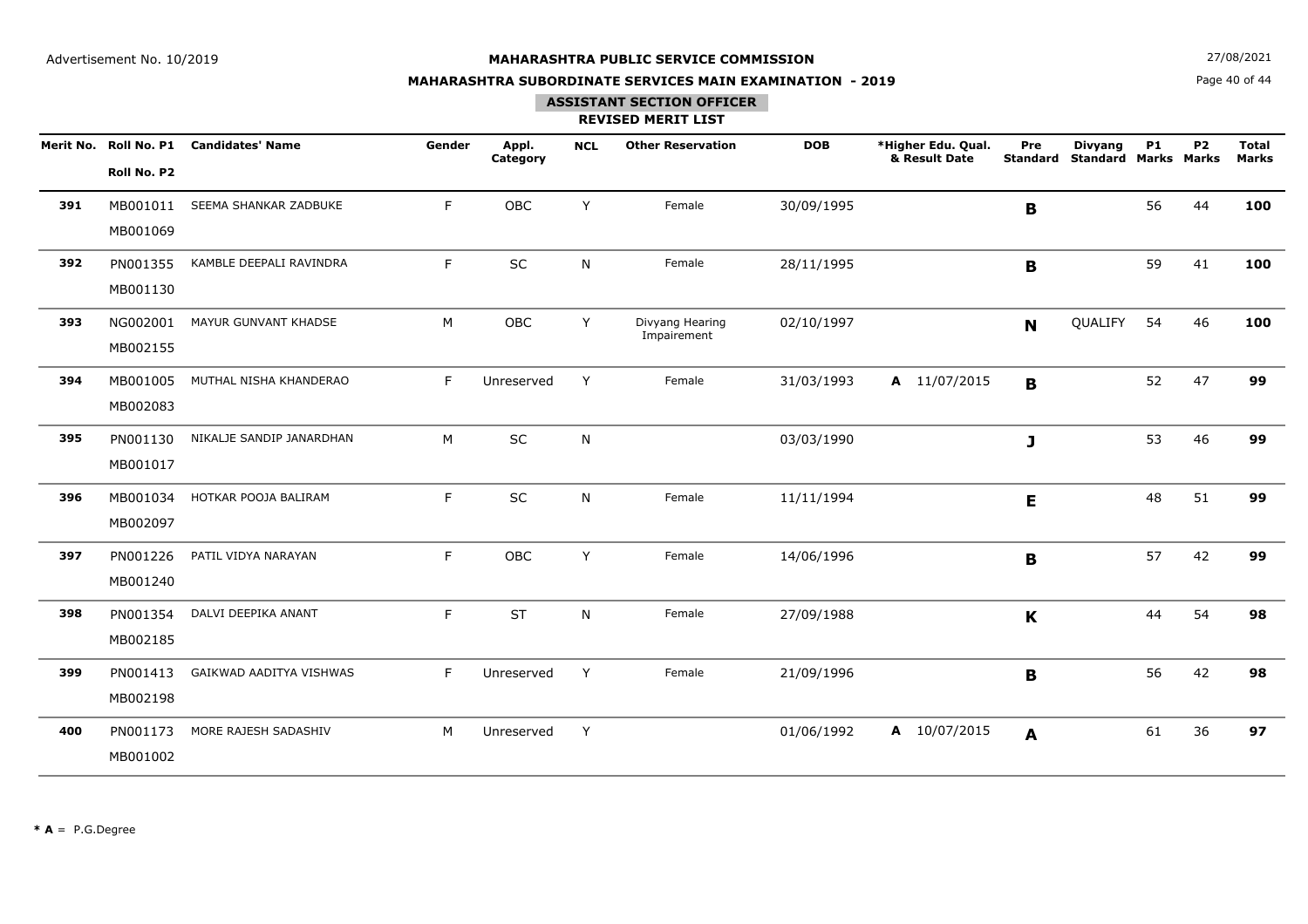**N**  $27/08/2021$ 

## **MAHARASHTRA SUBORDINATE SERVICES MAIN EXAMINATION - 2019**

Page 41 of 44

### **ASSISTANT SECTION OFFICER**

|     | Roll No. P2          | Merit No. Roll No. P1 Candidates' Name | Gender | Appl.<br>Category | <b>NCL</b> | <b>Other Reservation</b>       | <b>DOB</b> | *Higher Edu. Qual.<br>& Result Date | Pre<br><b>Standard</b> | <b>Divyang</b><br><b>Standard Marks Marks</b> | <b>P1</b> | <b>P2</b> | <b>Total</b><br><b>Marks</b> |
|-----|----------------------|----------------------------------------|--------|-------------------|------------|--------------------------------|------------|-------------------------------------|------------------------|-----------------------------------------------|-----------|-----------|------------------------------|
| 401 | PN001200<br>MB001279 | Dhainje Pramod Arjun                   | M      | SC                | N          |                                | 18/02/1993 |                                     | J                      |                                               | 49        | 48        | 97                           |
| 402 | NG001035<br>MB001260 | CHANNE ASHWINI PRADIP                  | F      | SC                | N          | Female                         | 03/10/1993 |                                     | $\mathbf K$            |                                               | 53        | 44        | 97                           |
| 403 | NG001014<br>MB001176 | MATE SNEHAL SHIVDATTA                  | F      | SC                | N          | Female                         | 05/04/1995 |                                     | K                      |                                               | 52        | 45        | 97                           |
| 404 | PN001184<br>MB001096 | PATIL PRIYANKA SAMPATRAO               | F      | Unreserved        | Y          | Female                         | 25/06/1995 |                                     | $\mathbf B$            |                                               | 50        | 46        | 96                           |
| 405 | PN001040<br>MB002103 | GAVANDE UMADEVI RAJARAM                | F      | Unreserved        | Y          | Female                         | 27/02/1985 | A 15/07/2014                        | $\mathbf B$            |                                               | 50        | 45        | 95                           |
| 406 | AU001066<br>MB001007 | DHAPSE ASHWINI BALASAHEB               | F      | NT(C)             | Y          | Female                         | 01/06/1993 |                                     | $\mathbf B$            |                                               | 51        | 42        | 93                           |
| 407 | PN001049<br>MB001227 | RASAL TRUPTI CHANDRAKANT               | F      | <b>SBC</b>        | Y          | Female                         | 03/06/1994 |                                     | $\mathbf B$            |                                               | 45        | 48        | 93                           |
| 408 | PN013006<br>MB001277 | SHINDE PARAG ARUN                      | M      | Unreserved        | Y          | Divyang Hearing<br>Impairement | 27/07/1994 |                                     | <b>N</b>               | QUALIFY                                       | 48        | 45        | 93                           |
| 409 | PN001159<br>MB001001 | ATRAM RAVINDRA MAROTRAO                | M      | <b>ST</b>         | N          |                                | 08/08/1983 | A 24/10/2008                        | J                      |                                               | 51        | 41        | 92                           |
| 410 | MB001045<br>MB001088 | DHARADE ANITA NARAYAN                  | F      | <b>ST</b>         | N          | Female                         | 23/02/1995 |                                     | $\mathbf K$            |                                               | 54        | 38        | 92                           |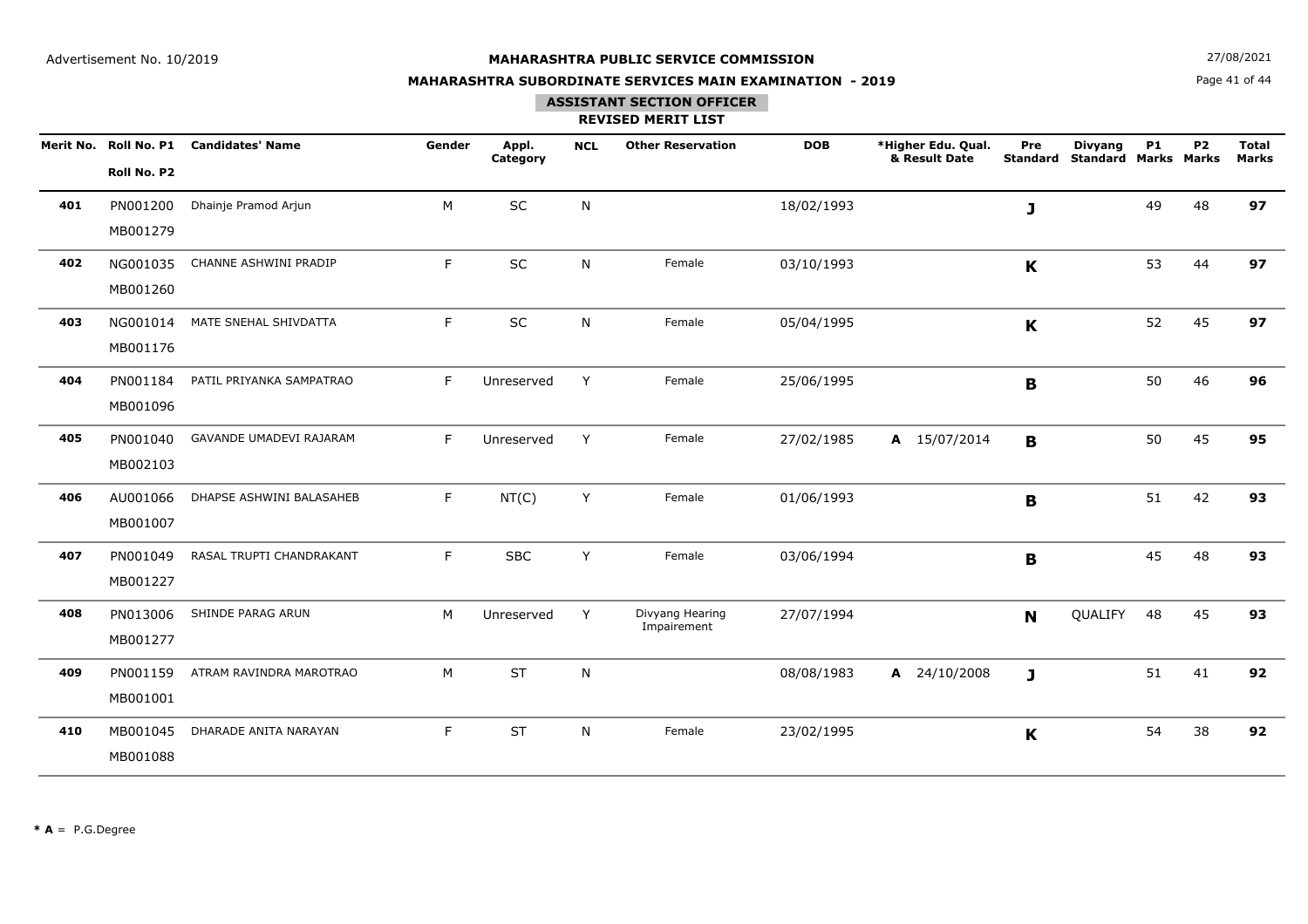**N**  $27/08/2021$ 

## **MAHARASHTRA SUBORDINATE SERVICES MAIN EXAMINATION - 2019**

Page 42 of 44

## **ASSISTANT SECTION OFFICER**

|     | Merit No. Roll No. P1<br>Roll No. P2 | <b>Candidates' Name</b>       | Gender | Appl.<br>Category | <b>NCL</b> | <b>Other Reservation</b>       | <b>DOB</b> | *Higher Edu. Qual.<br>& Result Date | Pre<br><b>Standard</b> | <b>Divyang</b><br><b>Standard Marks Marks</b> | <b>P1</b> | P <sub>2</sub> | <b>Total</b><br><b>Marks</b> |
|-----|--------------------------------------|-------------------------------|--------|-------------------|------------|--------------------------------|------------|-------------------------------------|------------------------|-----------------------------------------------|-----------|----------------|------------------------------|
| 411 | AU001026<br>MB001276                 | RATHOD SACHIN NAMDEO          | M      | DT(A)             | Y          |                                | 13/07/1986 | A 06/08/2012                        | $\mathbf{J}$           |                                               | 59        | 32             | 91                           |
| 412 | AU001028<br>MB001094                 | sonawane rupali prabhakar     | F      | <b>ST</b>         | N          | Female                         | 19/11/1987 |                                     | K                      |                                               | 37        | 54             | 91                           |
| 413 | PN001117<br>MB002044                 | SAWALE MINABAI SURESH         | F      | <b>ST</b>         | N          | Female                         | 15/06/1994 |                                     | K                      |                                               | 41        | 50             | 91                           |
| 414 | PN001077<br>MB002184                 | SHELAR SONALI UTTAM           | F      | SC                | N          | Female                         | 23/06/1992 | A 09/08/2014                        | K                      |                                               | 48        | 42             | 90                           |
| 415 | PN001307<br>MB001034                 | JANGAM SHUBHAM MAHENDRA       | M      | OBC               | Y          |                                | 02/06/1995 |                                     | A                      |                                               | 36        | 54             | 90                           |
| 416 | MB001036<br>MB002035                 | Wagwad Godawari Baliram       | F      | <b>ST</b>         | N          | Female                         | 05/05/1989 | A 15/02/2016                        | K                      |                                               | 41        | 48             | 89                           |
| 417 | PN013004<br>MB001200                 | sandip bhaskar patil          | M      | Unreserved        | Y          | Divyang Hearing<br>Impairement | 04/10/1981 | A 03/01/2007                        | N                      | QUALIFY                                       | 48        | 40             | 88                           |
| 418 | AU001029<br>MB002139                 | INGALE RUPALI KISAN           | F      | <b>ST</b>         | N          | Female                         | 19/04/1993 | $\mathbf{A}$<br>29/09/2017          | K                      |                                               | 46        | 42             | 88                           |
| 419 | PN001075<br>MB001178                 | POKHARKAR SHWETALI RADHAKISAN | F      | OBC               | Y          | Female                         | 04/06/1991 |                                     | B                      |                                               | 51        | 37             | 88                           |
| 420 | AU001012<br>MB001273                 | BHAGAT SWARUP PANJABRAO       | M      | SC                | N          |                                | 05/04/1991 |                                     | J                      |                                               | 49        | 38             | 87                           |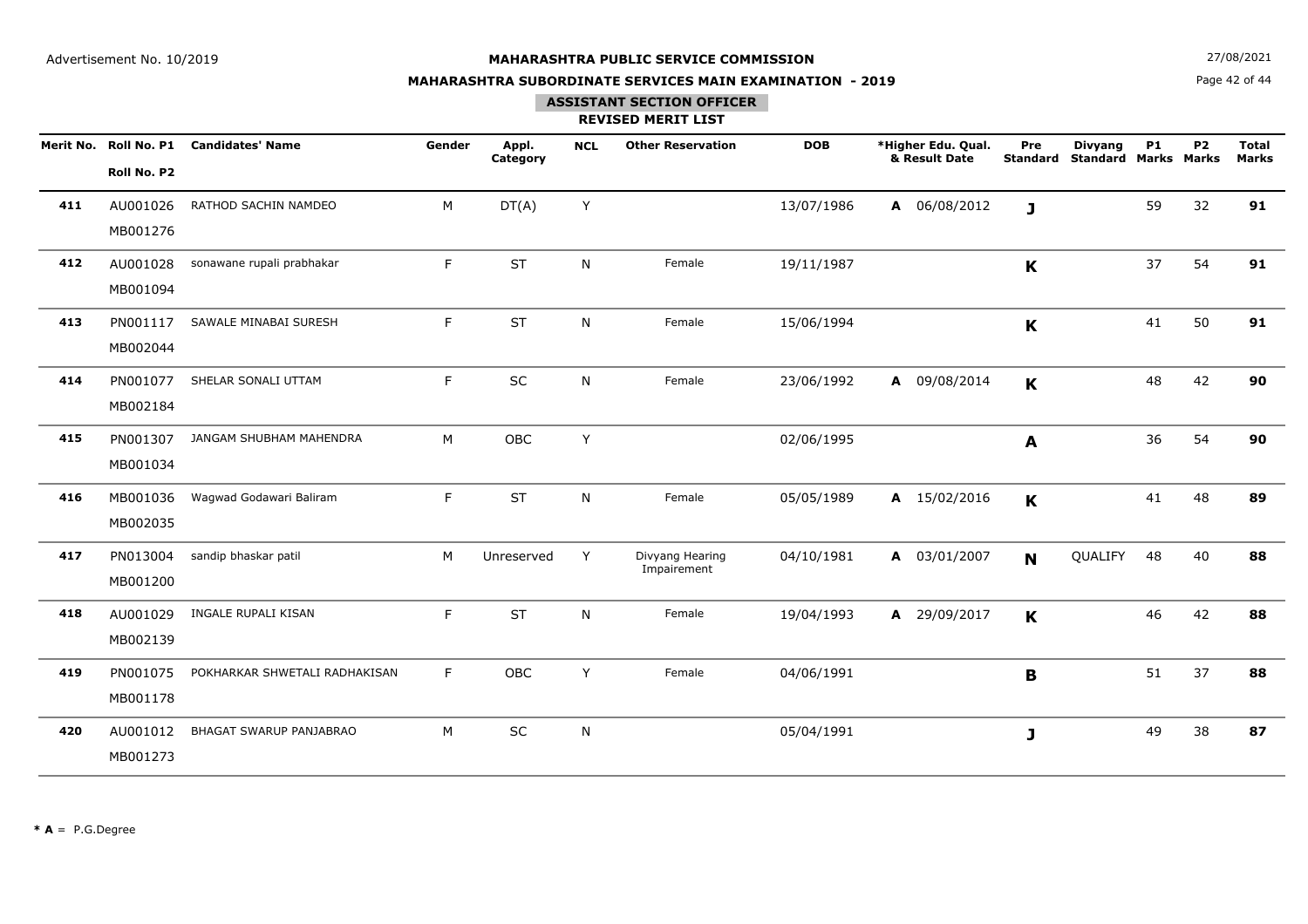**N**  $27/08/2021$ 

## **MAHARASHTRA SUBORDINATE SERVICES MAIN EXAMINATION - 2019**

Page 43 of 44

## **ASSISTANT SECTION OFFICER**

|     | Merit No. Roll No. P1<br>Roll No. P2 | <b>Candidates' Name</b>     | Gender | Appl.<br>Category | <b>NCL</b>   | <b>Other Reservation</b>       | <b>DOB</b> | *Higher Edu. Qual.<br>& Result Date | Pre<br><b>Standard</b> | <b>Divyang</b><br><b>Standard Marks Marks</b> | <b>P1</b> | <b>P2</b> | <b>Total</b><br><b>Marks</b> |
|-----|--------------------------------------|-----------------------------|--------|-------------------|--------------|--------------------------------|------------|-------------------------------------|------------------------|-----------------------------------------------|-----------|-----------|------------------------------|
| 421 | PN001003<br>MB001134                 | RABADE YOGESH DHANRAJ       | M      | <b>ST</b>         | ${\sf N}$    |                                | 12/12/1992 |                                     | J                      |                                               | 39        | 48        | 87                           |
| 422 | PN001166<br>MB001071                 | MUNDHE RAMAKANT JAGANNATH   | M      | NT(D)             | Y            |                                | 07/07/1994 |                                     | A                      |                                               | 62        | 23        | 85                           |
| 423 | PN001303<br>MB001084                 | BAINWAD JYOTI GOVIND        | F      | <b>ST</b>         | N            | Female                         | 02/06/1996 |                                     | K                      |                                               | 45        | 40        | 85                           |
| 424 | PN001186<br>MB001030                 | hattiambire prerna uttamrao | F.     | SC                | N            | Female                         | 18/01/1989 |                                     | $\mathbf K$            |                                               | 53        | 30        | 83                           |
| 425 | MB002003<br>MB001149                 | SONJE SANKET SANJAY         | M      | OBC               | Y            | Divyang Hearing<br>Impairement | 12/01/1995 |                                     | N                      | QUALIFY                                       | 32        | 45        | 77                           |
| 426 | MB001018<br>MB002016                 | KAMBLE PRIYANKA SHIVAJI     | F.     | <b>SC</b>         | $\mathsf{N}$ | Female                         | 06/12/1988 |                                     | K                      |                                               | 47        | 29        | 76                           |
| 427 | AU001060<br>MB001047                 | DUTE JAIBAI BHAWAKA         | F.     | <b>ST</b>         | N            | Female                         | 04/08/1987 | 25/06/2013<br>$\mathbf{A}$          | $\mathbf K$            |                                               | 35        | 36        | 71                           |
| 428 | MB001030<br>MB002043                 | PATIL JAYANT NAGIN          | M      | OBC               | Y            |                                | 23/06/1991 |                                     |                        |                                               | 33        | 37        | 70                           |